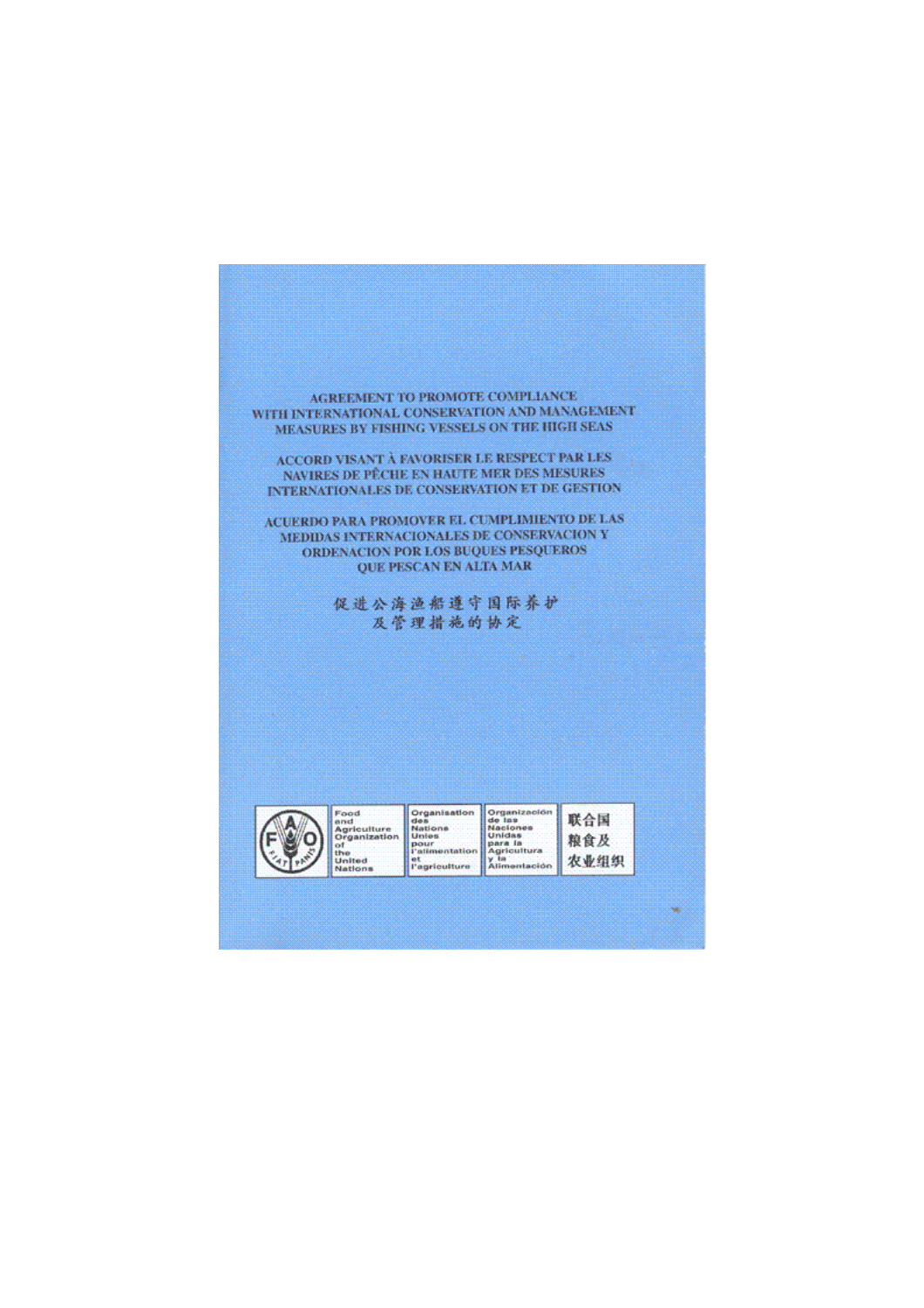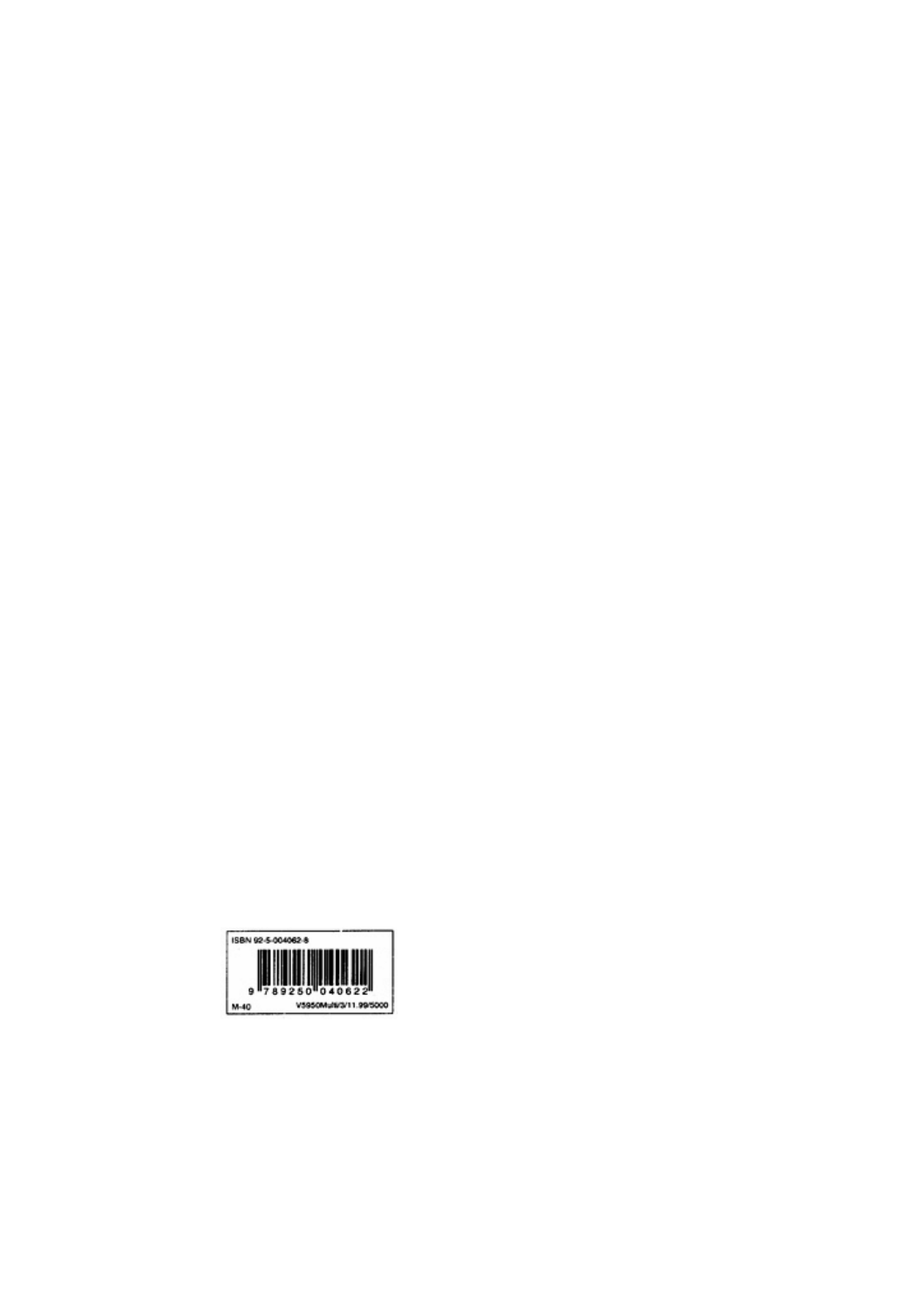# **AGREEMENT TO PROMOTE COMPLIANCE WITH INTERNATIONAL CONSERVATION AND MANAGEMENT MEASURES BY FISHING VESSELS ON THE HIGH SEAS**

**ACCORD VISANT** À **FAVORISER LE RESPECT PAR LES NAVIRES DE PÊCHE EN HAUTE MER DES MESURES INTERNATIONALES DE CONSERVATION ET DE GESTION** 

**ACUERDO PARA PROMOVER EL CUMPLIMIENTO DE LAS MEDIDAS INTERNACIONALES DE CONSERVACION Y ORDENACION POR LOS BUQUES PESQUEROS QUE PESCAN EN ALTA MAR** 

> <u>促进公海渔船遵守国际养护</u> <u>及管理措施的协定</u>

FOOD AND AGRICULTURE ORGANIZATION OF THE UNITED NATIONS ORGANISATION DES NATIONS UNIES POUR L'ALIMENTATION ET L'AGRICULTURE ORGANIZACION DE LAS NACIONES UNIDAS PARA LA AGRICULTURA Y LA ALIMENTACION Rome, Roma, 1995 联合国粮食及农业组织

1995年 罗马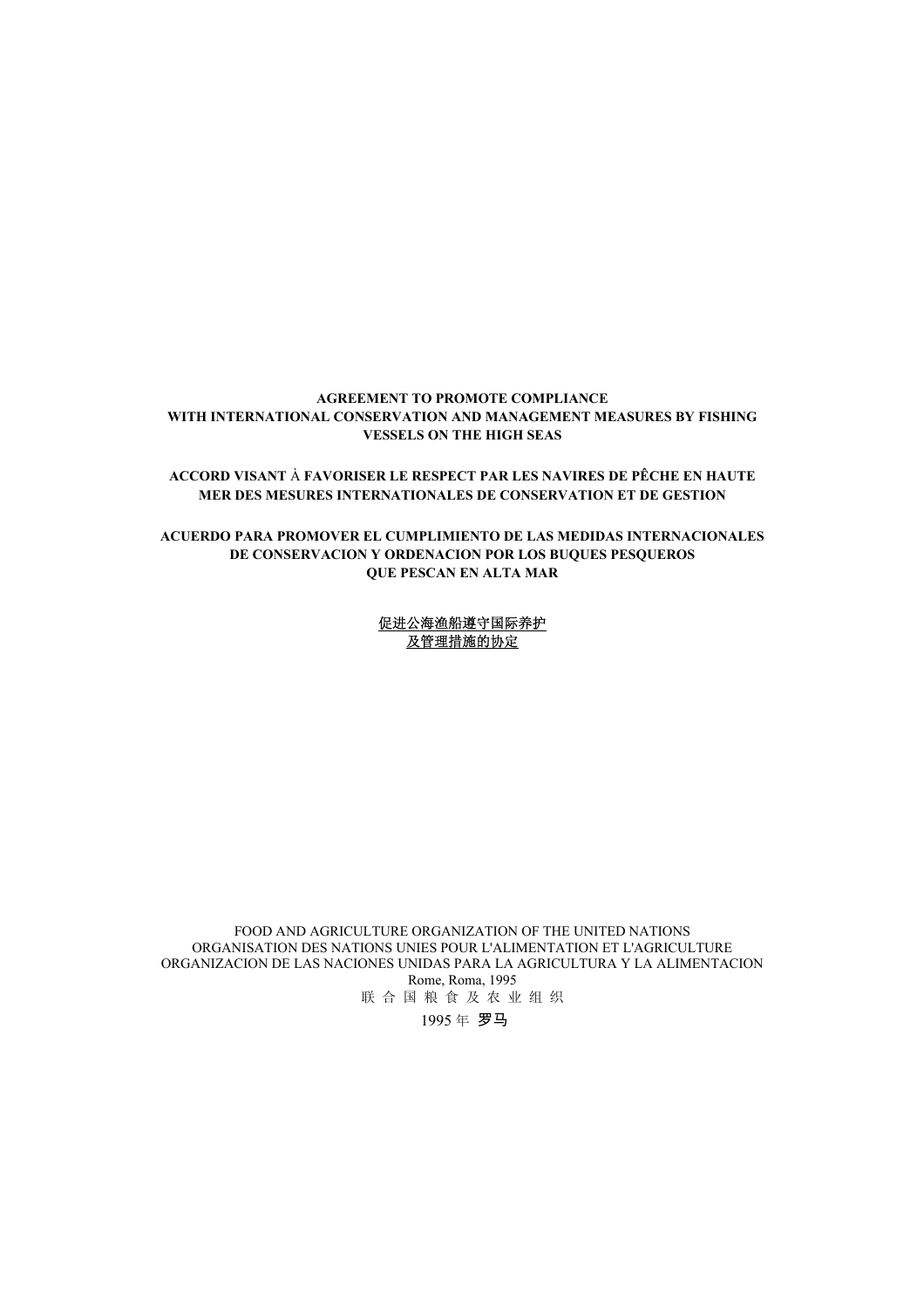# Reprinted / Réimpression / Reimpression 1997, 1999<br>1007年 1000 年 再次印刷 1997 年, 1999 年

The designations employed and the presentation of material in this publication do not imply the expression of any opinion whatsoever on the part of the Food and Agriculture Organization of the United Nations concerning the legal status of any country, territory, city or area or of its authorities, or concerning the delimitation of its frontiers or boundaries.

Les appellations employées dans cette publication et la présentation des données qui y figurent n'impliquent de la part de l'Organisation des Nations Unies pour l'alimentation et l'agriculture prise de position quant au statut juridique des pays, territoires, villes ou zones, ou de leurs autorités,ni quant au trace de leurs frontières ou limites.

Las denominaciones empleadas en esta publicación y la forma en que aparecen presentados los datos que contiene no implican, de parte de la Organización de las Naciones Unidas para la Agricultura y la Alimentación, juicio alguno sobre la condición jurídica de países, territorios, ciudades o zonas, o de sus autoridades, ni respecto de la delimitación de sus fronteras o límites.

本出版物中使用的名称和介绍的材料,并不意味着联合国粮食及农业组织对任 何国家、领地、城市、地区或其当局的法律地位、或对其边界或国界的划分表示任何意见。

M-40

ISBN 92-5-004062-8

All rights reserved. No part of this publication may be reproduced, stored in a retrieval system, or transmitted in any form or by any means, electronic, mechanical, photocopying or otherwise, without the prior permission of the copyright owner. Applications for such permission, with a statement of the purpose and extent of the reproduction, should be addressed to the Director, Information Division, Food and Agriculture Organization of the United Nations, Viale delle Terme di Caracalla, 00100 Rome, Italy.

Tous droits réservés. Aucune partie de cette publication ne peut être reproduite, mise en mémoire dans un système de recherche documentaire ni transmise sous quelque forme ou par quelque procédé que ce soit: électronique, mécanique, par photocopie ou autre, sans autorisation préalable du détenteur des droits d'auteur. Toute demande d'autorisation devra être adressée au Directeur de la Division de l'information, Organisation des Nations Unies pour l'alimentation et l'agriculture, Viale delle Terme di Caracalla, 00100 Rome, Italie, et comporter des indications précises relatives à l'objet et à l'étendue de la reproduction.

Reservados todos los derechos. No se podrá reproducir ninguna parte de esta publicación, ni almacenarla en un sistema de recuperación de datos a transmitirla en cualquier forma a por cua procedimiento (electronico, mecanico, fotocopia, etc.), sin autorización previa del titular de los derechos de autor. Las peticiones para obtener tal autorización, especificando la extensión de lo que se desea reproduciry el proposito que con ello se persigue, deberán enviarsea la Dirección de Información, Organización de las Naciones Unidas para la Agricultura y la Alimentación, Viale delle Terme di Caracalla, 00100 Roma, Italia.

版权所有。为教育和非商业目的复制和传播本信息产品中的材料不必事先得到版 权持有者的书面准许,只需充分说明来源即可。未经版权持有者书面许可,不得为销售或其它 商业目的复制本信息产品中的材料。申请这种许可应致函联合国粮食及农业组织新闻司出版管 理处处长, 地址: 意大利罗马Viale delle Terme di Caracalla, 00100 或以电子函件致copyright@fao.org。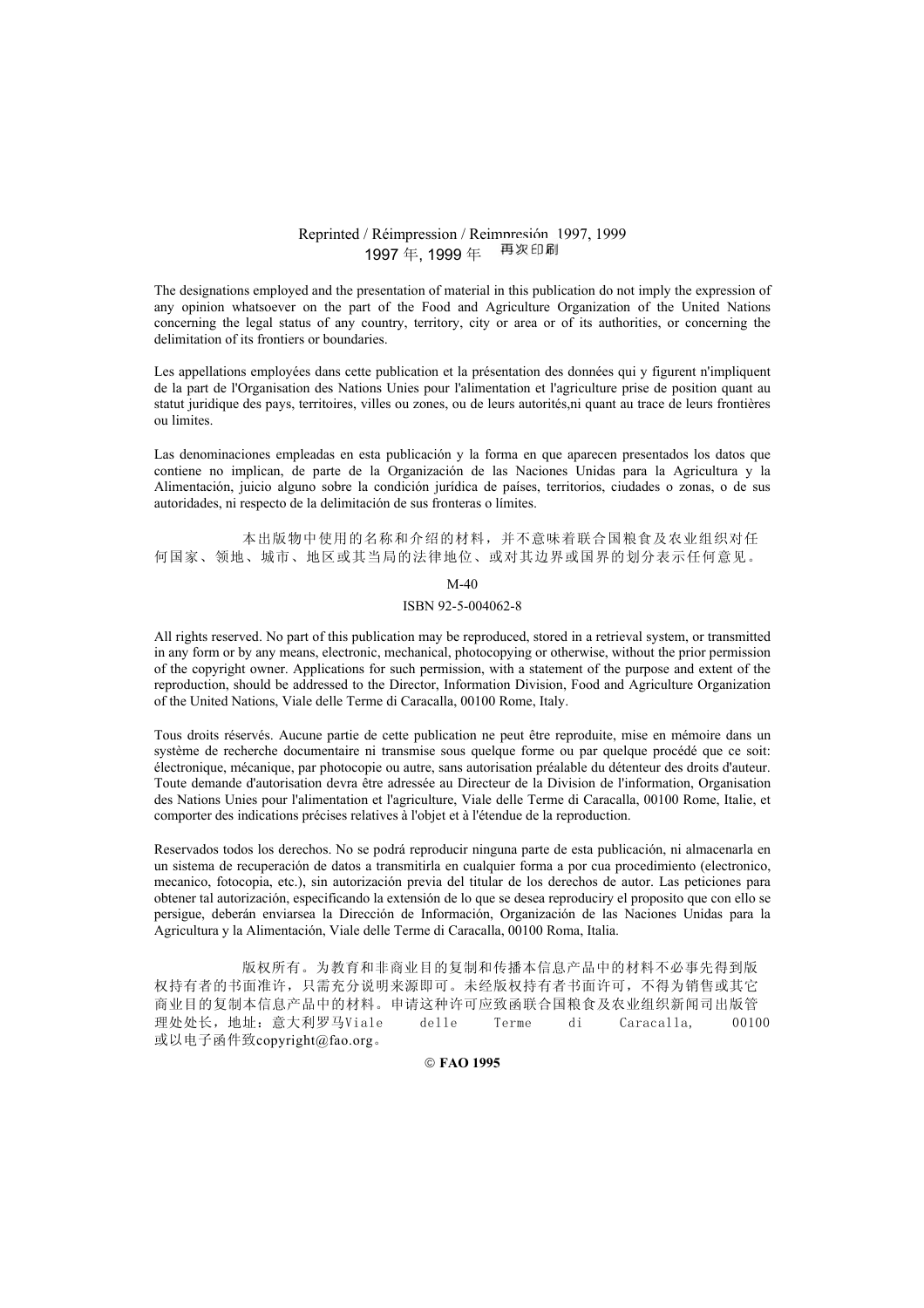*For bibliographic purposes this document should be cited as follows/La référence bibliographique de ce document doit être donnée ainsi/Para fines bibliográficos este documento debe ser citado como sigue:* 

## FAO.

Agreement to promote compliance with international conservation and management measures by fishing vessels on the high seas.

Accord visant à favoriser le respect par les navires de pêche en haute mer des mesures intemationales de conservation et de gestion.

Acuerdo para promover el cumplimiento de las medidas intemacionales de conservación y ordenación por los buques pesqueros que pescan en alta mar. Rome/Roma, FAO. 1995. pag. var. (incl. Arabic and Chinese texts).

# 作为文献,本文件应按如下书目引证:

粮农组织. 促进公海渔船遵守国际养护及管理措施的协定 罗马, 粮农组织 1995年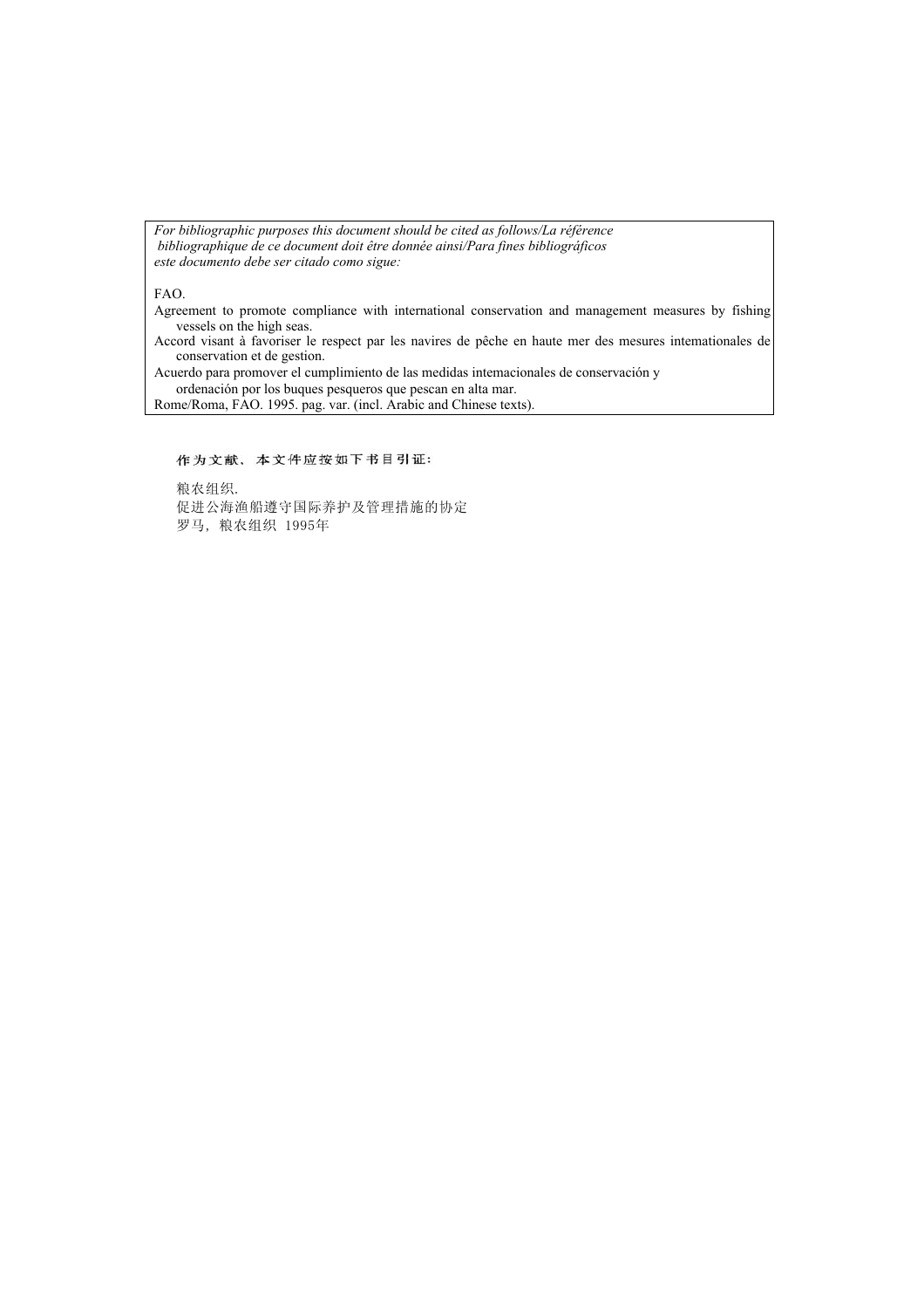Certified true copy of the English, French, Spanish, Arabic and Chinese versions of the Agreement to Promote Compliance with International Conservation and Management Measures by Fishing Vessels on the High Seas, approved on 24 November 1993 by Resolution 15/93 of the Twenty-Seventh Session of the FAO Conference.

Copie conforme des versions anglaise, française, espagnole, arabe et chinoise de l'Accord visant à favoriser le respect par les navires de pêche en haute mer des mesures internationales de conservation et de gestion et de gestion, approuvé le 24 novembre 1993, par la résolution 15/93 de la vingt-septième session de la Conférence de la FAO.

Copia certificada conforme de las versiones inglesa, francesa, española , árabe y china del Acuerdo para promover el cumplimiento de las medidas internacionales de conservación y ordenación por los buques pesqueros que pescan en alta mar, aprobado por la Resolución 15/93 de 24 de noviembre de 1993 del 27º período de sesiones de la Conferencia de la FAO.

粮农组织大会第二十七届会议1993年11月24日以第15/93号决议批准的 《促进公海渔船遵守国际养护及管理措施的协定》 的英文、法文、西班牙文、阿拉伯文和中文的核定原本.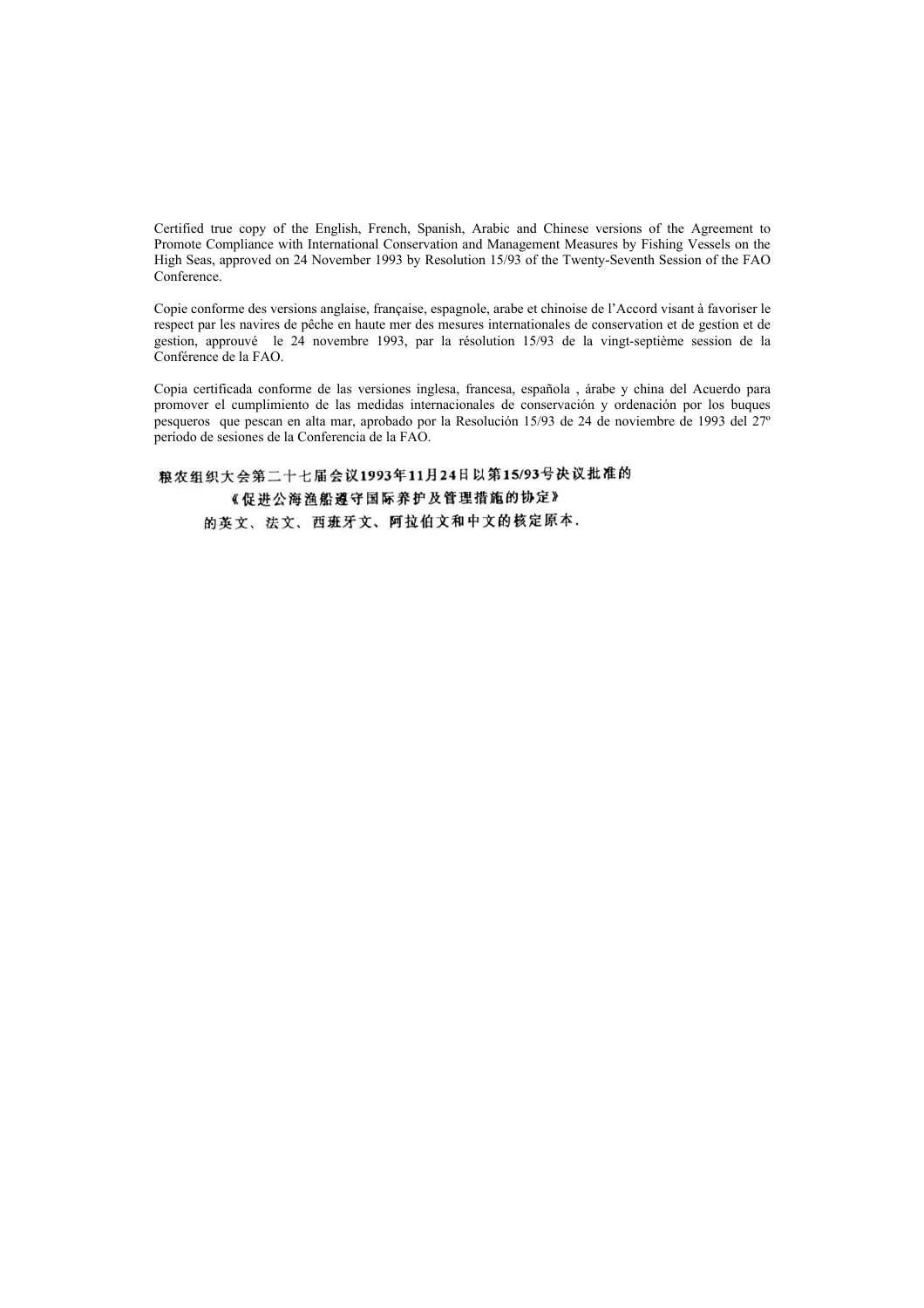# **AGREEMENT TO PROMOTE COMPLIANCE WITH INTERNATIONAL CONSERVATION AND MANAGEMENT MEASURES BY FISHING VESSELS ON THE HIGH SEAS**

## **PREAMBLE**

### **The Parties to this Agreement,**

Recognizing that all States have the right for their nationals to engage in fishing on the high seas, subject to the relevant rules of international law, as reflected in the United Nations Convention on the Law of the Sea,

Further recognizing that, under international law as reflected in the United Nations Convention on the Law of the Sea, all States have the duty to take, or to cooperate with other States in taking, such measures for their respective nationals as may be necessary for the conservation of the living resources of the high seas,

Acknowledging the right and interest of all States to develop their fishing sectors in accordance with their national policies, and the need to promote cooperation with developing countries to enhance their capabilities to fulfil their obligations under this Agreement,

Recalling that Agenda 21, adopted by the United Nations Conference on Environment and Development, calls upon States to take effective action, consistent with international law, to deter reflagging of vessels by their nationals as a means of avoiding compliance with applicable conservation and management rules for fishing activities on the high seas,

Further recalling that the Declaration of Cancun, adopted by the International Conference on Responsible Fishing, also calls on States to take action in this respect,

Bearing in mind that under Agenda 21, States commit themselves to the conservation and sustainable use of marine living resources on the high seas,

Calling upon States which do not participate in global, regional or subregional fisheries organizations or arrangements to join or, as appropriate, to enter into understandings with such organizations or with parties to such organizations or arrangements with a view to achieving compliance with international conservation and management measures,

Conscious of the duties of every State to exercise effectively its jurisdiction and control over vessels flying its flag, including fishing vessels and vessels engaged in the transhipment of fish,

Mindful that the practice of flagging or reflagging fishing vessels as a means of avoiding compliance with international conservation and management measures for living marine resources, and the failure of flag States to fulfil their responsibilities with respect to fishing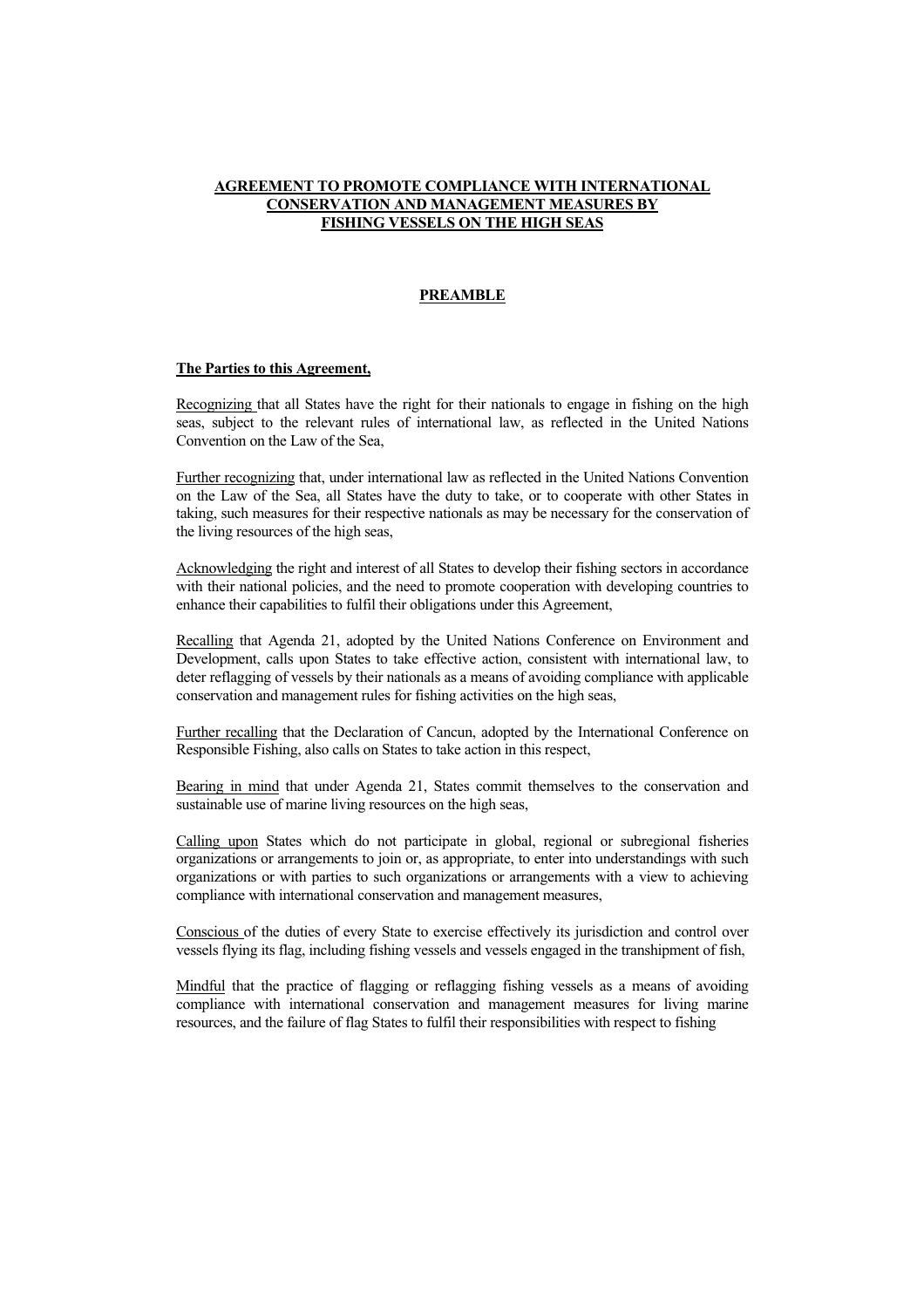vessels entitled to fly their flag, are among the factors that seriously undermine the effectiveness of such measures,

Realizing that the objective of this Agreement can be achieved through specifying flag States' responsibility in respect of fishing vessels entitled to fly their flags and operating on the high seas, including the authorization by the flag State of such operations, as well as through strengthened international cooperation and increased transparency through the exchange of information on high seas fishing,

Noting that this Agreement will form an integral part of the International Code of Conduct for Responsible Fishing called for in the Declaration of Cancun,

Desiring to conclude an international agreement within the framework of the Food and Agriculture Organization of the United Nations, hereinafter referred to as FAO, under Article XIV of the FAO Constitution,

#### **Have agreed as follows:**

#### **Article I**

### **DEFINITIONS**

For the purposes of this Agreement:

- (a) "fishing vessel" means any vessel used or intended for use for the purposes of the commercial exploitation of living marine resources, including mother ships and any other vessels directly engaged in such fishing operations;
- (b) "international conservation and management measures" means measures to conserve or manage one or more species of living marine resources that are adopted and applied in accordance with the relevant rules of international law as reflected in the 1982 United Nations Convention on the Law of the Sea. Such measures may be adopted either by global, regional or subregional fisheries organizations, subject to the rights and obligations of their members, or by treaties or other international agreements;
- (c) "length" means
	- (i) for any fishing vessel built after 18 July 1982, 96 percent of the total length on a waterline at 85 percent of the least moulded depth measured from the top of the keel, or the length from the foreside of the stem to the axis of the rudder stock on that waterline, if that be greater. In ships designed with a rake of keel the waterline on which this length is measured shall be parallel to the designed waterline;
	- (ii) for any fishing vessel built before 18 July 1982, registered length as entered on the national register or other record of vessels;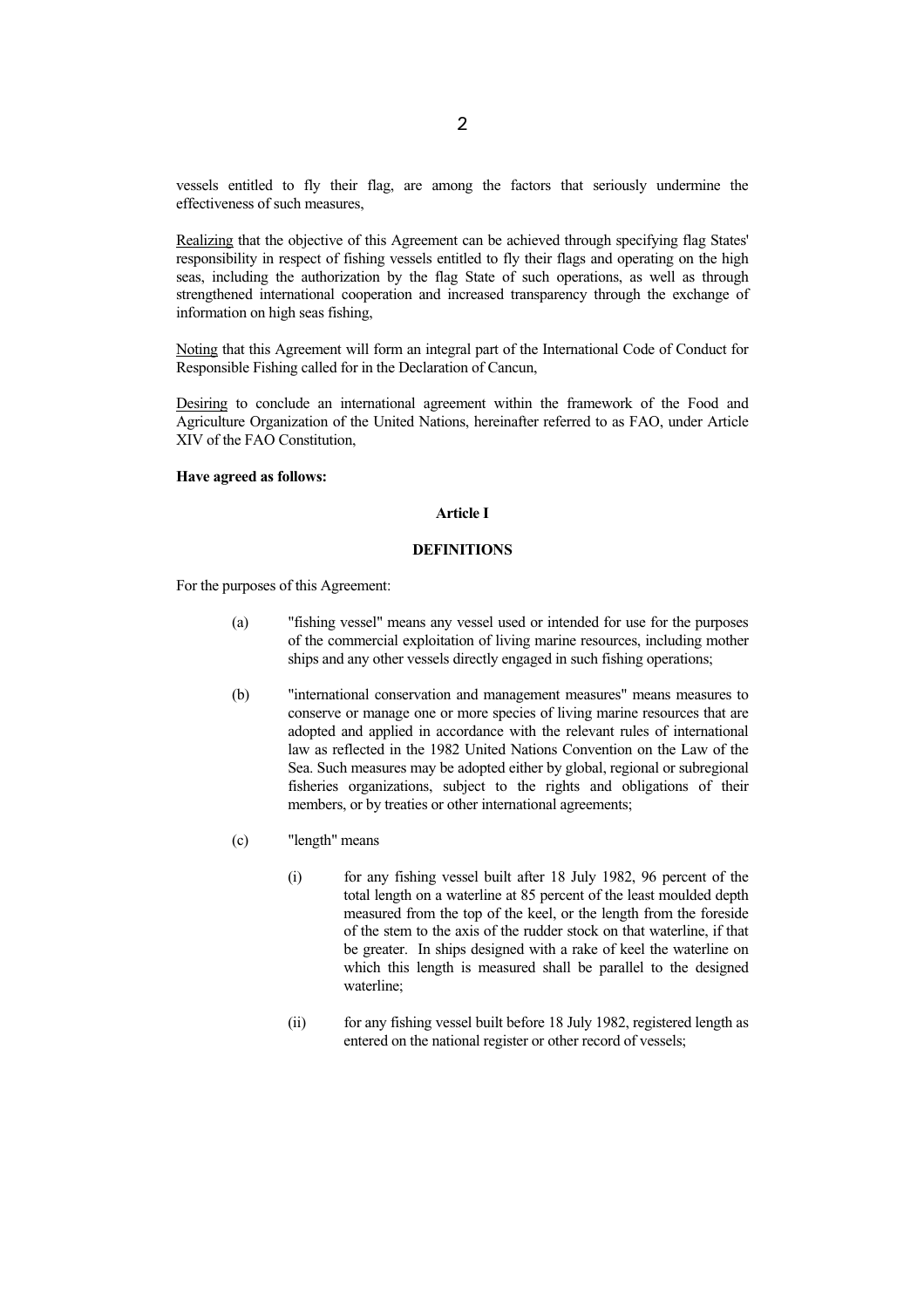- (d) "record of fishing vessels" means a record of fishing vessels in which are recorded pertinent details of the fishing vessel. It may constitute a separate record for fishing vessels or form part of a general record of vessels;
- (e) "regional economic integration organization" means a regional economic integration organization to which its Member States have transferred competence over matters covered by this Agreement, including the authority to make decisions binding on its Member States in respect of those matters;
- (f) "vessels entitled to fly its flag" and "vessels entitled to fly the flag of a State", includes vessels entitled to fly the flag of a Member State of a regional economic integration organization.

## **Article II**

### **APPLICATION**

1. Subject to the following paragraphs of this Article, this Agreement shall apply to all fishing vessels that are used or intended for fishing on the high seas.

2. A Party may exempt fishing vessels of less than 24 metres in length entitled to fly its flag from the application of this Agreement unless the Party determines that such an exemption would undermine the object and purpose of this Agreement, provided that such exemptions:

- (a) shall not be granted in respect of fishing vessels operating in fishing regions referred to in paragraph 3 below, other than fishing vessels that are entitled to fly the flag of a coastal State of that fishing region; and
- (b) shall not apply to the obligations undertaken by a Party under paragraph 1 of Article III, or paragraph 7 of Article VI of this Agreement.

3. Without prejudice to the provisions of paragraph 2 above, in any fishing region where bordering coastal States have not yet declared exclusive economic zones, or equivalent zones of national jurisdiction over fisheries, such coastal States as are Parties to this Agreement may agree, either directly or through appropriate regional fisheries organizations, to establish a minimum length of fishing vessels below which this Agreement shall not apply in respect of fishing vessels flying the flag of any such coastal State and operating exclusively in such fishing region.

### **Article III**

# **FLAG STATE RESPONSIBILITY**

1. (a) Each Party shall take such measures as may be necessary to ensure that fishing vessels entitled to fly its flag do not engage in any activity that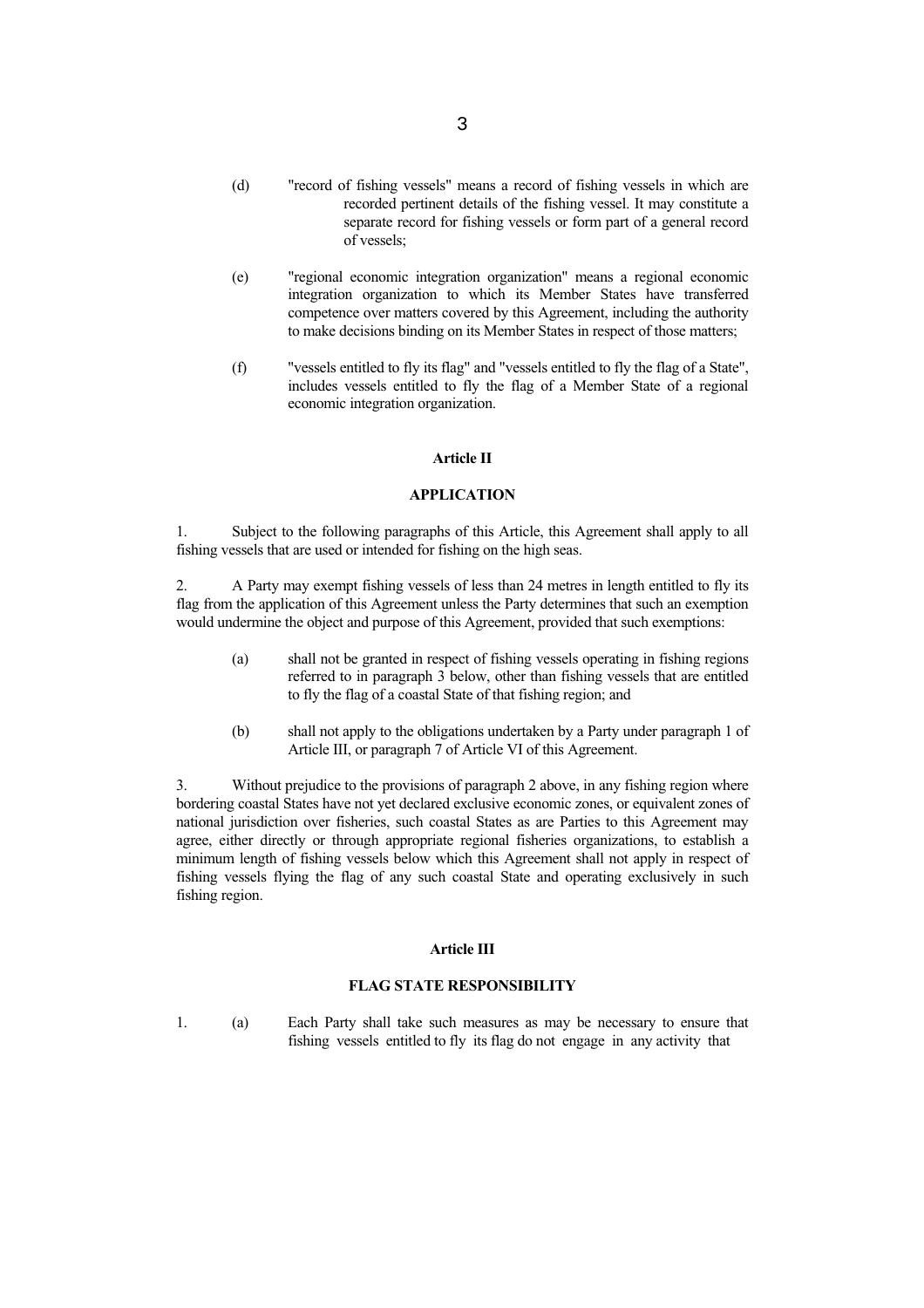undermines the effectiveness of international conservation and management measures.

 (b) In the event that a Party has, pursuant to paragraph 2 of Article II, granted an exemption for fishing vessels of less than 24 metres in length entitled to fly its flag from the application of other provisions of this Agreement, such Party shall nevertheless take effective measures in respect of any such fishing vessel that undermines the effectiveness of international conservation and management measures. These measures shall be such as to ensure that the fishing vessel ceases to engage in activities that undermine the effectiveness of the international conservation and management measures.

2. In particular, no Party shall allow any fishing vessel entitled to fly its flag to be used for fishing on the high seas unless it has been authorized to be so used by the appropriate authority or authorities of that Party. A fishing vessel so authorized shall fish in accordance with the conditions of the authorization.

3. No Party shall authorize any fishing vessel entitled to fly its flag to be used for fishing on the high seas unless the Party is satisfied that it is able, taking into account the links that exist between it and the fishing vessel concerned, to exercise effectively its responsibilities under this Agreement in respect of that fishing vessel.

4. Where a fishing vessel that has been authorized to be used for fishing on the high seas by a Party ceases to be entitled to fly the flag of that Party, the authorization to fish on the high seas shall be deemed to have been cancelled.

- 5. (a) No Party shall authorize any fishing vessel previously registered in the territory of another Party that has undermined the effectiveness of international conservation and management measures to be used for fishing on the high seas, unless it is satisfied that
	- (i) any period of suspension by another Party of an authorization for such fishing vessel to be used for fishing on the high seas has expired; and
	- (ii) no authorization for such fishing vessel to be used for fishing on the high seas has been withdrawn by another Party within the last three years.
	- (b) The provisions of subparagraph (a) above shall also apply in respect of fishing vessels previously registered in the territory of a State which is not a Party to this Agreement, provided that sufficient information is available to the Party concerned on the circumstances in which the authorization to fish was suspended or withdrawn.
	- (c) The provisions of subparagraphs (a) and (b) shall not apply where the ownership of the fishing vessel has subsequently changed, and the new owner has provided sufficient evidence demonstrating that the previous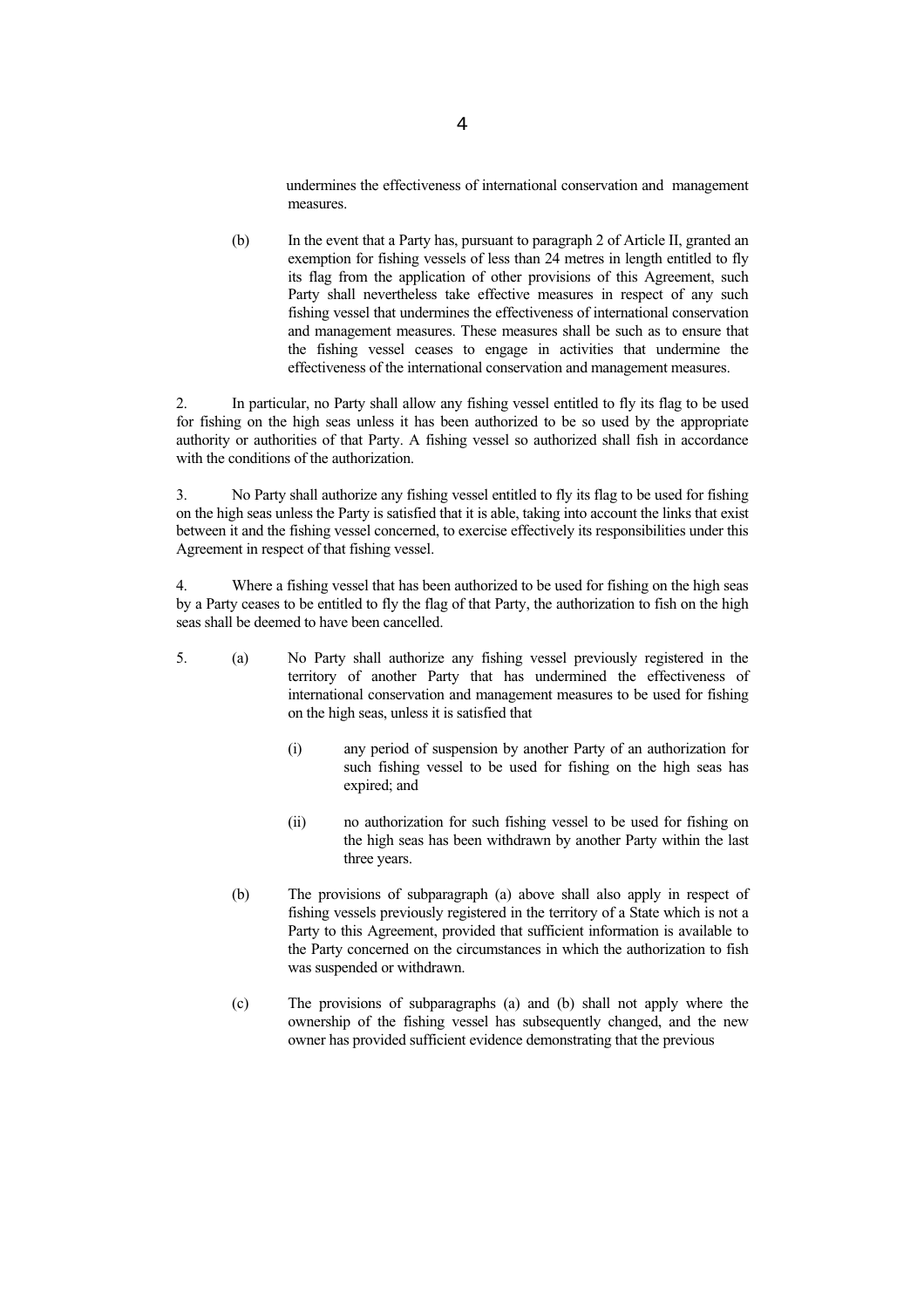owner or operator has no further legal, beneficial or financial interest in, or control of, the fishing vessel.

 (d) Notwithstanding the provisions of subparagraphs (a) and (b) above, a Party may authorize a fishing vessel, to which those subparagraphs would otherwise apply, to be used for fishing on the high seas, where the Party concerned, after having taken into account all relevant facts, including the circumstances in which the fishing authorization has been withdrawn by the other Party or State, has determined that to grant an authorization to use the vessel for fishing on the high seas would not undermine the object and purpose of this Agreement.

6. Each Party shall ensure that all fishing vessels entitled to fly its flag that it has entered in the record maintained under Article IV are marked in such a way that they can be readily identified in accordance with generally accepted standards, such as the FAO Standard Specifications for the Marking and Identification of Fishing Vessels.

7. Each Party shall ensure that each fishing vessel entitled to fly its flag shall provide it with such information on its operations as may be necessary to enable the Party to fulfil its obligations under this Agreement, including in particular information pertaining to the area of its fishing operations and to its catches and landings.

8. Each Party shall take enforcement measures in respect of fishing vessels entitled to fly its flag which act in contravention of the provisions of this Agreement, including, where appropriate, making the contravention of such provisions an offence under national legislation. Sanctions applicable in respect of such contraventions shall be of sufficient gravity as to be effective in securing compliance with the requirements of this Agreement and to deprive offenders of the benefits accruing from their illegal activities. Such sanctions shall, for serious offences, include refusal, suspension or withdrawal of the authorization to fish on the high seas.

#### **Article IV**

## **RECORDS OF FISHING VESSELS**

 Each Party shall, for the purposes of this Agreement, maintain a record of fishing vessels entitled to fly its flag and authorized to be used for fishing on the high seas, and shall take such measures as may be necessary to ensure that all such fishing vessels are entered in that record.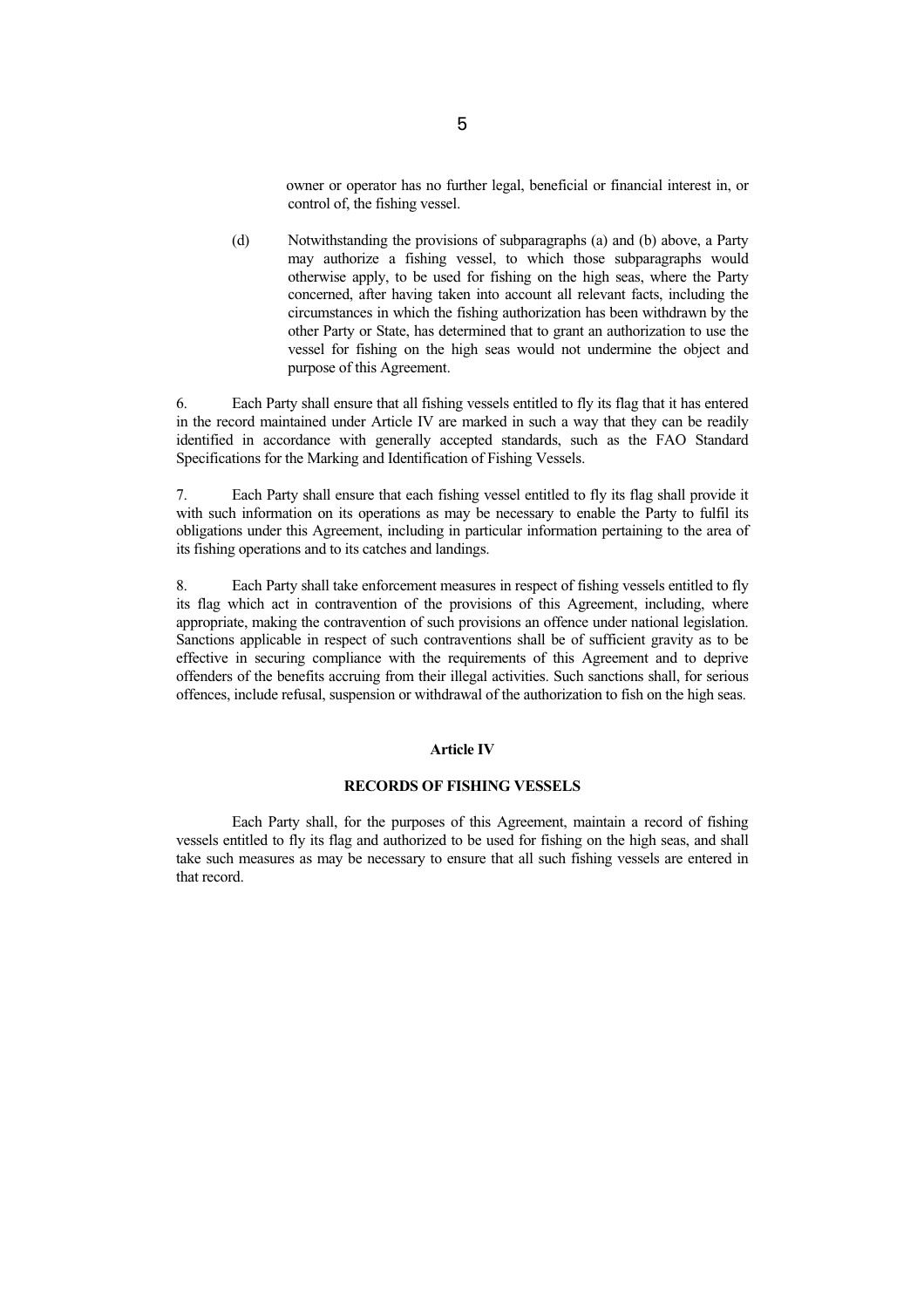## **Article V**

#### **INTERNATIONAL COOPERATION**

1. The Parties shall cooperate as appropriate in the implementation of this Agreement, and shall, in particular, exchange information, including evidentiary material, relating to activities of fishing vessels in order to assist the flag State in identifying those fishing vessels flying its flag reported to have engaged in activities undermining international conservation and management measures, so as to fulfil its obligations under Article III.

2. When a fishing vessel is voluntarily in the port of a Party other than its flag State, that Party, where it has reasonable grounds for believing that the fishing vessel has been used for an activity that undermines the effectiveness of international conservation and management measures, shall promptly notify the flag State accordingly. Parties may make arrangements regarding the undertaking by port States of such investigatory measures as may be considered necessary to establish whether the fishing vessel has indeed been used contrary to the provisions of this Agreement.

3. The Parties shall, when and as appropriate, enter into cooperative agreements or arrangements of mutual assistance on a global, regional, subregional or bilateral basis so as to promote the achievement of the objectives of this Agreement.

# **Article VI**

## **EXCHANGE OF INFORMATION**

1. Each Party shall make readily available to FAO the following information with respect to each fishing vessel entered in the record required to be maintained under Article IV:

- (a) name of fishing vessel, registration number, previous names (if known), and port of registry;
- (b) previous flag (if any);
- (c) International Radio Call Sign (if any);
- (d) name and address of owner or owners;
- (e) where and when built;
- (f) type of vessel;
- (g) length.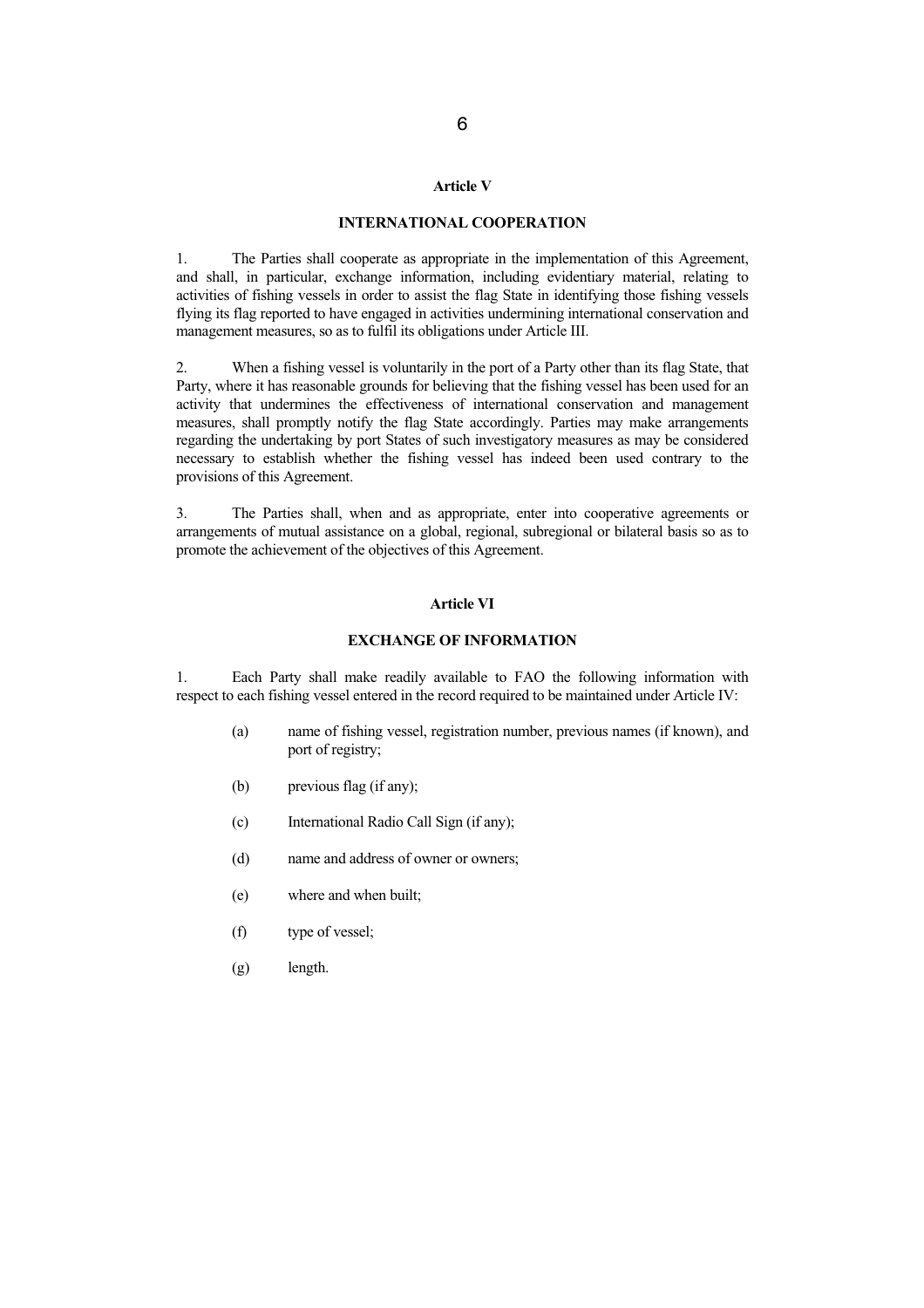2. Each Party shall, to the extent practicable, make available to FAO the following additional information with respect to each fishing vessel entered in the record required to be maintained under Article IV:

- (a) name and address of operator (manager) or operators (managers) (if any);
- (b) type of fishing method or methods;
- (c) moulded depth;
- (d) beam;
- (e) gross register tonnage;
- (f) power of main engine or engines.

3. Each Party shall promptly notify to FAO any modifications to the information listed in paragraphs 1 and 2 of this Article.

4. FAO shall circulate periodically the information provided under paragraphs 1, 2, and 3 of this Article to all Parties, and, on request, individually to any Party. FAO shall also, subject to any restrictions imposed by the Party concerned regarding the distribution of information, provide such information on request individually to any global, regional or subregional fisheries organization.

- 5. Each Party shall also promptly inform FAO of
	- (a) any additions to the record;
	- (b) any deletions from the record by reason of
		- (i) the voluntary relinquishment or non-renewal of the fishing authorization by the fishing vessel owner or operator;
		- (ii) the withdrawal of the fishing authorization issued in respect of the fishing vessel under paragraph 8 of Article III;
		- (iii) the fact that the fishing vessel concerned is no longer entitled to fly its flag;
		- (iv) the scrapping, decommissioning or loss of the fishing vessel concerned; or
		- (v) any other reason.

6. Where information is given to FAO under paragraph 5(b) above, the Party concerned shall specify which of the reasons listed in that paragraph is applicable.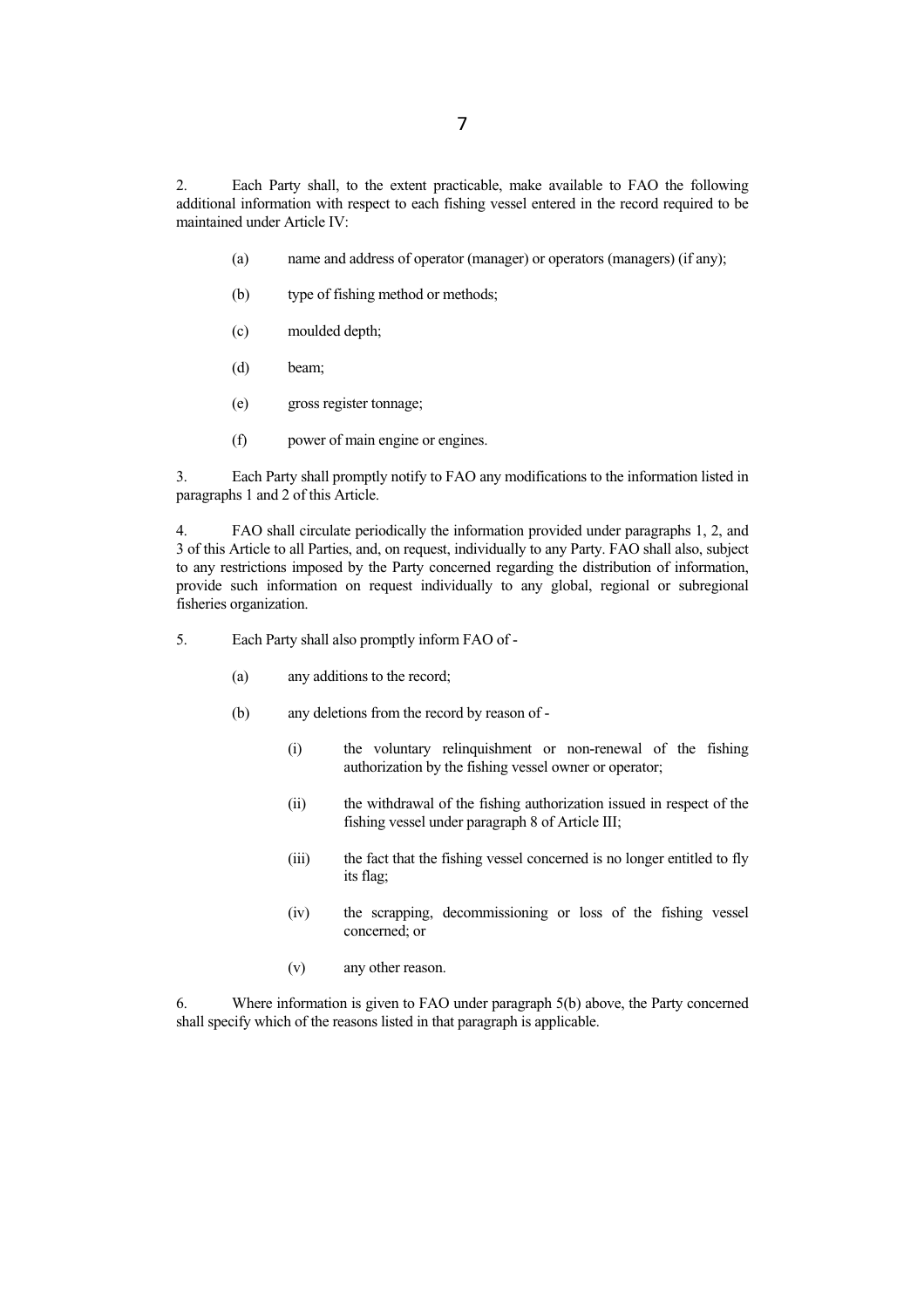- 7. Each Party shall inform FAO of
	- (a) any exemption it has granted under paragraph 2 of Article II, the number and type of fishing vessel involved and the geographical areas in which such fishing vessels operate; and
	- (b) any agreement reached under paragraph 3 of Article II.
- 8. (a) Each Party shall report promptly to FAO all relevant information regarding any activities of fishing vessels flying its flag that undermine the effectiveness of international conservation and management measures, including the identity of the fishing vessel or vessels involved and measures imposed by the Party in respect of such activities. Reports on measures imposed by a Party may be subject to such limitations as may be required by national legislation with respect to confidentiality, including, in particular, confidentiality regarding measures that are not yet final.
	- (b) Each Party, where it has reasonable grounds to believe that a fishing vessel not entitled to fly its flag has engaged in any activity that undermines the effectiveness of international conservation and management measures, shall draw this to the attention of the flag State concerned and may, as appropriate, draw it to the attention of FAO. It shall provide the flag State with full supporting evidence and may provide FAO with a summary of such evidence. FAO shall not circulate such information until such time as the flag State has had an opportunity to comment on the allegation and evidence submitted, or to object as the case may be.

9. Each Party shall inform FAO of any cases where the Party, pursuant to paragraph 5(d) of Article III, has granted an authorization notwithstanding the provisions of paragraph 5(a) or 5(b) of Article III. The information shall include pertinent data permitting the identification of the fishing vessel and the owner or operator and, as appropriate, any other information relevant to the Party's decision.

10. FAO shall circulate promptly the information provided under paragraphs 5, 6, 7, 8 and 9 of this Article to all Parties, and, on request, individually to any Party. FAO shall also, subject to any restrictions imposed by the Party concerned regarding the distribution of information, provide such information promptly on request individually to any global, regional or subregional fisheries organization.

11. The Parties shall exchange information relating to the implementation of this Agreement, including through FAO and other appropriate global, regional and subregional fisheries organizations.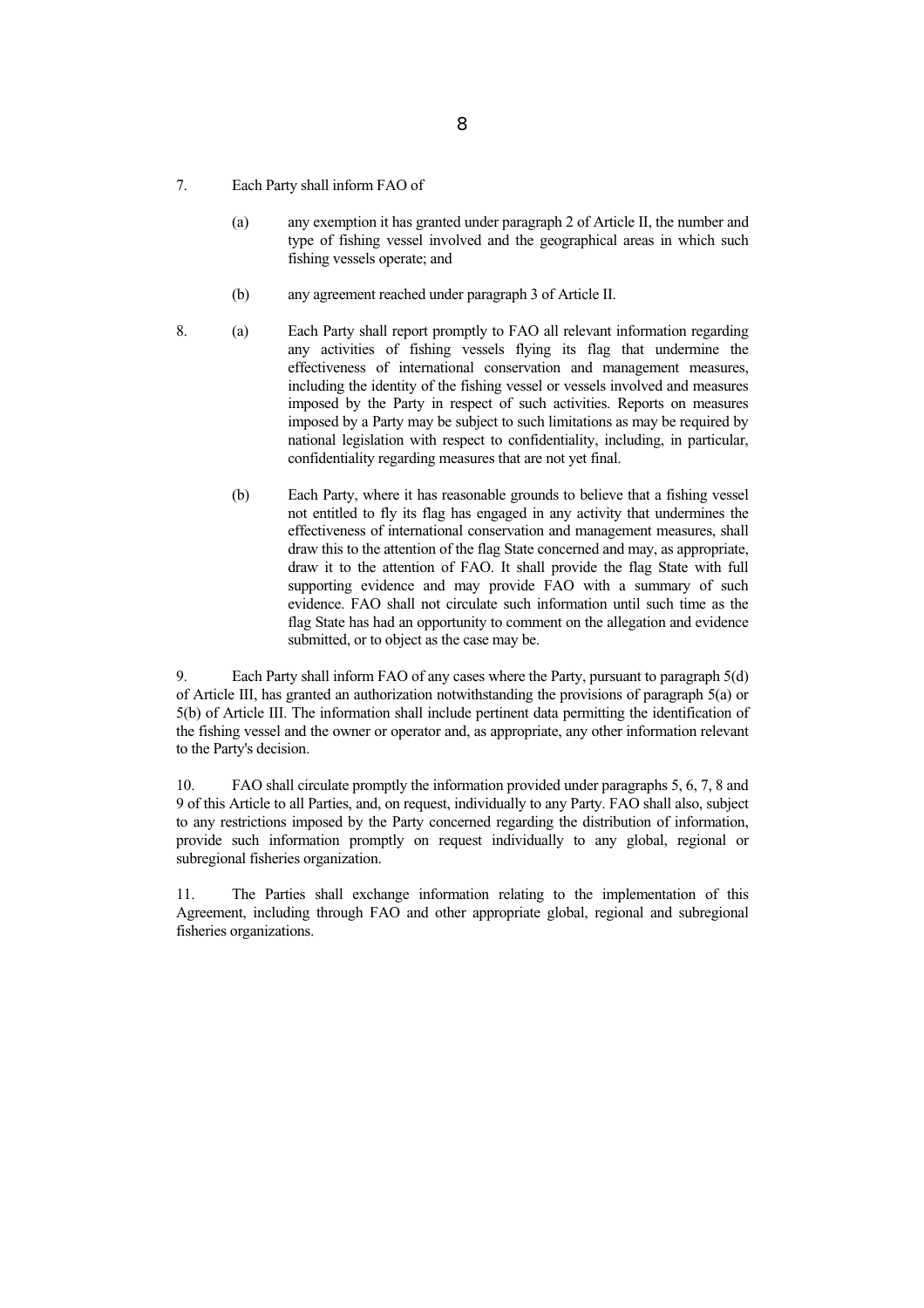## **Article VII**

### **COOPERATION WITH DEVELOPING COUNTRIES**

 The Parties shall cooperate, at a global, regional, subregional or bilateral level, and, as appropriate, with the support of FAO and other international or regional organizations, to provide assistance, including technical assistance, to Parties that are developing countries in order to assist them in fulfilling their obligations under this Agreement.

## **Article VIII**

# **NON-PARTIES**

1. The Parties shall encourage any State not party to this Agreement to accept this Agreement and shall encourage any non-Party to adopt laws and regulations consistent with the provisions of this Agreement.

2. The Parties shall cooperate in a manner consistent with this Agreement and with international law to the end that fishing vessels entitled to fly the flags of non-Parties do not engage in activities that undermine the effectiveness of international conservation and management measures.

3. The Parties shall exchange information amongst themselves, either directly or through FAO, with respect to activities of fishing vessels flying the flags of non-Parties that undermine the effectiveness of international conservation and management measures.

# **Article IX**

# **SETTLEMENT OF DISPUTES**

1. Any Party may seek consultations with any other Party or Parties on any dispute with regard to the interpretation or application of the provisions of this Agreement with a view to reaching a mutually satisfactory solution as soon as possible.

2. In the event that the dispute is not resolved through these consultations within a reasonable period of time, the Parties in question shall consult among themselves as soon as possible with a view to having the dispute settled by negotiation, inquiry, mediation, conciliation, arbitration, judicial settlement or other peaceful means of their own choice.

3. Any dispute of this character not so resolved shall, with the consent of all Parties to the dispute, be referred for settlement to the International Court of Justice, to the International Tribunal for the Law of the Sea upon entry into force of the 1982 United Nations Convention on the Law of the Sea or to arbitration. In the case of failure to reach agreement on referral to the International Court of Justice, to the International Tribunal for the Law of the Sea or to arbitration, the Parties shall continue to consult and cooperate with a view to reaching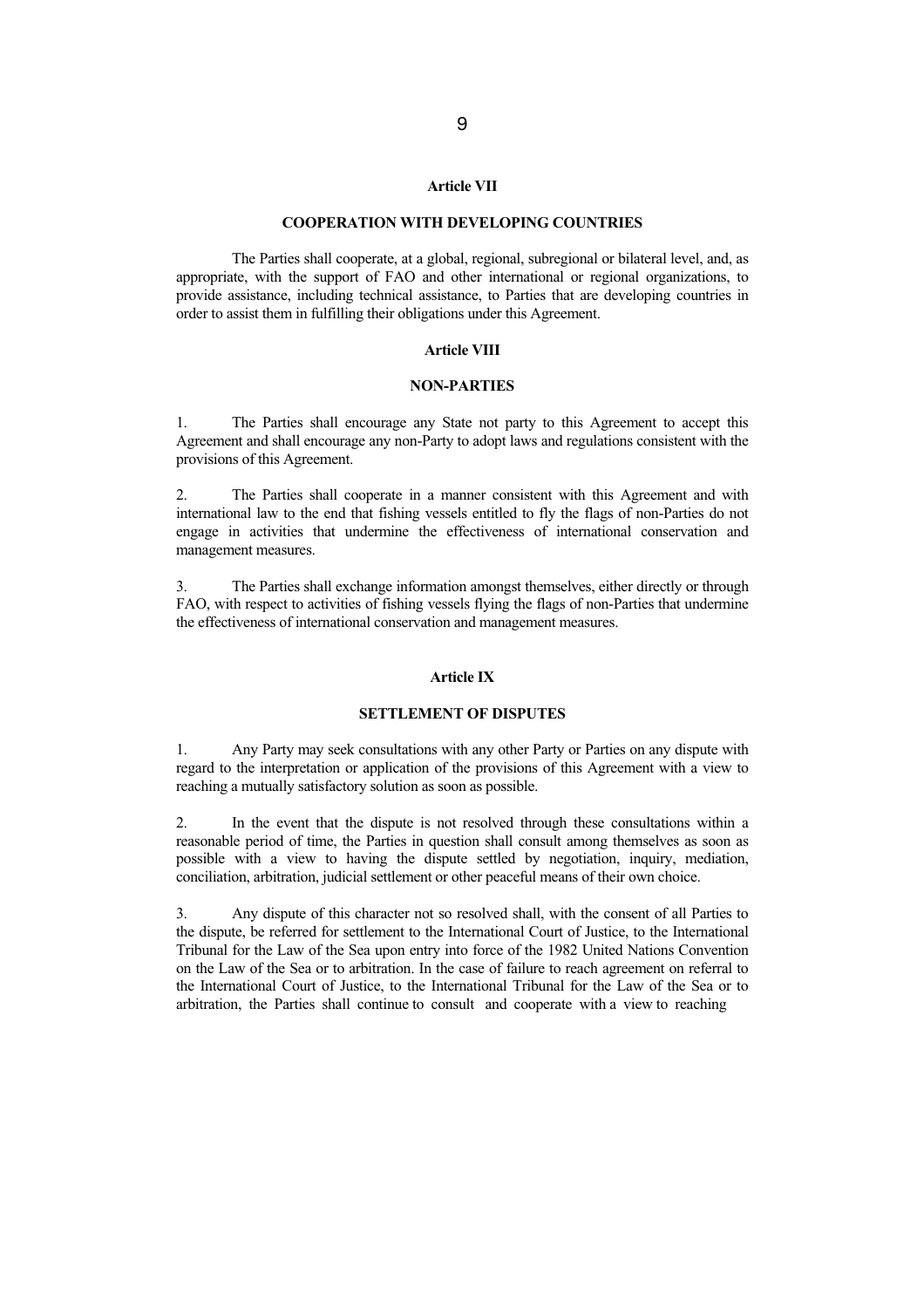settlement of the dispute in accordance with the rules of international law relating to the conservation of living marine resources.

# **Article X**

# **ACCEPTANCE**

1. This Agreement shall be open to acceptance by any Member or Associate Member of FAO, and to any non-member State that is a Member of the United Nations, or of any of the specialized agencies of the United Nations or of the International Atomic Energy Agency.

2. Acceptance of this Agreement shall be effected by the deposit of an instrument of acceptance with the Director-General of FAO, hereinafter referred to as the Director-General.

3. The Director-General shall inform all Parties, all Members and Associate Members of FAO and the Secretary-General of the United Nations of all instruments of acceptance received.

4. When a regional economic integration organization becomes a Party to this Agreement, such regional economic integration organization shall, in accordance with the provisions of Article II.7 of the FAO Constitution, as appropriate, notify such modifications or clarifications to its declaration of competence submitted under Article II.5 of the FAO Constitution as may be necessary in light of its acceptance of this Agreement. Any Party to this Agreement may, at any time, request a regional economic integration organization that is a Party to this Agreement to provide information as to which, as between the regional economic integration organization and its Member States, is responsible for the implementation of any particular matter covered by this Agreement. The regional economic integration organization shall provide this information within a reasonable time.

#### **Article XI**

## **ENTRY INTO FORCE**

1. This Agreement shall enter into force as from the date of receipt by the Director-General of the twenty-fifth instrument of acceptance.

2. For the purpose of this Article, an instrument deposited by a regional economic integration organization shall not be counted as additional to those deposited by Member States of such an organization.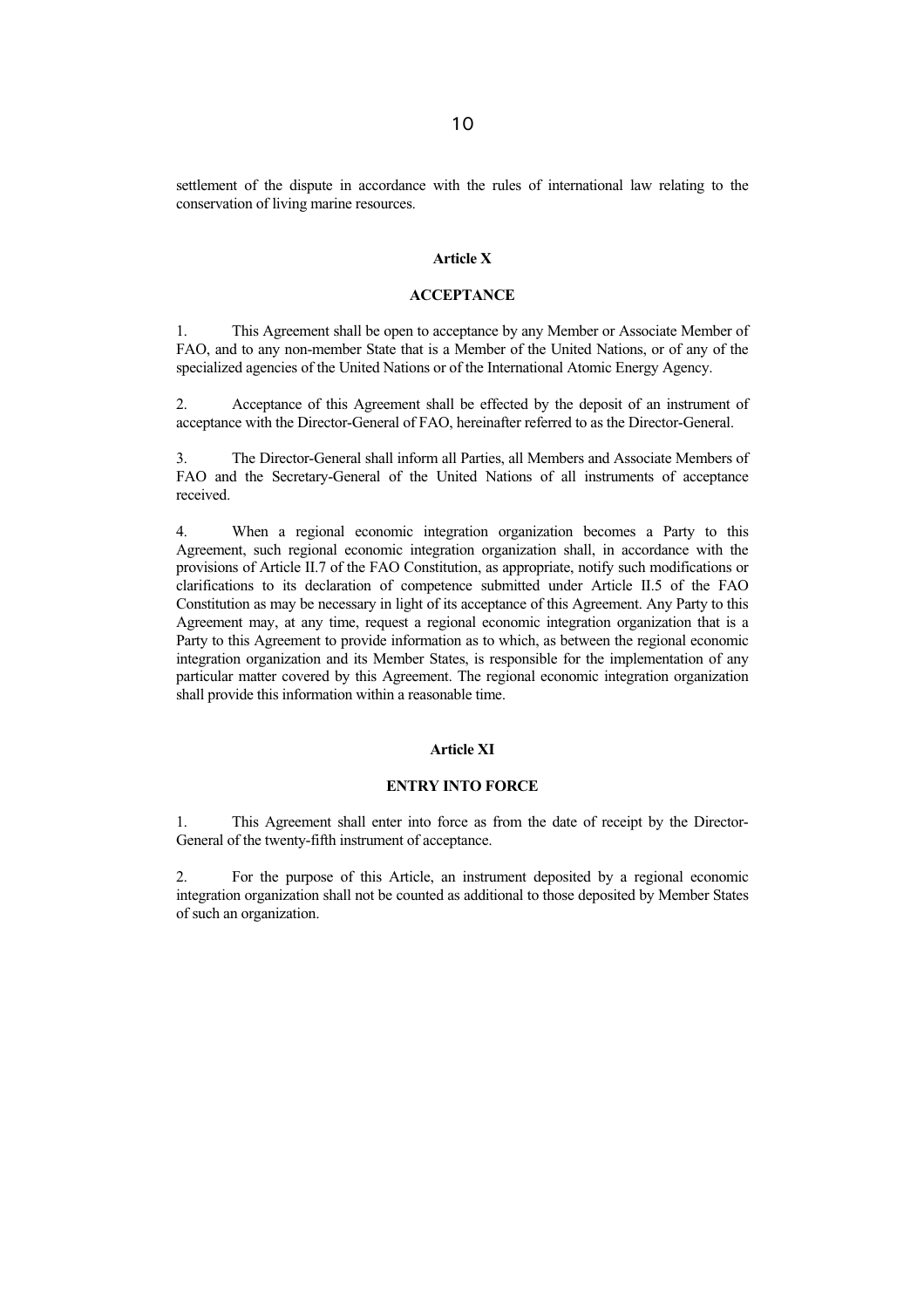## **Article XII**

#### **RESERVATIONS**

 Acceptance of this Agreement may be made subject to reservations which shall become effective only upon unanimous acceptance by all Parties to this Agreement. The Director-General shall notify forthwith all Parties of any reservation. Parties not having replied within three months from the date of the notification shall be deemed to have accepted the reservation. Failing such acceptance, the State or regional economic integration organization making the reservation shall not become a Party to this Agreement.

## **Article XIII**

## **AMENDMENTS**

1. Any proposal by a Party for the amendment of this Agreement shall be communicated to the Director-General.

2. Any proposed amendment of this Agreement received by the Director-General from a Party shall be presented to a regular or special session of the Conference for approval and, if the amendment involves important technical changes or imposes additional obligations on the Parties, it shall be considered by an advisory committee of specialists convened by FAO prior to the Conference.

3. Notice of any proposed amendment of this Agreement shall be transmitted to the Parties by the Director-General not later than the time when the agenda of the session of the Conference at which the matter is to be considered is dispatched.

4. Any such proposed amendment of this Agreement shall require the approval of the Conference and shall come into force as from the thirtieth day after acceptance by two-thirds of the Parties. Amendments involving new obligations for Parties, however, shall come into force in respect of each Party only on acceptance by it and as from the thirtieth day after such acceptance. Any amendment shall be deemed to involve new obligations for Parties unless the Conference. in approving the amendment, decides otherwise by consensus.

5. The instruments of acceptance of amendments involving new obligations shall be deposited with the Director-General, who shall inform all Parties of the receipt of acceptance and the entry into force of amendments.

6. For the purpose of this Article, an instrument deposited by a regional economic integration organization shall not be counted as additional to those deposited by Member States of such an organization.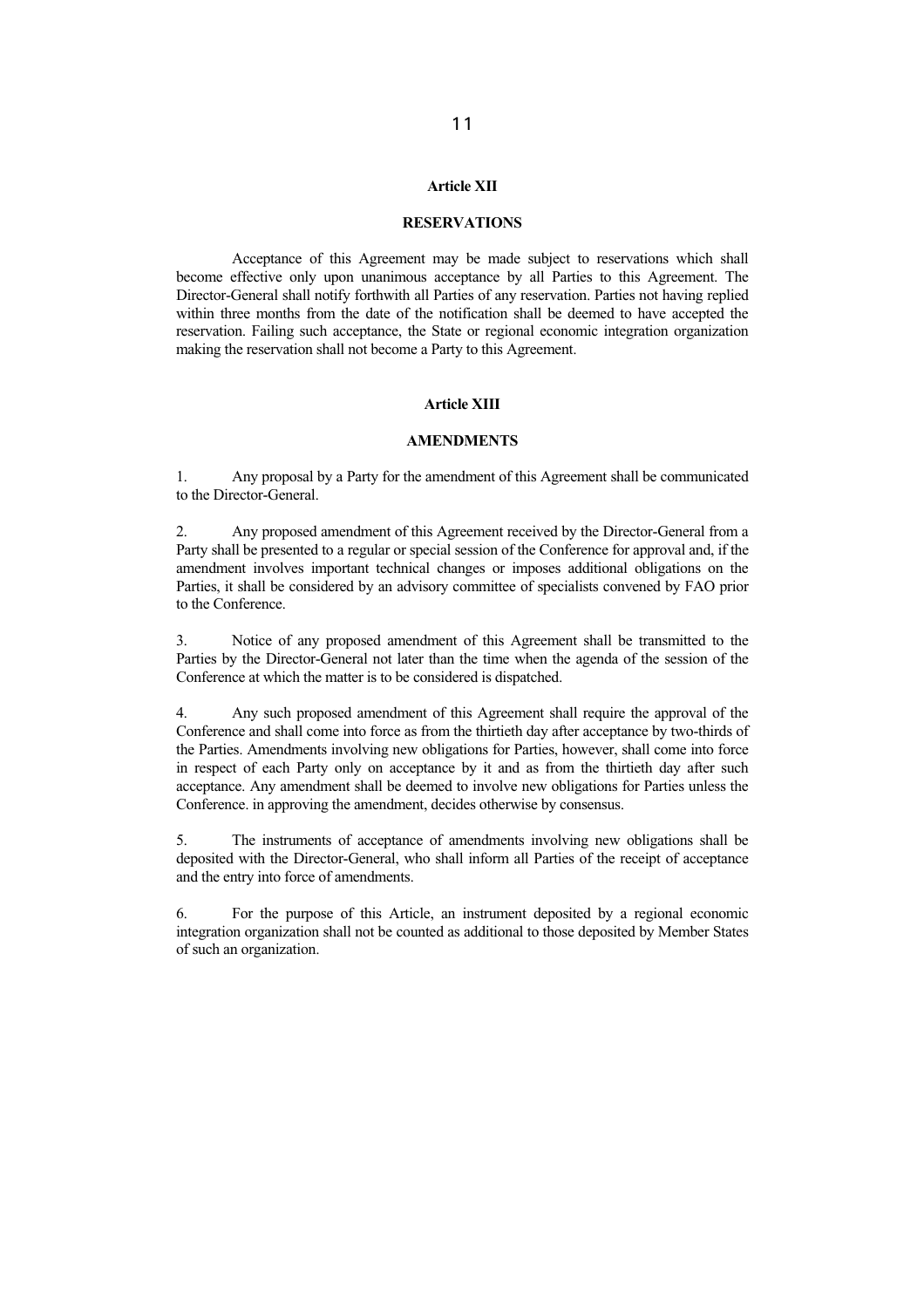### **Article XIV**

#### **WITHDRAWAL**

 Any Party may withdraw from this Agreement at any time after the expiry of two years from the date upon which the Agreement entered into force with respect to that Party, by giving written notice of such withdrawal to the Director-General who shall immediately inform all the Parties and the Members and Associate Members of FAO of such withdrawal. Withdrawal shall become effective at the end of the calendar year following that in which the notice of withdrawal has been received by the Director-General.

## **Article XV**

## **DUTIES OF THE DEPOSITARY**

The Director-General shall be the Depositary of this Agreement. The Depositary shall:

- (a) send certified copies of this Agreement to each Member and Associate Member of FAO and to such non-member States as may become Party to this Agreement;
- (b) arrange for the registration of this Agreement, upon its entry into force, with the Secretariat of the United Nations in accordance with Article 102 of the Charter of the United Nations;
- (c) inform each Member and Associate Member of FAO and any non-member States as may become Party to this Agreement of:
	- (i) instruments of acceptance deposited in accordance with Article X;
	- (ii) the date of entry into force of this Agreement in accordance with Article XI;
	- (iii) proposals for and the entry into force of amendments to this Agreement in accordance with Article XIII;
	- (iv) withdrawals from this Agreement pursuant to Article XIV.

# **Article XVI**

# **AUTHENTIC TEXTS**

 The Arabic, Chinese, English, French, and Spanish texts of this Agreement are equally authentic.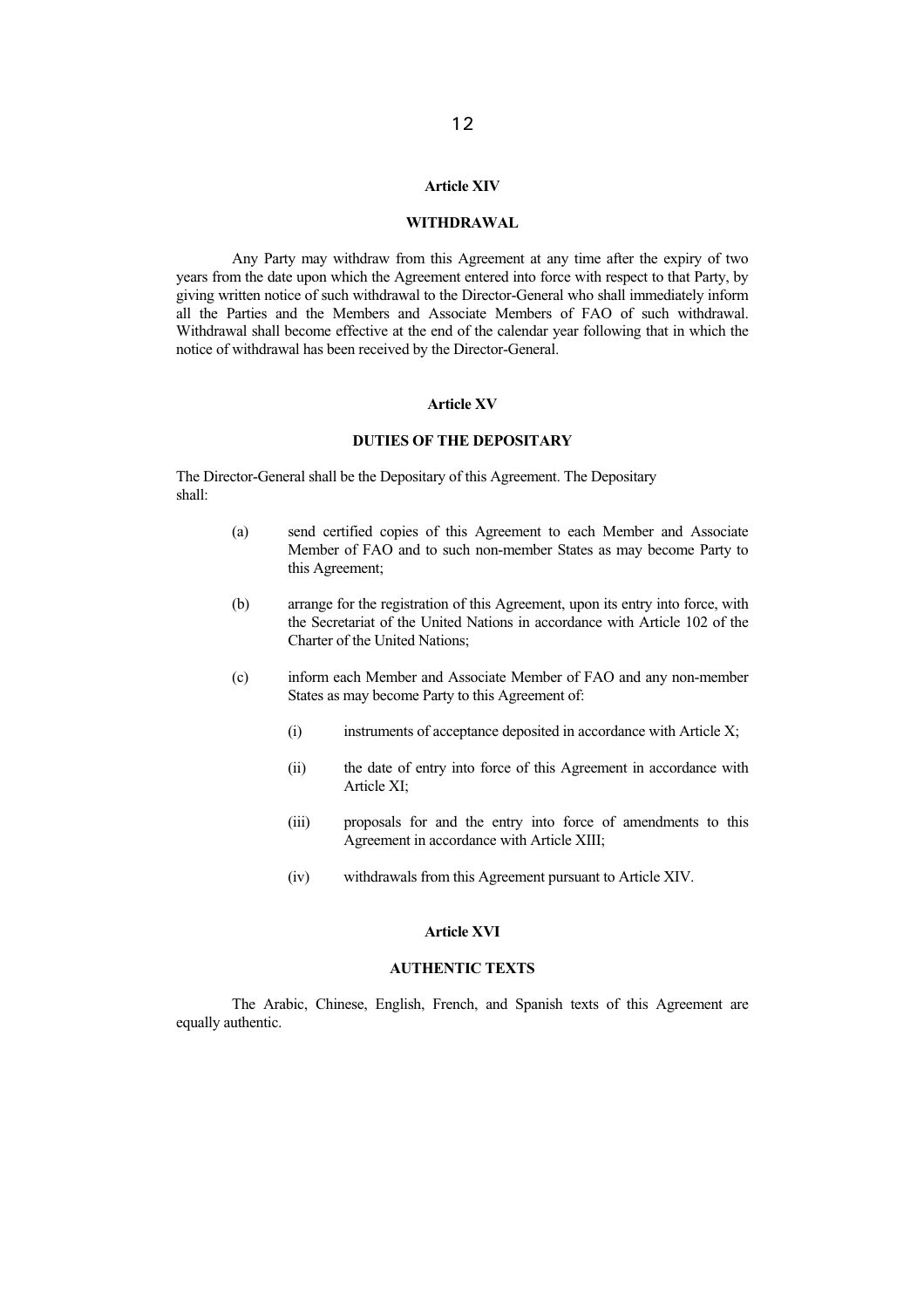## **ACCORD VISANT A FAVORISER LE RESPECT PAR LES NAVIRES DE PECHE EN HAUTE MER DES MESURES INTERNATIONALES DE CONSERVATION ET DE GESTION**

## **PREAMBULE**

### **Les Parties au présent accord,**

Reconnaissant que tous les Etats ont droit à ce que leurs ressortissants pêchent en haute mer, sous réserve des règles pertinentes du droit international telles que reflétées dans la Convention des Nations Unies sur le droit de la mer;

Reconnaissant en outre que, en vertu du droit international tel que reflété dans la Convention des Nations Unies sur le droit de la mer, tous les Etats ont l'obligation de prendre, à l'égard de leurs ressortissants, les mesures qui peuvent être nécessaires pour assurer la conservation des ressources biologiques de la haute mer, ou de coopérer avec d'autres Etats à la prise de telles mesures;

Prenant note du droit et de l'intérêt qu'ont tous les Etats de développer leurs activités de pêche suivant leur politique nationale, et de la nécessité de promouvoir la coopération avec les pays en développement en vue de les mettre en mesure de mieux remplir les obligations résultant du présent accord;

Rappelant que le Programme "Action 21", adopté par la Conférence des Nations Unies sur l'environnement et le développement, demande aux Etats de prendre des mesures compatibles avec le droit international pour dissuader efficacement leurs ressortissants de changer de pavillon pour se soustraire aux règles de conservation et de gestion applicables à la pêche en haute mer;

Rappelant en outre que la Déclaration de Cancún, adoptée par la Conférence internationale sur la pêche responsable, demande également aux Etats d'adopter des mesures à cet égard;

Ayant à l'esprit qu'aux termes d'Action 21 les Etats s'engagent à conserver et à utiliser de manière durable les ressources biologiques marines de la haute mer;

Invitant les Etats qui ne font pas partie d'organisations ou d'arrangements mondiaux, régionaux ou sous-régionaux concernant la pêche à adhérer ou, selon le cas, à conclure des ententes avec ces organisations ou avec les parties à ces organisations et arrangements afin de favoriser l'application des mesures internationales de conservation et de gestion;

Conscientes que chaque Etat a le devoir d'exercer efficacement sa juridiction et son contrôle sur les navires battant son pavillon, y compris les navires de pêche et les navires participant au transbordement du poisson;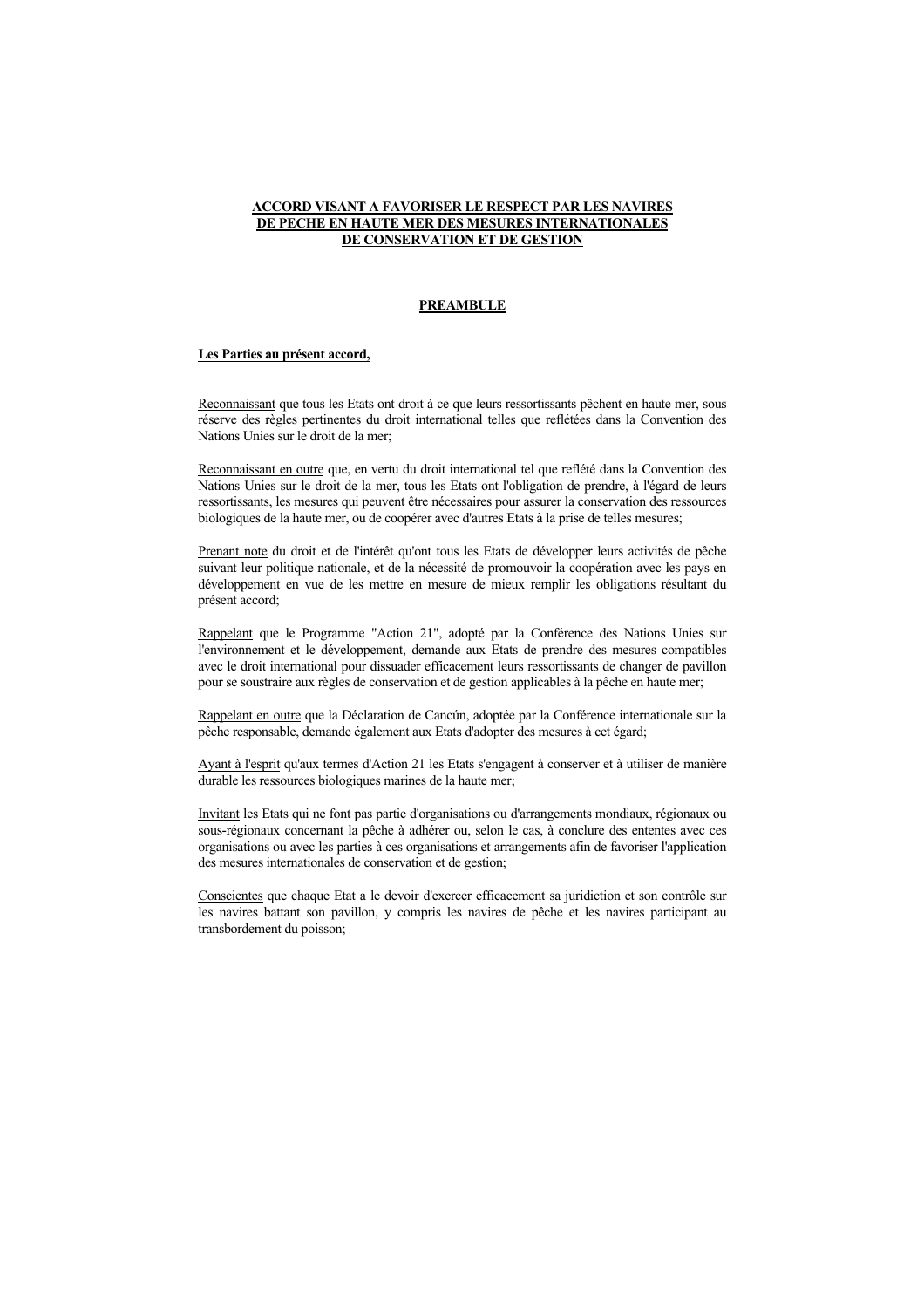Considérant que l'attribution ou le changement de pavillon des navires de pêche utilisé comme moyen de se soustraire au respect des mesures internationales de conservation et de gestion des ressources biologiques marines, et l'échec des Etats du pavillon à s'acquitter de leurs responsabilités en ce qui concerne les navires de pêche autorisés à battre leur pavillon, comptent parmi les facteurs qui compromettent gravement l'efficacité de ces mesures;

Réalisant que l'objectif du présent accord peut être atteint en précisant la responsabilité des Etats du pavillon en ce qui concerne les navires de pêche autorisés à battre leur pavillon et opérant en haute mer, y compris l'autorisation de ces opérations par l'Etat du pavillon, ainsi qu'en renforçant la coopération internationale et la transparence par l'échange d'informations sur la pêche en haute mer;

Notant que le présent accord fera partie intégrante du Code international de conduite pour une pêche responsable invoqué dans la Déclaration de Cancún;

Désirant conclure un accord international dans le cadre de l'Organisation des Nations Unies pour l'alimentation et l'agriculture, ci-après appelée la FAO, au titre de l'article XIV de l'Acte constitutif de la FAO;

**Conviennent de ce qui suit:** 

# **Article I**

### **DEFINITIONS**

Aux fins du présent accord:

- (a) par "navire de pêche" on entend tout navire utilisé à des fins d'exploitation commerciale des ressources biologiques marines ou destiné à être ainsi utilisé; cela comprend les bateaux-mères ainsi que tout autre navire directement engagé dans de telles opérations de pêche;
- (b) par "mesures internationales de conservation et de gestion" on entend les mesures visant à conserver ou à gérer une ou plusieurs espèces de ressources biologiques marines, qui sont adoptées et appliquées conformément aux règles pertinentes du droit international telles que reflétées dans la Convention des Nations Unies sur le droit de la mer de 1982. Ces mesures peuvent être adoptées soit par des organisations mondiales, régionales ou sous-régionales s'occupant des pêches, sous réserve des droits et obligations de leurs membres, soit par accord international;
- (c) par "longueur" on entend
	- (i) pour tout navire de pêche construit après le 18 juillet 1982, la longueur égale à 96 pour cent de la longueur totale à la flottaison située à une distance du dessus de quille égale à 85 pour cent du creux minimal sur quille, ou à la distance du dessus de quille entre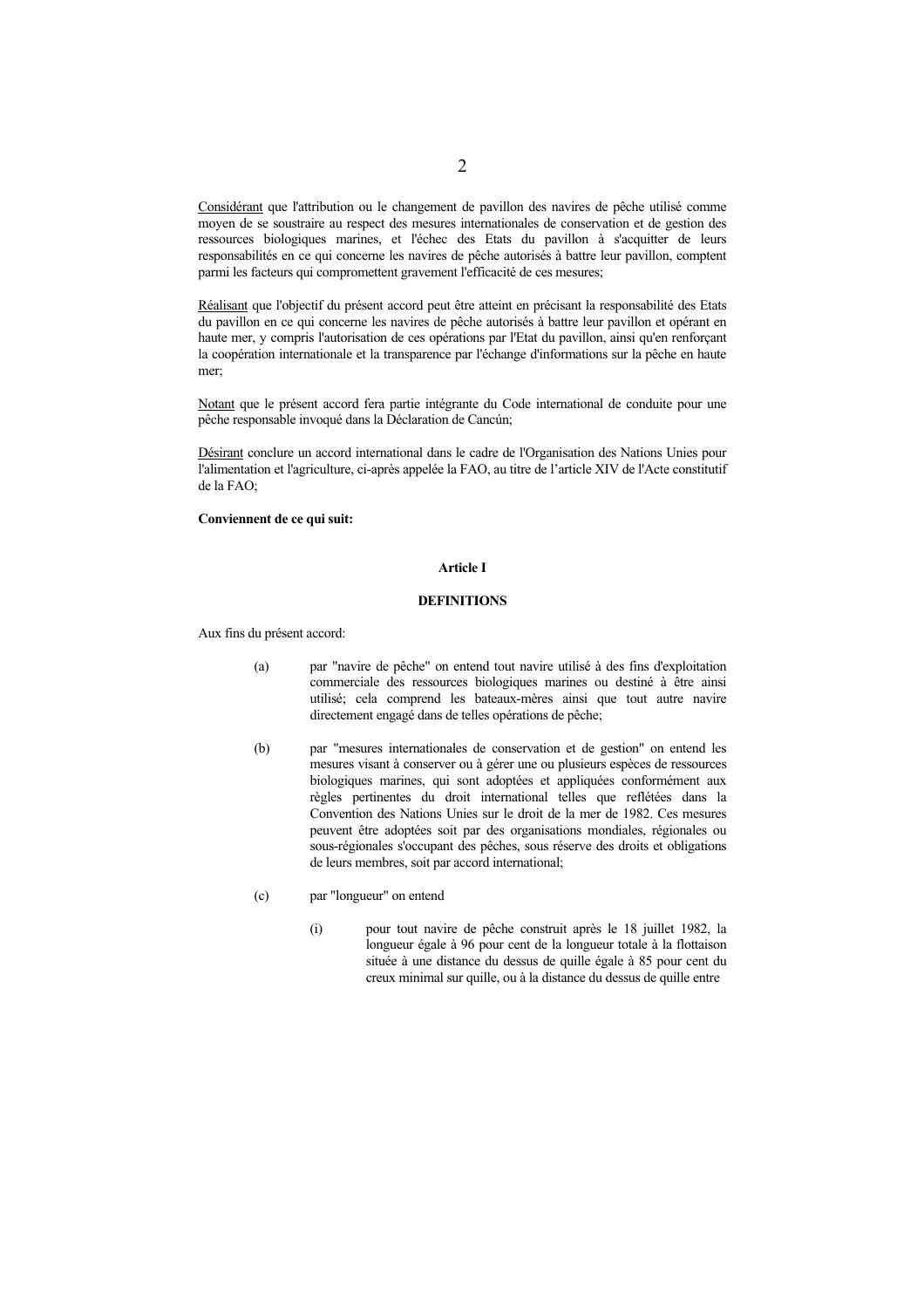la face avant de l'étrave et l'axe de la mèche du gouvernail à cette flottaison si cette valeur est supérieure. Dans le cas des navires conçus pour naviguer avec une quille inclinée, la flottaison à laquelle la longueur est mesurée doit être parallèle à la flottaison en charge prévue;

- (ii) pour tout navire de pêche construit avant le 18 juillet 1982, la longueur enregistrée telle qu'inscrite dans le registre national ou dans un autre fichier des navires;
- (d) par "fichier des navires de pêche" on entend un fichier dans lequel sont consignés les détails pertinents concernant le navire de pêche. Il peut soit constituer un fichier séparé pour les navires de pêche, soit faire partie d'un fichier général de tous les navires;
- (e) par "organisation d'intégration économique régionale" on entend une organisation d'intégration économique régionale à laquelle ses Etats Membres ont transféré des compétences sur les questions couvertes par le présent accord, y compris le pouvoir de prendre des décisions sur ces questions qui engagent ses Etats Membres;
- (f) "navires autorisés à battre pavillon" ou "navires autorisés à battre le pavillon d'un Etat" englobe les navires autorisés à battre le pavillon d'un Etat Membre d'une organisation d'intégration économique régionale.

### **Article II**

#### **APPLICATION**

1. Sous réserve des paragraphes suivants du présent article, le présent accord s'applique à tous les navires de pêche qui sont utilisés ou destinés à être utilisés pour la pêche en haute mer.

2. Une Partie peut exempter de l'application du présent accord les navires de pêche autorisés à battre son pavillon d'une longueur inférieure à 24 mètres, à moins qu'elle ne détermine qu'une telle exemption compromettrait le but et l'objet du présent accord, et pour autant qu'une telle exemption:

- (a) ne soit pas accordée à des navires de pêche, opérant dans les régions de pêche visées au paragraphe 3 ci-dessous, autres que ceux qui sont autorisés à battre pavillon d'un Etat côtier de cette région de pêche; et
- (b) ne s'applique pas aux obligations auxquelles une Partie s'est soumise en vertu des dispositions de l'article III, paragraphe 1 ou de l'article VI, paragraphe 7 du présent accord.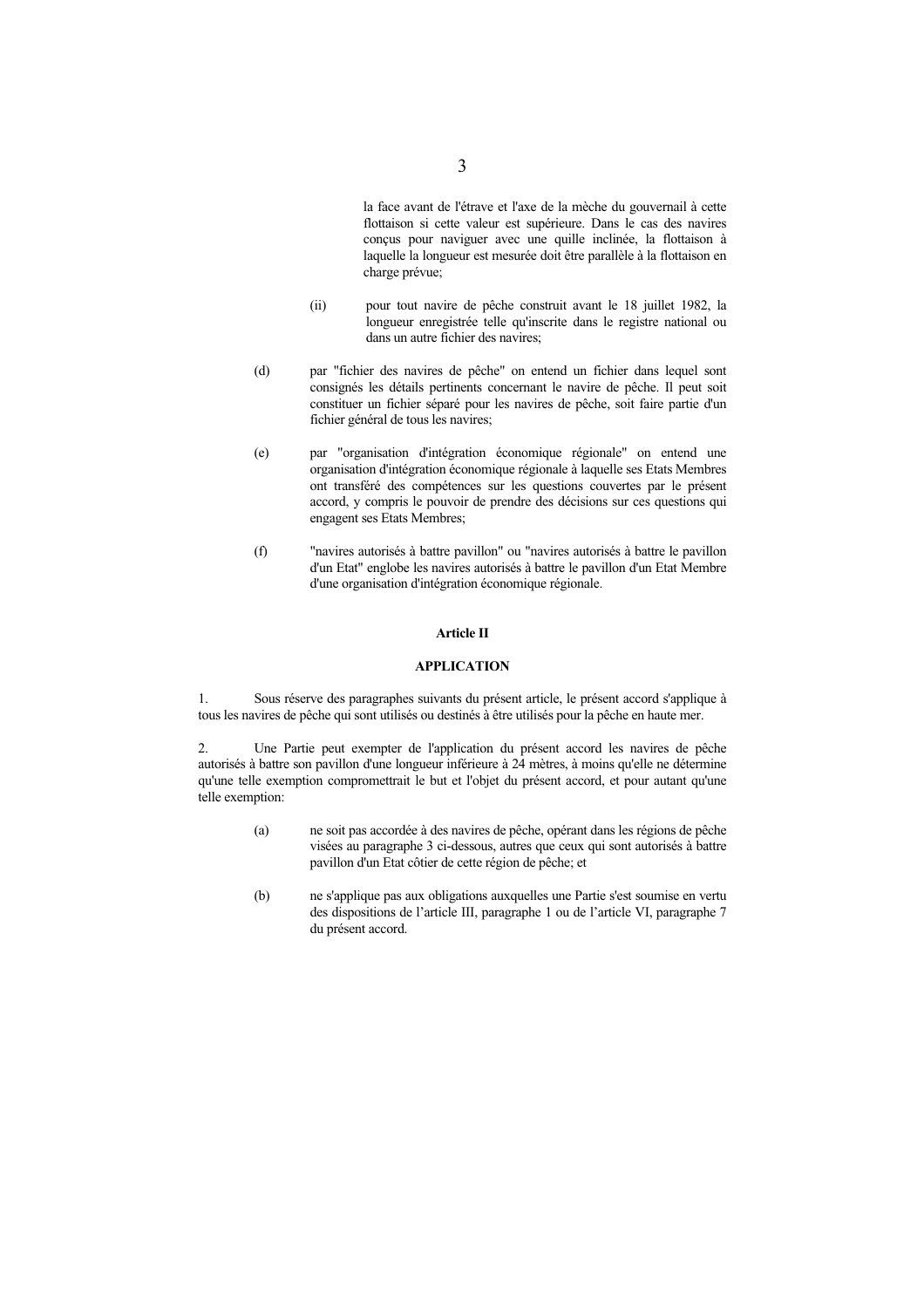3. Sans préjudice des dispositions du paragraphe 2 ci-dessus, dans toute région de pêche dans laquelle des zones économiques exclusives ou d'autres zones équivalentes de juridiction nationale sur les pêches n'ont pas encore été déclarées par les Etats côtiers limitrophes, les Etats côtiers parties au présent accord, directement ou par l'intermédiaire d'une organisation régionale des pêches appropriée, peuvent s'accorder pour établir une longueur minimale pour les navires de pêche en dessous de laquelle le présent accord ne s'applique pas aux navires de pêche battant pavillon d'un des Etats côtiers et opérant exclusivement dans cette région.

## **Article III**

## **RESPONSABILITE DE L'ETAT DU PAVILLON**

- 1. (a) Chaque Partie prend les mesures qui peuvent être nécessaires pour s'assurer que les navires de pêche autorisés à battre son pavillon n'exercent aucune activité susceptible de compromettre l'efficacité de mesures internationales de conservation et de gestion.
	- (b) Au cas où une Partie a, conformément à l'article II, paragraphe 2, exempté de l'application d'autres dispositions du présent accord les navires de pêche autorisés à battre son pavillon d'une longueur inférieure à 24 mètres, ladite Partie prend néanmoins des mesures efficaces à l'égard de tout navire de pêche de ce genre dont l'activité compromet l'efficacité de mesures internationales de conservation et de gestion. Ces mesures doivent garantir que le navire de pêche cesse d'exercer une activité qui compromet l'efficacité des mesures internationales de conservation et de gestion.

2. En particulier, aucune Partie ne permet à un navire de pêche autorisé à battre son pavillon d'être utilisé pour la pêche en haute mer à moins qu'il n'ait été autorisé à être ainsi utilisé par la (ou les) autorité(s) compétente(s) de ladite Partie. Un navire de pêche ainsi autorisé doit pêcher en se conformant aux conditions de l'autorisation.

3. Aucune Partie ne permet à un navire de pêche autorisé à battre son pavillon d'être utilisé pour la pêche en haute mer à moins d'être convaincue, compte tenu des liens existant entre elle-même et le navire de pêche concerné, qu'elle est en mesure d'exercer effectivement ses responsabilités envers ce navire de pêche en vertu du présent accord.

4. Lorsqu'un navire de pêche qui a été autorisé par une Partie contractante à être utilisé pour la pêche en haute mer cesse d'être autorisé à battre pavillon de ladite Partie, l'autorisation de pêcher en haute mer est réputée avoir été retirée.

5. (a) Aucune Partie n'autorise l'utilisation pour la pêche en haute mer d'un navire de pêche antérieurement immatriculé dans le territoire d'une autre Partie qui a compromis l'efficacité de mesures internationales de conservation et de gestion, à moins qu'elle ne soit convaincue que: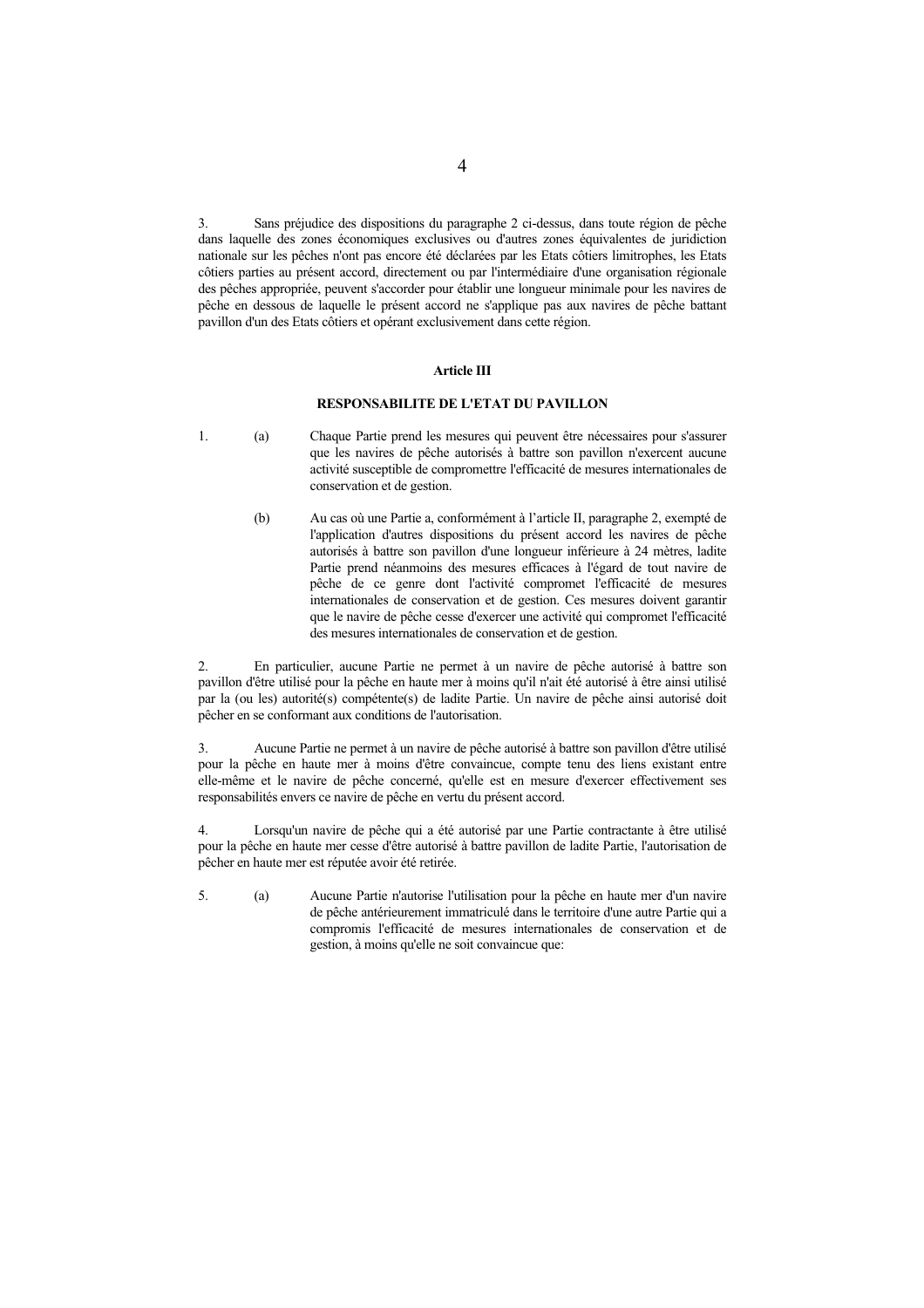- (i) toute période de suspension par une autre Partie d'une autorisation à être utilisé pour la pêche en haute mer pour ce navire de pêche est venue à expiration; et
- (ii) aucune autorisation de pêche en haute mer pour ce navire de pêche n'a été retirée par une autre Partie dans les trois dernières années.
- (b) Les dispositions de l'alinéa (a) ci-dessus s'appliquent aussi aux navires de pêche précédemment immatriculés dans le territoire d'un Etat qui n'est pas Partie au présent accord, pour autant que la Partie intéressée dispose d'informations suffisantes sur les circonstances dans lesquelles l'autorisation de pêche a été suspendue ou retirée.
- (c) Les dispositions des alinéas (a) et (b) ne s'appliquent pas lorsque la propriété du navire de pêche a changé depuis et que le nouveau propriétaire a fourni des preuves suffisantes quant au fait que le propriétaire ou l'exploitant précédent ne possède plus aucun intérêt juridique, financier ou autre dans ce navire de pêche, et n'exerce plus aucune autorité à son égard.
- (d) Nonobstant les dispositions des alinéas (a) et (b) ci-dessus, une Partie peut autoriser un navire de pêche auquel ces alinéas s'appliqueraient normalement à être utilisé pour la pêche en haute mer lorsque la Partie concernée, ayant pris en compte tous les faits pertinents, y compris les circonstances dans lesquelles l'autorisation de pêche a été retirée par l'autre Partie ou Etat, détermine que l'octroi d'une autorisation visant l'utilisation du navire pour la pêche en haute mer ne saurait compromettre ni le but ni l'objet du présent accord.

6. Chaque Partie s'assure que tous les navires de pêche qu'elle a inscrits au fichier tenu en vertu de l'article IV sont marqués de telle manière qu'ils puissent être aisément identifiés conformément aux normes généralement acceptées, telles que les Spécifications types du marquage et de l'identification des bateaux de pêche établies par la FAO.

7. Chaque Partie s'assure que tout navire de pêche autorisé à battre son pavillon lui fournit, concernant ses opérations, toutes informations qui peuvent être nécessaires pour permettre à la Partie de remplir les obligations qui lui incombent en vertu du présent accord, notamment l'information qui concerne la zone de ses opérations de pêche et celle relative à ses captures et débarquements.

8. Chaque Partie prend des mesures d'exécution à l'encontre des navires autorisés à battre son pavillon qui contreviendraient aux dispositions du présent accord, y compris, s'il y a lieu, des mesures visant à assurer que de telles contraventions constituent une infraction au regard de la législation nationale. Les sanctions applicables en cas de telles contraventions doivent être d'une gravité suffisante pour garantir efficacement le respect des dispositions du présent accord et priver les contrevenants des bénéfices de leurs activités illégales. Ces sanctions comprennent, pour des infractions graves, le refus, la suspension ou le retrait de l'autorisation de pêcher en haute mer.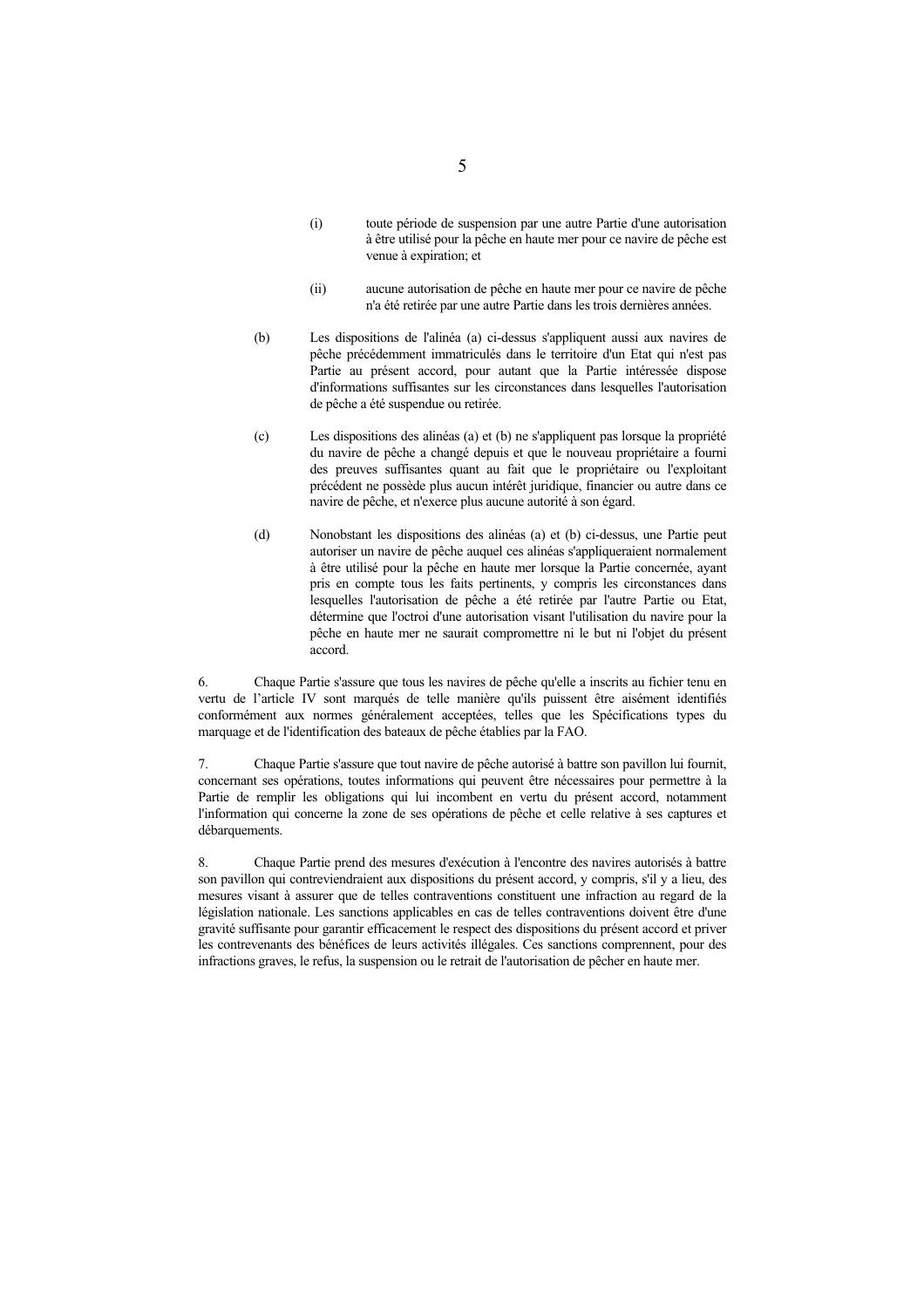#### **Article IV**

#### **FICHIERS DE NAVIRES DE PECHE**

 Chaque Partie doit, aux fins du présent accord, tenir un fichier des navires de pêche autorisés à battre son pavillon et autorisés à être utilisés pour la pêche en haute mer et prendre toutes les mesures éventuellement nécessaires pour s'assurer que tous ces navires de pêche soient inscrits dans ledit fichier.

### **Article V**

## **COOPERATION INTERNATIONALE**

1. Les Parties coopèrent comme il convient à la mise en oeuvre du présent accord, notamment en procédant à des échanges d'informations, y compris des éléments de preuve, concernant les activités des navires de pêche en vue d'aider l'Etat du pavillon à identifier les navires battant son pavillon signalés comme ayant participé à des activités qui compromettent des mesures internationales de conservation et de gestion en vue de permettre à l'Etat du pavillon de remplir ses obligations en vertu de l'article III.

2. Lorsqu'un navire de pêche se trouve volontairement dans le port d'une Partie autre que l'Etat du pavillon, cette Partie, si elle dispose de motifs raisonnables de croire que ce navire de pêche a été utilisé pour une activité qui compromet l'efficacité des mesures internationales de conservation et de gestion, doit notifier sans tarder l'Etat du pavillon en conséquence. Les Parties peuvent prendre des arrangements concernant la conduite par les Etats du port des enquêtes qu'elles estiment nécessaires en vue d'établir si le navire de pêche a effectivement été utilisé contrairement aux dispositions du présent accord.

3. Les Parties concluront, lorsqu'il y a lieu, des accords de coopération ou des arrangements d'assistance mutuelle sur une base mondiale, régionale, sous-régionale ou bilatérale, de manière à promouvoir les objectifs du présent accord.

#### **Article VI**

## **ECHANGE D'INFORMATIONS**

1. Chaque Partie met à la disposition de la FAO, pour ce qui concerne chaque navire de pêche inscrit dans le fichier qu'elle doit tenir aux termes de l'article IV, les informations ci-après:

- (a) nom du navire de pêche, numéro d'immatriculation, noms précédents (s'ils sont connus) et port d'immatriculation;
- (b) pavillon précédent (le cas échéant);
- (c) indicatif international de signaux radio (le cas échéant);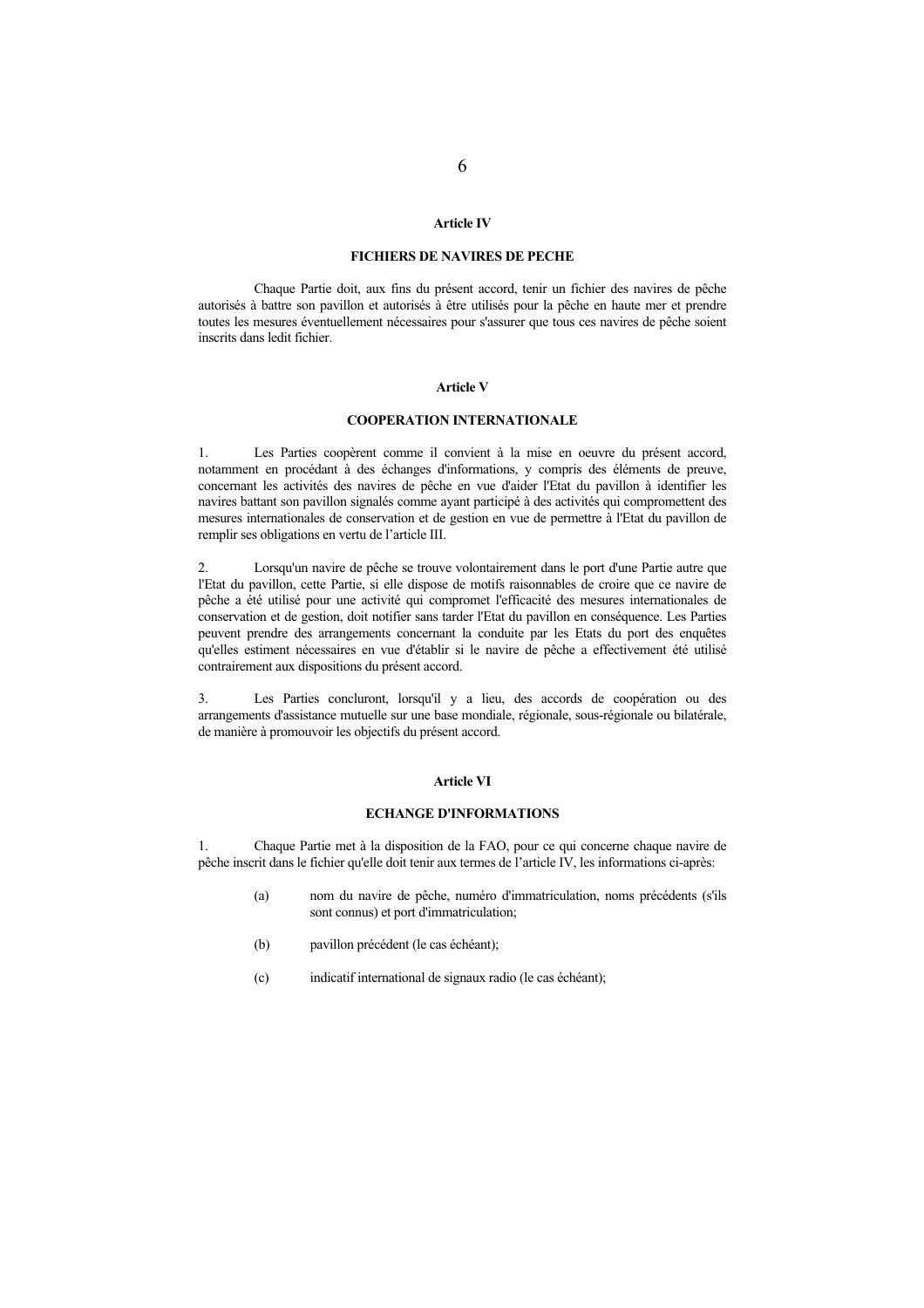- (d) nom et adresse du (ou des) propriétaire(s);
- (e) lieu et date de construction;
- (f) type de navire;
- (g) longueur.

2. Chaque Partie communique à la FAO, dans la mesure du possible, pour chaque navire de pêche inscrit dans le fichier qu'elle doit tenir aux termes de l'article IV, les renseignements supplémentaires ci-après:

- (a) nom et adresse du (ou des) exploitant(s) (le cas échéant);
- (b) type de la (ou des) méthode(s) de pêche;
- (c) creux de quille;
- (d) largeur;
- (e) tonnage de jauge brut;
- (f) puissance du moteur ou des moteurs principaux.

3. Chaque Partie notifie sans tarder à la FAO toutes modifications des informations répertoriées aux paragraphes 1 et 2 du présent article.

4. La FAO diffuse périodiquement les informations fournies au titre des paragraphes 1, 2 et 3 du présent article à toutes les Parties et individuellement, sur demande, à toute Partie. La FAO doit également, sur demande, communiquer de telles informations individuellement à toute organisation mondiale, régionale ou sous-régionale des pêches, sous réserve de toute restriction relative à la circulation de l'information imposée par la Partie concernée.

- 5. De plus, chaque Partie notifie sans tarder à la FAO:
	- (a) tout ajout au fichier;
	- (b) toute radiation du fichier en raison:
		- (i) de l'abandon volontaire ou du non-renouvellement de l'autorisation de pêche de la part du propriétaire ou exploitant du navire de pêche;
		- (ii) du retrait, aux termes de l'article III, paragraphe 8, de l'autorisation de pêche délivrée à ce navire de pêche;
		- (iii) du fait que le navire de pêche n'est plus autorisé à battre son pavillon;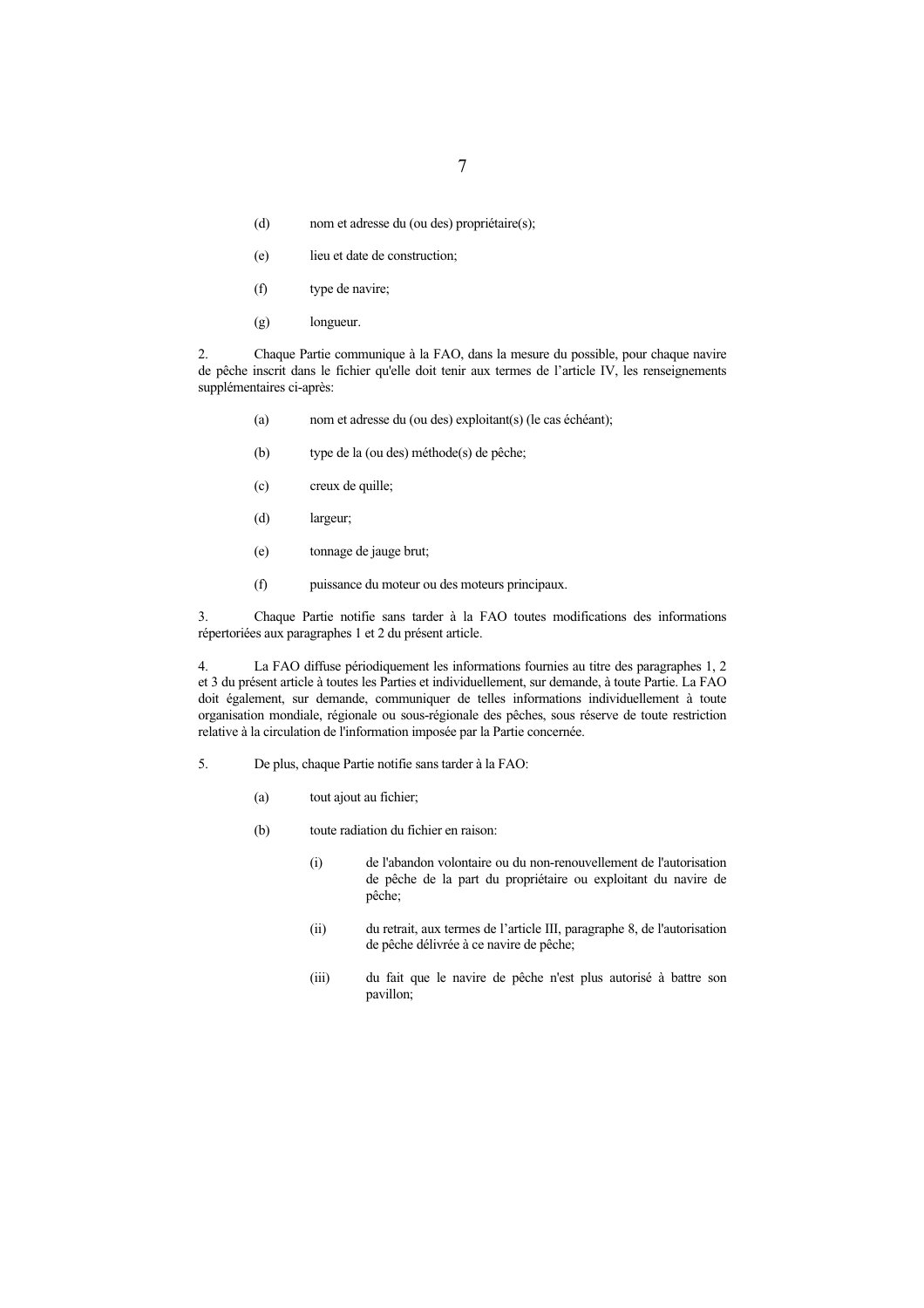- (iv) de la destruction, du déclassement ou de la perte du navire de pêche en question;
- (v) pour toute autre raison.

6. En donnant à la FAO toute information sur la base du paragraphe 5(b) ci-dessus, la Partie concernée doit spécifier laquelle des raisons énumérées ci-dessus est applicable.

- 7. Chaque Partie doit informer la FAO:
	- (a) de toute exemption qu'elle a octroyée en vertu de l'article II, paragraphe 2, du nombre et du type de navires de pêche concernés et des zones géographiques où ces navires de pêche opèrent; et
	- (b) de tout accord établi en vertu de l'article II, paragraphe 3.
- 8. (a) Chaque Partie communique sans tarder à la FAO tous les détails pertinents concernant toutes activités des navires de pêche autorisés à battre son pavillon qui compromettent l'efficacité de mesures internationales de conservation et de gestion, y compris l'identité du ou des navires de pêche impliqués et les sanctions imposées par la Partie eu égard à de telles activités. Les rapports sur les mesures imposées par la Partie peuvent être sujets aux limitations requises par la législation nationale relative au respect du caractère confidentiel, notamment de mesures non encore définitives.
	- (b) Chaque Partie, lorsqu'elle a des motifs raisonnables de croire qu'un navire de pêche non autorisé à battre son pavillon se livre à une activité qui compromet l'efficacité de mesures internationales de conservation et de gestion, attire sur ce point l'attention de l'Etat du pavillon concerné et, lorsque cela se justifie, de la FAO. Il lui appartient de fournir à l'Etat du pavillon tous les éléments de preuve recueillis et d'en fournir éventuellement un résumé à la FAO. La FAO s'abstient de diffuser les informations fournies tant que l'Etat du pavillon n'a pas eu la possibilité de commenter les allégations et les éléments de preuves soumis, ou d'y faire objection, selon le cas.

9. Chaque Partie informe la FAO de tous les cas où, conformément à l'article III, paragraphe 5(d), elle a accordé une autorisation nonobstant les dispositions de l'article III, paragraphe 5(a) ou 5(b). Les informations fournies comprennent les données permettant l'identification du navire de pêche et du propriétaire ou de l'exploitant et, autant que de besoin, toute autre information concernant la décision prise par la Partie en cause.

10. La FAO communique sans tarder à toutes les Parties et individuellement, sur demande, à toute Partie les informations fournies aux termes des paragraphes 5, 6, 7, 8 et 9 du présent Article. La FAO doit également, sur demande, communiquer sans tarder de telles informations individuellement à toute organisation mondiale, régionale ou sous-régionale des pêches, sous réserve de toute restriction relative à la circulation de l'information imposée par la Partie concernée.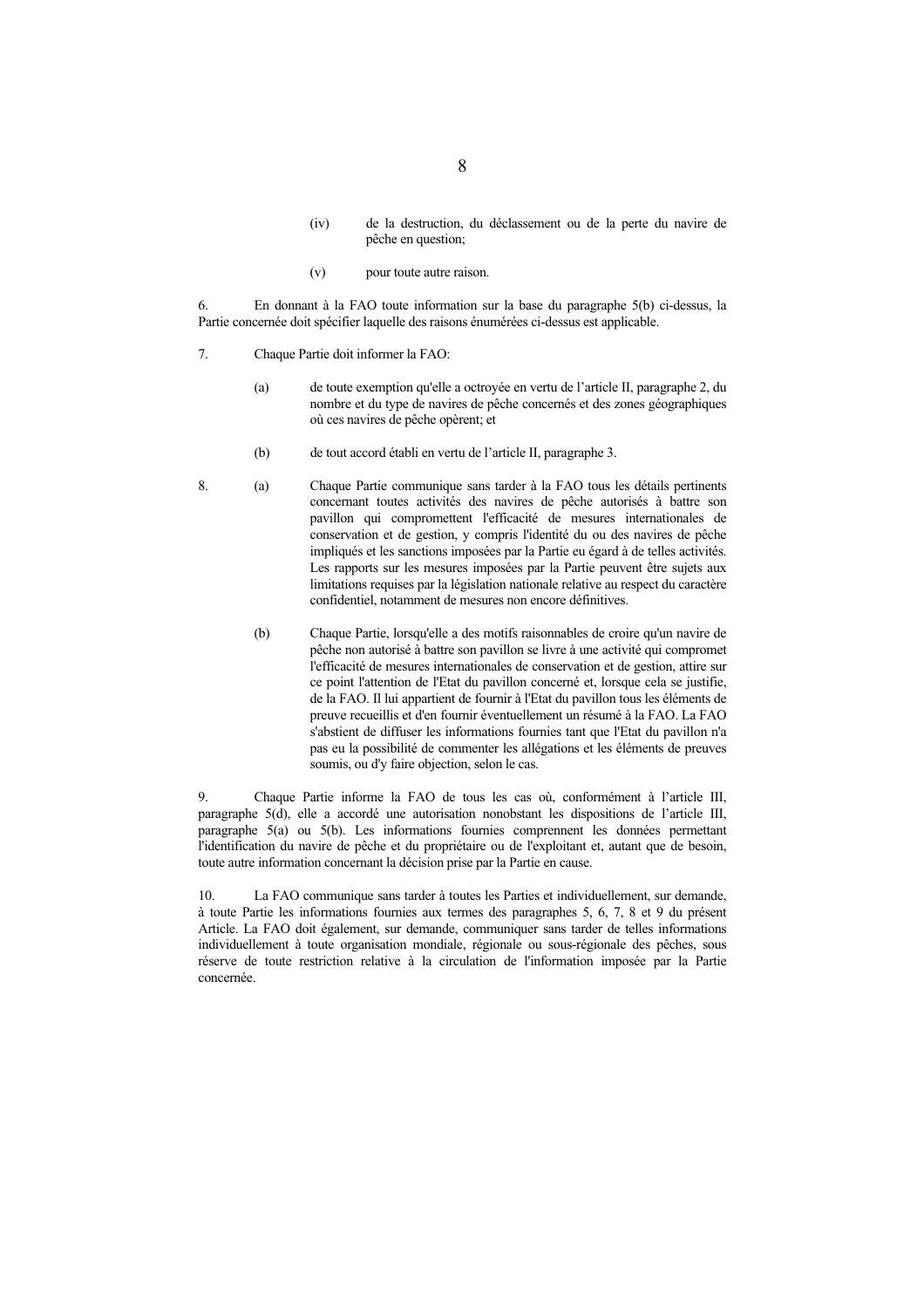11. Les Parties échangent des informations concernant la mise en oeuvre du présent accord, notamment par l'intermédiaire de la FAO et d'autres organisations mondiales, régionales et sous-régionales des pêches appropriées.

#### **Article VII**

### **COOPERATION AVEC LES PAYS EN DEVELOPPEMENT**

 Les Parties coopèrent, à l'échelon mondial, régional, sous-régional ou bilatéral et, si besoin est, avec le soutien de la FAO et d'autres organisations internationales et régionales, pour prêter assistance, y compris une assistance technique, aux Parties qui sont des pays en développement afin de les aider à remplir leurs obligations en vertu du présent accord.

## **Article VIII**

### **TIERS A L'ACCORD**

1. Les Parties encouragent tout Etat qui n'est pas Partie au présent accord à l'accepter et encouragent les tiers au présent accord à adopter des lois et règlements en accord avec les dispositions du présent accord.

2. Les Parties coopèrent conformément au présent accord et au droit international, afin d'empêcher les navires de pêche autorisés à battre le pavillon de tiers au présent accord de prendre part à des activités qui compromettent l'efficacité de mesures internationales de conservation ou de gestion.

3. Les Parties échangent entre elles des informations soit directement, soit par le truchement de la FAO, relativement aux activités des navires de pêche battant le pavillon de tiers au présent accord qui compromettent l'efficacité de mesures internationales de conservation et de gestion.

### **Article IX**

### **REGLEMENT DES DIFFERENDS**

1. Toute Partie peut demander des consultations avec toute(s) autre(s) Partie (ou Parties) sur tout différend touchant l'interprétation ou l'application des dispositions du présent accord, afin d'arriver aussi rapidement que possible à une solution mutuellement satisfaisante.

2. Dans le cas où le différend n'est pas réglé dans un délai raisonnable au moyen de ces consultations, les Parties en question se consultent entre elles de manière que le différend puisse être réglé au plus vite par négociation, enquête, médiation, conciliation, arbitrage, règlement judiciaire ou autres moyens pacifiques de leur choix.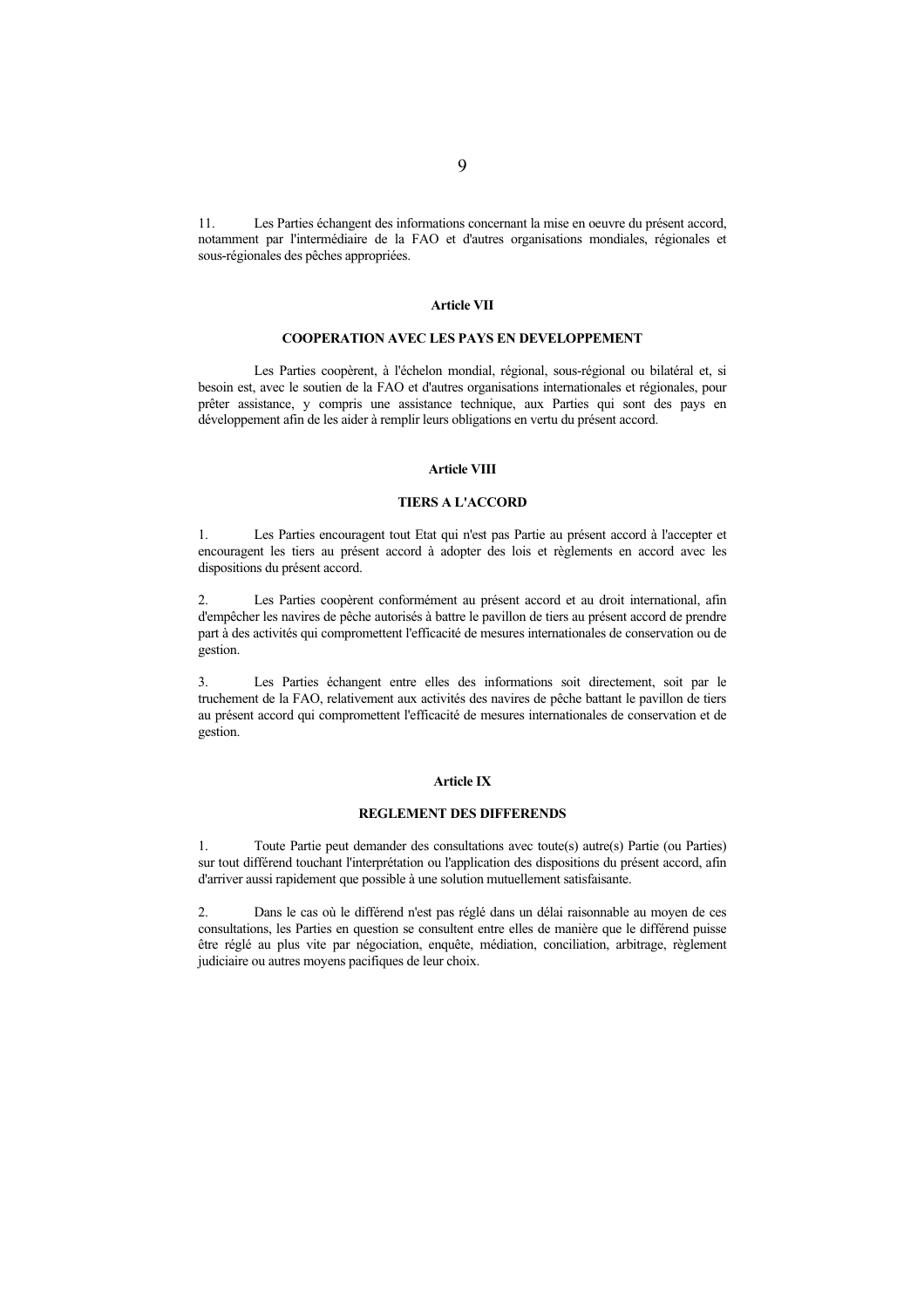3. Tout différend de ce caractère non ainsi réglé est, avec le consentement dans chaque cas de toutes les Parties au différend, renvoyé pour règlement à la Cour internationale de justice, au Tribunal international du droit de la mer à l'entrée en vigueur de la Convention des Nations Unies sur le droit de la mer de 1982, ou soumis à arbitrage. S'il n'est pas possible de parvenir à un accord concernant le renvoi à la Cour internationale de justice, au Tribunal international du droit de la mer ou à l'arbitrage, les Parties au différend continuent à se consulter et à coopérer en vue de résoudre le différend conformément aux règles du droit international relatives à la conservation des ressources biologiques marines.

### **Article X**

## **ADHESION**

1. Le présent accord est ouvert à l'adhésion des Membres ou Membres associés de la FAO, ainsi que de tout Etat non membre qui est membre de l'Organisation des Nations Unies ou de l'une des institutions spécialisées des Nations Unies ou de l'Agence internationale de l'énergie atomique.

2. L'adhésion au présent accord se fait par le dépôt d'un instrument d'adhésion auprès du Directeur général de la FAO, ci-après appelé le Directeur général.

3. Le Directeur général informe toutes les Parties, tous les Membres et Membres associés de la FAO et le Secrétaire général des Nations Unies de tous les instruments d'adhésion reçus.

4. Lorsqu'une organisation d'intégration économique régionale devient Partie au présent accord, ladite organisation fait connaître, en tant que de besoin et conformément aux dispositions de l'article II.7 de l'Acte constitutif de la FAO, les modifications ou précisions à apporter en raison de son adhésion à cet accord à la déclaration de compétences qu'elle a soumise en vertu de l'article II.5 de l'Acte constitutif de la FAO. Toute Partie au présent accord peut à tout moment demander à une organisation d'intégration économique régionale de préciser qui, d'elle-même ou de ses Etats Membres, est responsable de l'application de tout aspect particulier du présent accord. L'organisation d'intégration économique régionale en question doit fournir cette information dans un délai raisonnable.

#### **Article XI**

#### **ENTREE EN VIGUEUR**

1. Le présent accord entre en vigueur à la date de réception par le Directeur général du vingt-cinquième instrument d'adhésion.

2. Aux fins du présent article, un instrument d'adhésion déposé par une organisation d'intégration économique régionale ne doit pas être compté comme s'ajoutant à ceux déposés par les Etats Membres de ladite organisation.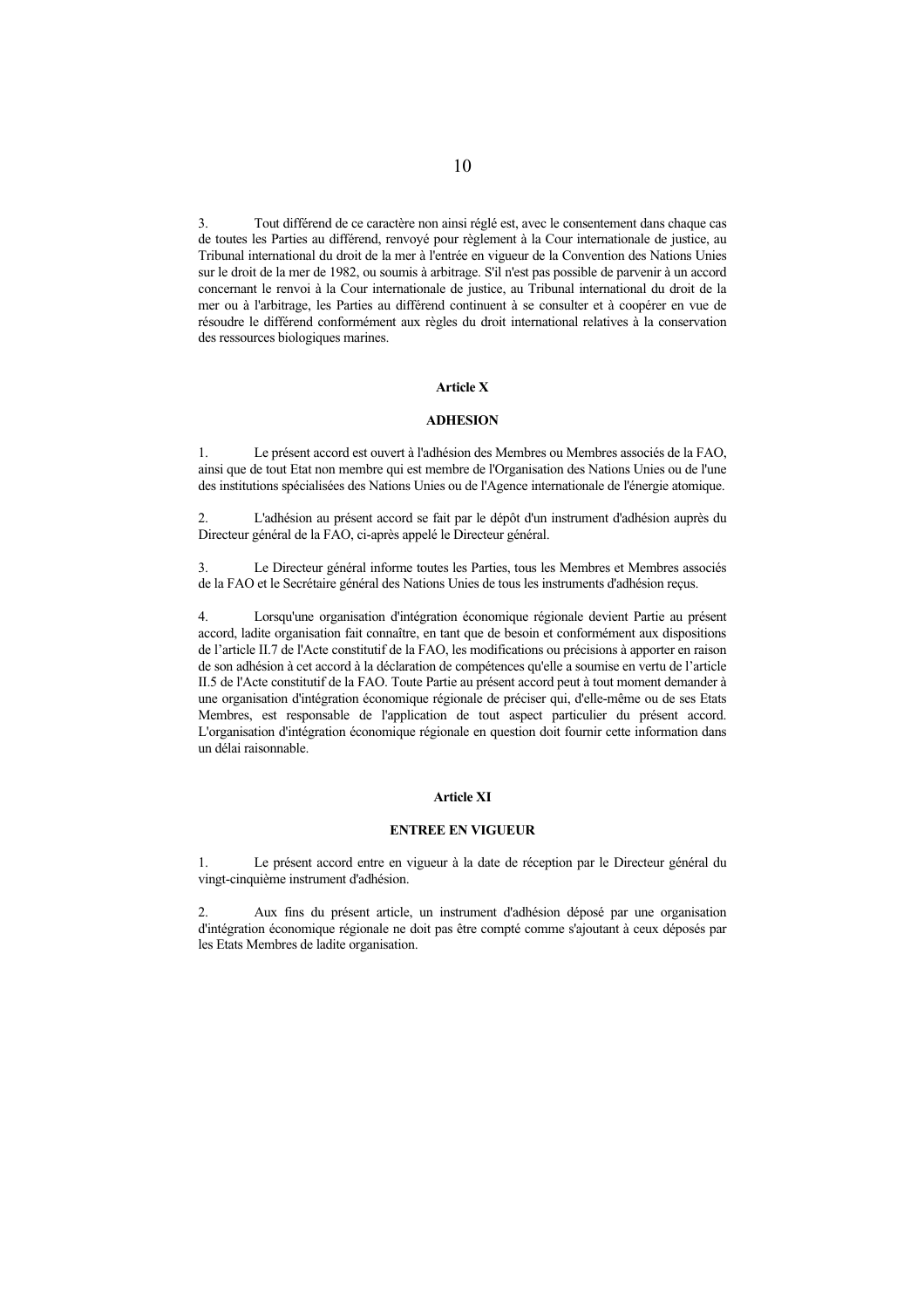#### **Article XII**

#### **RESERVES**

 L'adhésion au présent accord peut être soumise à des réserves qui ne prennent effet qu'après avoir été acceptées unanimement par toutes les Parties. Le Directeur général notifie immédiatement les Parties de toute réserve. Les Parties qui n'ont pas répondu dans les trois mois suivant la date de notification sont supposées avoir accepté la réserve. A défaut de cette acceptation, l'Etat ou l'Organisation d'intégration économique régionale formulant la réserve ne devient pas Partie au présent accord.

### **Article XIII**

### **AMENDEMENTS**

1. Toute proposition d'amendement au présent accord introduite par une Partie est communiquée au Directeur général.

2. Toute proposition d'amendement introduite par une Partie et reçue par le Directeur général est soumise pour approbation à la Conférence, réunie en session ordinaire ou extraordinaire. Si l'amendement implique d'importantes modifications d'ordre technique ou impose des obligations nouvelles aux Parties, il est étudié par un comité consultatif d'experts convoqué par la FAO avant la Conférence.

3. Toute proposition d'amendement est notifiée aux Parties par le Directeur général, au plus tard à la date de l'envoi de l'ordre du jour de la session de la Conférence où doit être examinée cette proposition.

4. Toute proposition d'amendement doit être adoptée par la Conférence et prend effet à compter du trentième jour qui suit son acceptation par les deux tiers des Parties. Toutefois, les amendements qui impliquent de nouvelles obligations pour les Parties ne prennent effet, vis-à-vis de chaque Partie, qu'après avoir été acceptés par elles et à compter du trentième jour suivant cette acceptation. Tout amendement est réputé impliquer de nouvelles obligations pour les Parties, à moins que la Conférence, en approuvant l'amendement, n'en décide autrement par consensus.

5. Les instruments d'acceptation des amendements qui impliquent de nouvelles obligations sont déposés auprès du Directeur général, qui informe toutes les Parties de la réception desdits instruments et de l'entrée en vigueur desdits amendements.

6. Aux fins du présent article, un instrument d'acceptation déposé par une organisation d'intégration économique régionale ne doit pas être compté comme s'ajoutant à ceux déposés par les Etats Membres de ladite organisation.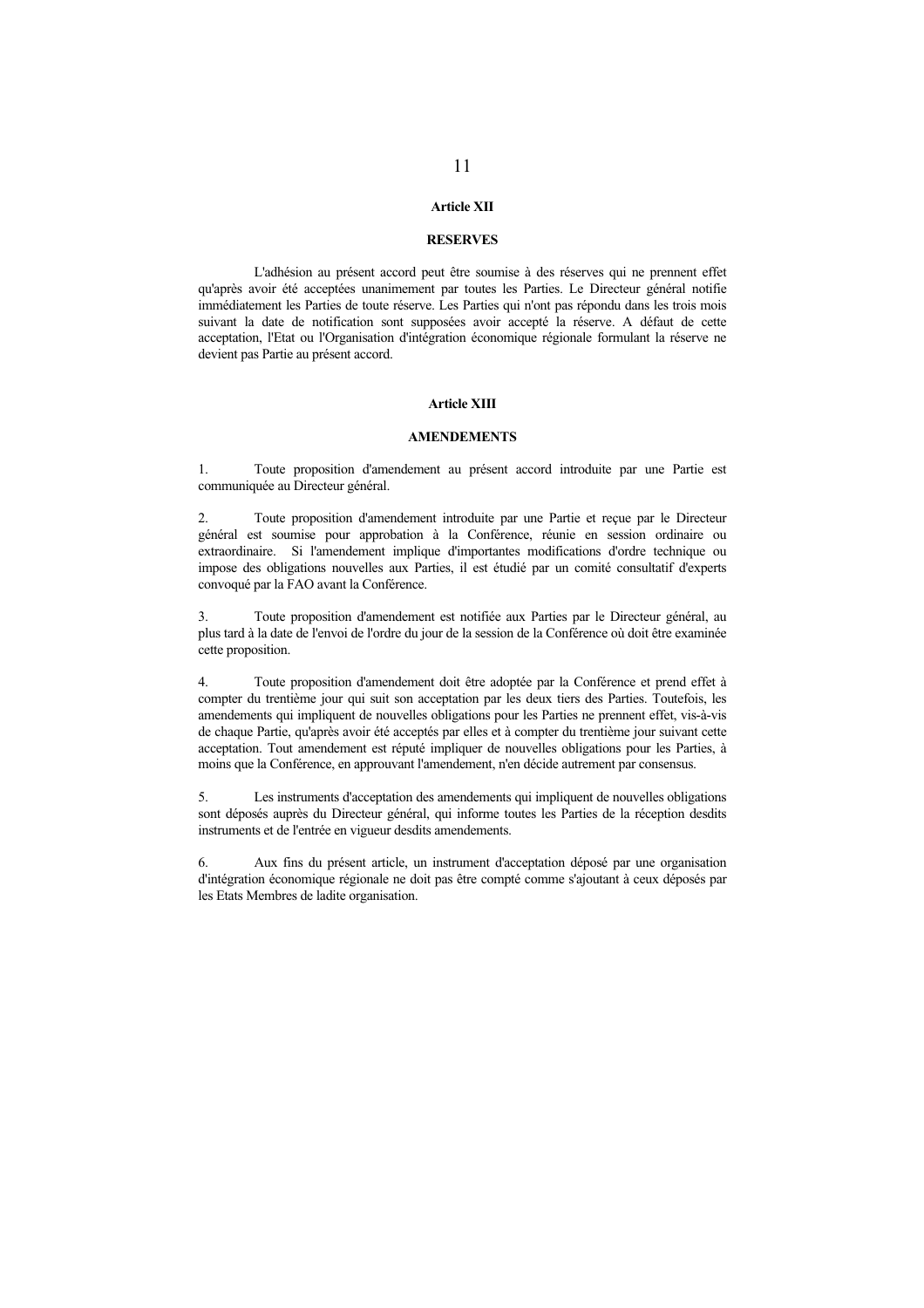#### **Article XIV**

#### **RETRAIT**

 Toute Partie peut, à l'expiration d'un délai de deux ans à compter de la date à laquelle le présent accord est entré en vigueur en ce qui concerne ladite Partie, se retirer du présent accord en notifiant ce retrait par écrit au Directeur général qui, à son tour, en informe aussitôt toutes les Parties et les Membres et membres associés de la FAO. Le retrait devient effectif à la fin de l'année civile suivant l'année pendant laquelle le Directeur général a reçu la notification.

### **Article XV**

# **FONCTIONS DU DEPOSITAIRE**

Le Directeur général est le dépositaire du présent accord. Le dépositaire:

- (a) envoie des copies certifiées conformes du présent accord à chaque Membre et membre associé de la FAO et aux Etats non membres susceptibles de devenir Partie au présent accord;
- (b) fait enregistrer le présent accord, dès son entrée en vigueur, auprès du Secrétariat de l'Organisation des Nations Unies, conformément à l'article 102 de la Charte des Nations Unies;
- (c) informe chacun des Membres et membres associés de la FAO et tous Etats non membres susceptibles de devenir Partie au présent accord:
	- (i) du dépôt d'instruments d'adhésion déposés conformément à l'article X;
	- (ii) de la date d'entrée en vigueur du présent accord conformément à l'article XI;
	- (iii) des propositions d'amendements et de leur entrée en vigueur conformément à l'article XIII;
	- (iv) des retraits du présent accord conformément à l'article XIV.

### **Article XVI**

# **TEXTES AUTHENTIQUES**

 Les textes du présent accord en anglais, arabe, chinois, espagnol et français font également foi.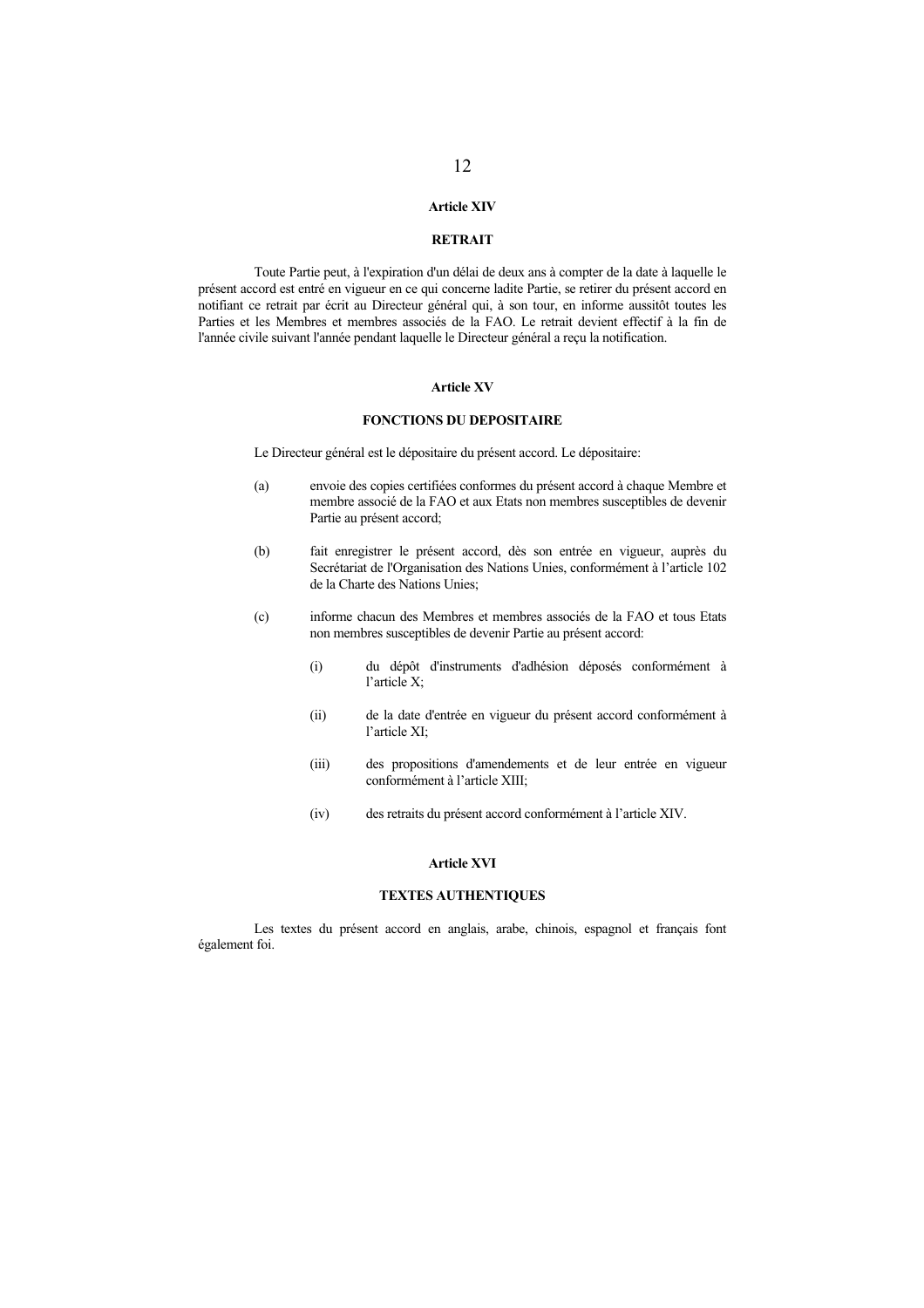# **ACUERDO PARA PROMOVER EL CUMPLIMENTO DE LAS MEDIDAS INTERNACIONALES DE CONSERVACION Y ORDENACION POR LOS BUQUES PESQUEROS QUE PESCAN EN ALTA MAR**

# **PREAMBULO**

## **Las Partes en el presente Acuerdo,**

Reconociendo que todos los Estados tienen derecho a que sus nacionales se dediquen a la pesca en alta mar, con sujeción a las normas pertinentes del derecho internacional, tal como se reflejan en la Convención de las Naciones Unidas sobre el Derecho del Mar;

Reconociendo asimismo que, en virtud del derecho internacional, tal como se refleja en la Convención de las Naciones Unidas sobre el Derecho del Mar, todos los Estados tienen la obligación de adoptar, o de cooperar con otros Estados para adoptar, las medidas aplicables a sus respectivos nacionales que sean necesarias para la conservación de los recursos vivos de alta mar;

Reconociendo también el derecho de todos los Estados y su interés en desarrollar sus sectores pesqueros de conformidad con sus políticas nacionales, y la necesidad de promover la cooperación de los países en desarrollo para fortalecer su capacidad de cumplir las obligaciones dimanantes del presente Acuerdo;

Recordando que en el Programa 21, aprobado por la Conferencia de las Naciones Unidas sobre el Medio Ambiente y el Desarrollo, se pide a los Estados que tomen medidas eficaces, acordes con el Derecho Internacional, para evitar que sus nacionales cambien el pabellón de los buques como medio de eludir el cumplimiento de las normas de conservación y ordenación aplicables a las actividades de pesca en alta mar;

Recordando asimismo que la Declaración de Cancún, adoptada por la Conferencia Internacional de Pesca Responsable, solicita igualmente a los Estados a que tomen medidas al respecto;

Teniendo en cuenta que, con arreglo al Programa 21, los Estados se comprometen a la conservación y utilización sostenible de los recursos marinos vivos en alta mar;

Exhortando a los Estados que no son parte en organizaciones o acuerdos mundiales, regionales o subregionales de pesca a que se adhieran a ellos o, en su caso, lleguen a arreglos con dichas organizaciones o con los miembros de dichas organizaciones o acuerdos con el fin de lograr el cumplimiento de la medidas internacionales de conservación y ordenación;

Conscientes de la obligación que tiene cada Estado de ejercer eficazmente su jurisdicción y control sobre los buques que enarbolan su pabellón, inclusive los buques pesqueros y los dedicados al trasbordo de pescado;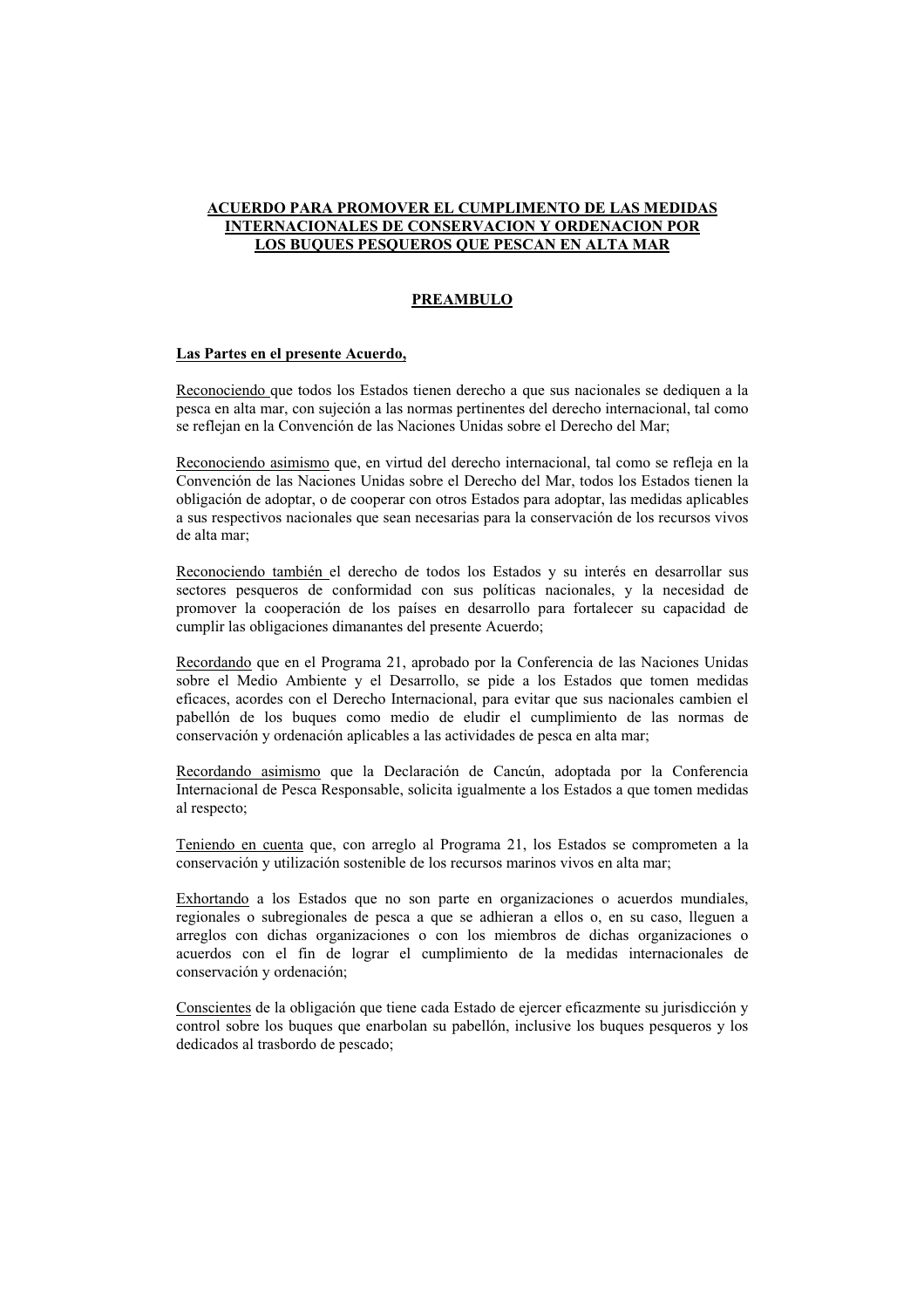Conscientes de que la práctica del abanderamiento o del cambio de pabellón de los buques pesqueros, como medio de eludir el cumplimiento de las medidas internacionales de conservación y ordenación de los recursos marinos vivos, y el incumplimiento por parte de los Estados del pabellón de sus responsabilidades con respecto a los buques pesqueros autorizados a enarbolar su pabellón figuran entre los factores que más gravemente debilitan la eficacia de dichas medidas;

Comprobando que el objetivo del presente Acuerdo puede lograrse estableciendo la responsabilidad de los Estados del pabellón con respecto a los buques pesqueros autorizados a enarbolar sus pabellones y que faenan en alta mar, incluyendo la autorización de dichas operaciones por el Estado del pabellón, así como fortaleciendo la cooperación internacional y aumentando la transparencia a través del intercambio de información sobre la pesca en alta mar;

Observando que el presente Acuerdo formará parte integrante del Código Internacional de Conducta para la Pesca Responsable solicitado en la Declaración de Cancún;

Expresando el deseo de concertar un acuerdo internacional en el marco de la Organización de las Naciones Unidas para la Agricultura y la Alimentación (a partir de aquí denominada "FAO"), en virtud del Artículo XIV de la Constitución de la FAO;

## **Han convenido en lo siguiente:**

## **Art**í**culo I**

## **DEFINICIONES**

A los efectos del presente Acuerdo:

- (a) por "buque pesquero" se entiendo todo buque utilizado o que se tenga previsto utilizar para la explotación comercial de los recursos marinos vivos, incluyéndose los buques de apoyo y cualesquiera otros buques empleados directamente en tales operaciones de pesca;
- (b) por "medidas internacionales de conservación y ordenación" se entienden las medidas encaminadas a conservar u ordenar una o varias especies de recursos marinos vivos adoptadas y ejecutadas de conformidad con las normas aplicables de derecho internacional tal como se hallan reflejadas en la Convención de las Naciones Unidas sobre el Derecho del Mar de 1982. Tales medidas pueden ser adoptadas por organizaciones pesqueras mundiales, regionales o subregionales, sin perjuicio de los derechos y obligaciones de sus miembros, o mediante tratados u otros acuerdos internacionales;
- (c) por "eslora" se entiende:
	- (i) en el caso de los buques pesqueros construidos después del 18 de julio de 1982, el 96 por ciento de la eslora total en una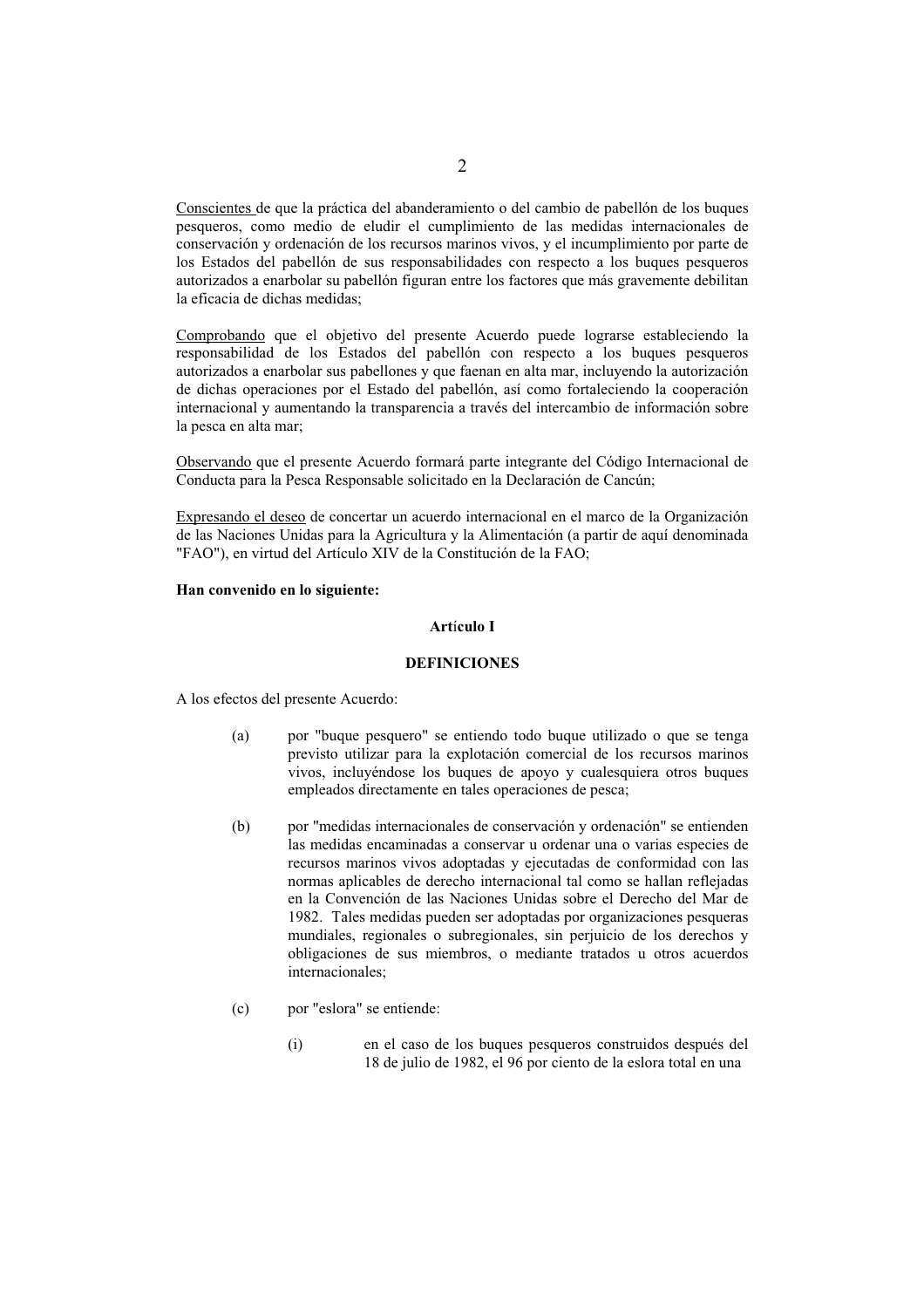flotación situada a una altura sobre el canto superior de la quilla igual al 85 por ciento del puntal mínimo de trazado, o la distancia desde la cara de proa de la roda al eje de la mecha del timón en esta flotación, si este último valor es mayor. En los buques proyectados para navegar con asiento de quilla, la flotación en la que se ha de medir la eslora debe ser paralela a la flotación en carga prevista en el proyecto;

- (ii) en el caso de buques pesqueros construidos antes del 18 de julio de 1982, la eslora registrada tal como se halla indicada en el registro nacional o en otro registro de buques;
- (d) por "registro de buques pesqueros" se entiende un registro de los buques pesqueros en que figuren los detalles pertinentes del buque pesquero. Puede ser un registro independiente de los buques pesqueros o formar parte de un registro general de embarcaciones;
- (e) por "organización regional de integración económica" se entiende una organización regional de integración económica a la que sus Estados miembros hayan transferido la competencia en las materias contempladas en este Acuerdo, incluida la autoridad para tomar decisiones que vinculen a sus Estados miembros en relación con tales materias;
- (f) las expresiones "buques autorizados a enarbolar su pabellón" y "buques autorizados a enarbolar el pabellón de un Estado" incluyen los buques autorizados a enarbolar el pabellón de un Estado miembro de una organización regional de integración económica.

## **Art**í**culo II**

## **APLICACIÓN**

1. Sin perjuicio de los establecido en los párrafos siguientes de este Artículo, el presente Acuerdo se aplicará a todos los buques pesqueros que se utilizan o se tenga previsto utilizar para pescar en alta mar.

2. Cualquier Parte puede eximir a los buques pesqueros de menos de 24 metros de eslora autorizados a enarbolar su pabellón de la aplicación del presente Acuerdo, a no ser que la Parte constate que dicha exención debilitaría el objetivo y finalidad del presente Acuerdo, siempre que tales exenciones:

 (a) no se otorguen a buques pesqueros que faenan en las regiones pesqueras indicadas en el párrafo 3 siguiente, a menos que se trate de buques pesqueros autorizados a enarbolar el pabellón de un estado ribereño de esa región pesquera; y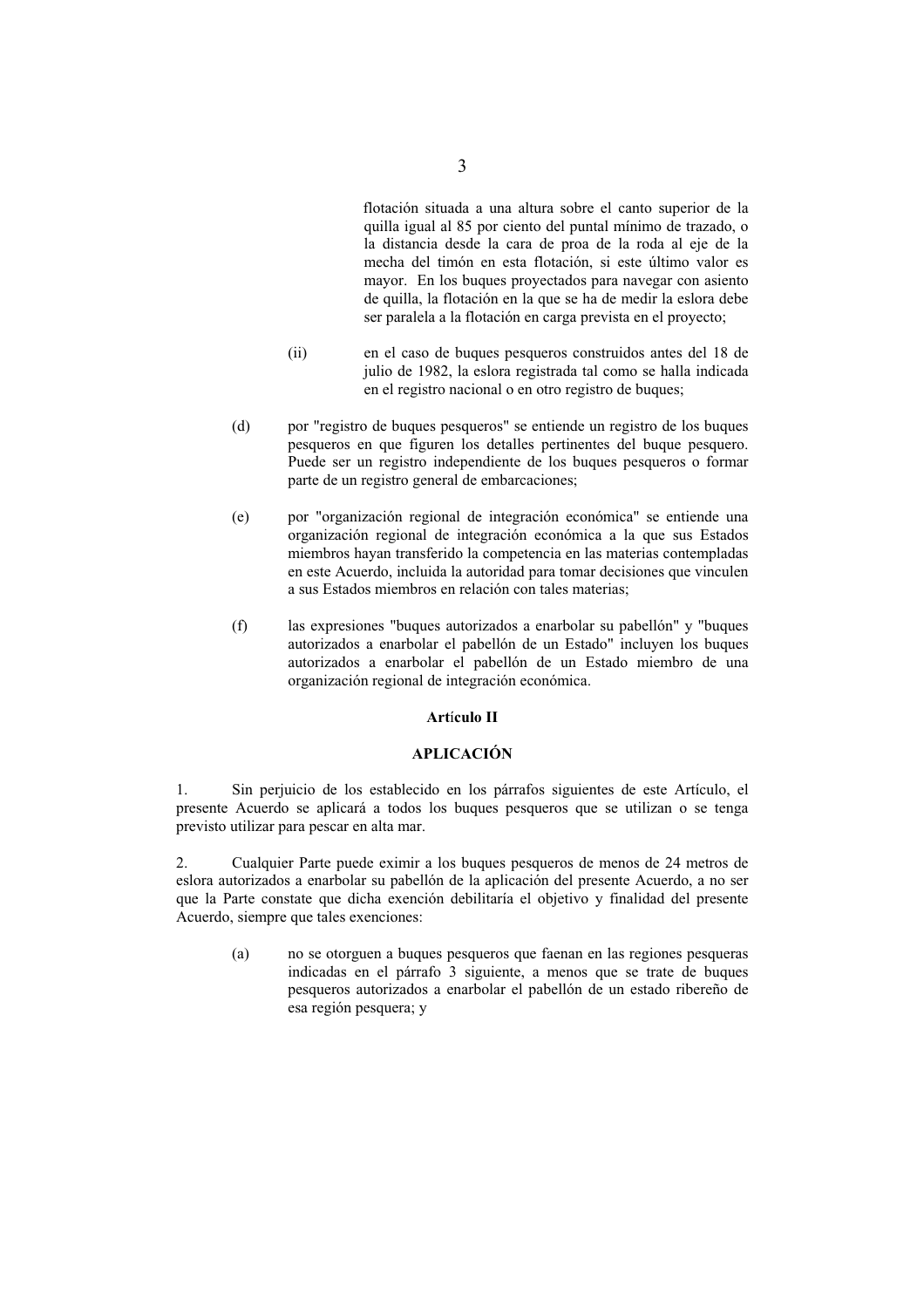(b) no se apliquen a las obligaciones asumidas por una Parte en virtud del párrafo 1 del Artículo III o del párrafo 7 del Artículo VI del presente Acuerdo.

3. Sin perjuicio de los dispuesto en el párrafo 2 anterior, en cualquier región de pesca en la que los Estados ribereños aún no hayan declarado zonas económicas exclusivas o zonas equivalentes, de jurisdicción nacional de pesca, tales Estados ribereños en cuanto Partes en el presente Acuerdo podrán acordar, directamente o a través de las organizaciones pesqueras regionales apropiadas, que el presente Acuerdo no se aplique a los buques pesqueros de menos de una determinada eslora que enarbolen el pabellón de tales Estados ribereños y que faenen exclusivamente en dicha región de pesca.

#### **Art**í**culo III**

# **RESPONSABILIDAD DEL ESTADO DEL PABELLÓN**

- 1. (a) Cada una de las Partes tomará las medidas necesarias para asegurar que los buques pesqueros autorizados a enarbolar su pabellón no se dediquen a actividad alguna que debilite la eficacia de las medidas internacionales de conservación y ordenación.
	- (b) En caso que una Parte, de conformidad con el párrafo 2 del Artículo II, haya eximido de la aplicación de otras disposiciones del presente Acuerdo a los buques pesqueros de menos de 24 metros de eslora autorizados a enarbolar su pabellón, dicha Parte deberá adoptar, no obstante, medidas efectivas con respecto a cualquiera de dichos buques pesqueros cuya actividad debilite la eficacia de la medidas internacionales de conservación y ordenación. Estas medidas deberán ser tales que garanticen que el buque pesquero deje de dedicarse a actividades que debiliten la eficacia de las medidas internacionales de conservación y ordenación.

2. En particular, ninguna de las Partes permitirá que un buque pesquero autorizado a enarbolar su pabellón se utilice en la pesca en alta mar, a no ser que haya sido autorizado para ello por la autoridad o autoridades competentes de dicha Parte. El buque pesquero así autorizado pescará de conformidad con las condiciones establecidas en la autorización.

3. Ninguna de las Partes permitirá que un buque pesquero autorizado a enarbolar su pabellón sea utilizado para pescar en alta mar a no ser que la Parte considere que, teniendo en cuenta los vínculos existentes entre ella y el buque pesquero de que se trate, puede ejercer efectivamente sus responsabilidades en virtud del presente Acuerdo con respecto a dicho buque pesquero.

4. En los casos en que un buque pesquero que haya sido autorizado por una Parte para ser utilizado en la pesca en alta mar deje de estar autorizado a enarbolar el pabellón de dicha Parte, se considerará que ha sido cancelada la autorización a pescar en alta mar.

5. (a) Ninguna Parte autorizará a ningún buque pesquero, registrado anteriormente en el territorio de otra Parte y que haya debilitado la eficacia de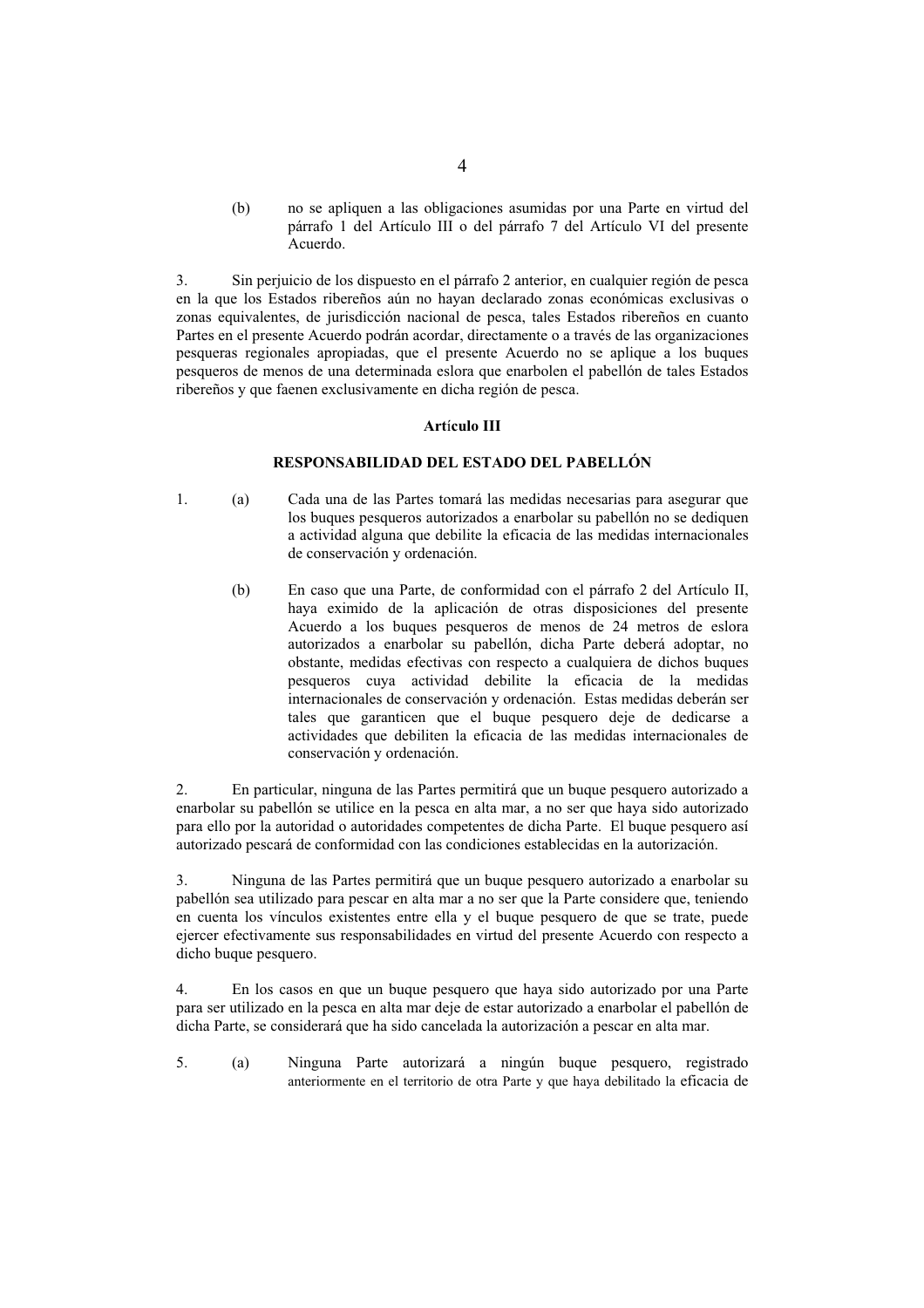las medidas internacionales de conservación y ordenación, para ser utilizado en la pesca en alta mar, a no ser que haya constatado que:

- (i) se ha cumplido el período de suspensión de la autorización, impuesto por otra Parte, para que dicho buque pesquero se utilice en la pesca en alta mar; y
- (ii) ninguna Parte ha retirado autorización alguna para que dicho buque pesquero se utilice en la pesca en alta mar en los últimos tres años.
- (b) Las disposiciones del apartado (a) anterior se aplicarán también a los buques pesqueros anteriormente registrados en el territorio de un Estado que no sea Parte en el Presente Acuerdo, siempre que la Parte interesada disponga de información suficiente sobre las circunstancias en las que se suspendió o retiró la autorización para pescar.
- (c) Las disposiciones de los apartados (a) y (b) anteriores no se aplicarán en los casos en que haya cambiado posteriormente la propiedad del buque pesquero y el nuevo propietario haya presentado pruebas suficientes de que el propietario o armador anterior no tiene ya ninguna relación jurídica, económica o de beneficio con el buque pesquero, ni control alguno del mismo.
- (d) Sin perjuicio de lo dispuesto en los apartados (a) y (b) anteriores, una Parte puede autorizar que un buque pesquero, al que de lo contrario se aplicarían dichos apartados, se utilice para la pesca en alta mar en los casos en que la parte interesada, después de haber tenido en cuenta todos los hechos pertinentes, incluidas las circunstancias en que la autorización para pescar ha sido denegada o retirada por la otra Parte o Estado, haya determinado que la concesión de una autorización para utilizar el buque para pescar en alta mar no debilitará el objetivo y la finalidad del Presente Acuerdo.

6. Cada una de las partes asegurará que todos los buques pesqueros autorizados a enarbolar su pabellón y que hayan sido inscritos en el registro que se ha de llevar de conformidad con el Artículo IV, estén marcados de tal manera que puedan identificarse fácilmente, de conformidad con las normas generalmente aceptadas, tales como las Especificaciones Uniformes de la FAO para el Marcado e Identificación de las embarcaciones pesqueras.

7. Cada una de las Partes asegurará que el buque pesquero autorizado a enarbolar su pabellón le proporcione las informaciones sobre sus operaciones que puedan resultar necesarias para que la Parte pueda cumplir las obligaciones contraídas en virtud del presente Acuerdo, incluyendo, en particular, información relativa al área de sus operaciones de pesca y a sus capturas y desembarques.

8. Cada una de las Partes adoptará medidas de ejecución con respecto a los buques pesqueros autorizados a enarbolar su pabellón que contravengan lo dispuesto en el presente Acuerdo, llegando incluso a considerar, si fuera apropiado, la contravención de dichas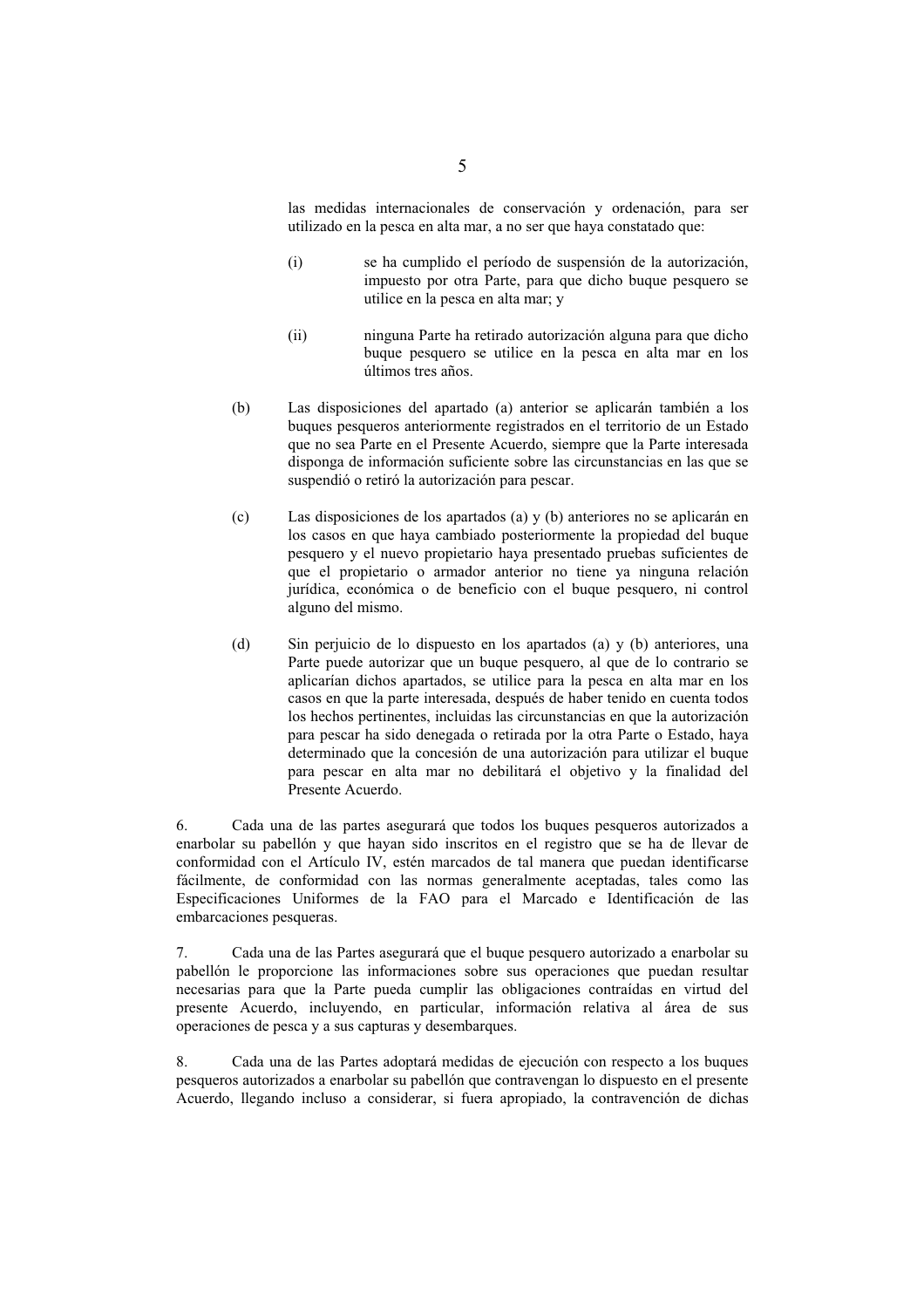disposiciones como infracción en la legislación nacional. Las sanciones aplicables a tales contravenciones deberán ser lo bastante severas como para garantizar el cumplimiento efectivo de las disposiciones de este Acuerdo y privar a los infractores de los beneficios derivados de sus actividades ilegales. Dichas sanciones incluirán, en el caso de infracciones graves, la denegación, suspensión o retiro de la autorización para ser utilizado en la pesca en alta mar.

#### **Art**í**culo IV**

## **REGISTROS DE LOS BUQUES PESQUEROS**

Cada una de las Partes deberá, a los efectos del presente Acuerdo, mantener un registro de los buques pesqueros autorizados a enarbolar su pabellón y a ser utilizados en la pesca en alta mar, y adoptará las medidas necesarias para asegurar que dichos buques pesqueros estén incluidos en dicho registro.

## **Art**í**culo V**

# **COOPERACIÓN INTERNACIONAL**

1. Las Partes deberán cooperar, según convenga, en la aplicación del presente Acuerdo, y deberán, en particular, intercambiar información, incluyendo los elementos de prueba relativos a las actividades de los buques pesqueros a fin de ayudar al Estado del pabellón a identificar aquellos buques pesqueros que, enarbolando su pabellón, hayan sido señalados por haber ejercido actividades que debiliten las medidas internacionales de conservación y ordenación, de modo que pueda cumplir sus obligaciones de conformidad con el Artículo III.

2. Cuando un buque pesquero se encuentre voluntariamente en un puerto de una de las Partes que no sea el Estado de su pabellón, dicha Parte, si tiene motivos razonables para creer que el buque pesquero ha sido utilizado para ejercer una actividad que debilite la eficacia de las medidas internacionales de conservación y ordenación, deberá informar inmediatamente al Estado del pabellón al respecto. Las Partes podrán concertar acuerdos respecto a la aplicación, por parte de los Estados del puerto, de la medidas de investigación que éstos consideren necesarias para determinar si el buque pesquero ha sido utilizado efectivamente en contra de la disposiciones de este Acuerdo.

3. Las Partes deberán, cuando y como sea apropiado, concertar acuerdos de cooperación o arreglos de mutua asistencia, de carácter mundial, regional, subregional o bilateral, a fin de promover la consecución de los objetivos del presente Acuerdo.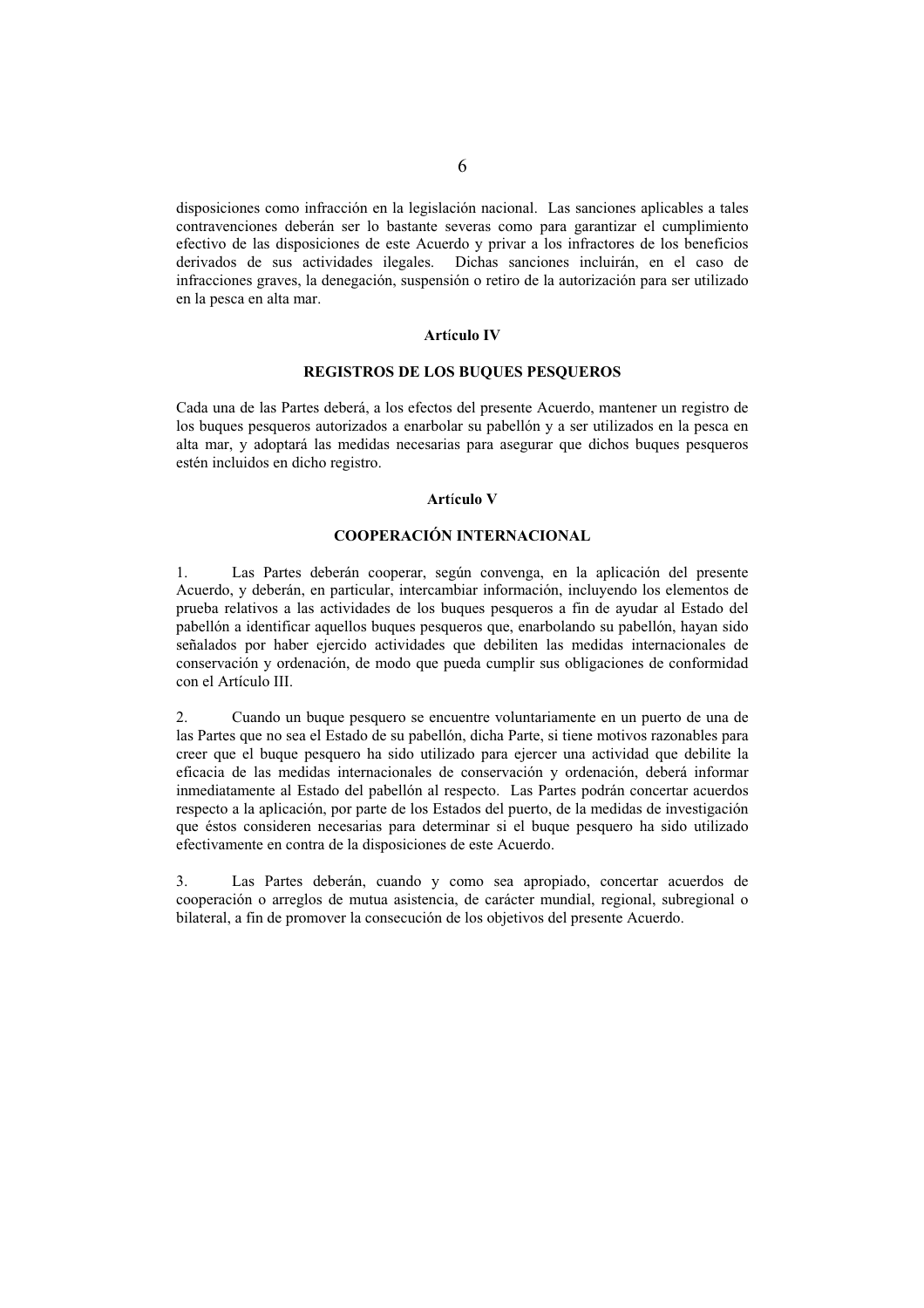#### **Art**í**culo VI**

## **INTERCAMBIO DE INFORMACIÓN**

1. Cada una de las Partes pondrá puntualmente a disposición de la FAO la siguiente información sobre cada uno de los buques pesqueros inscritos en el registro que deberá mantenerse en virtud del Artículo IV:

- (a) nombre del buque pesquero, número de registro, nombres anteriores (si se conocen), y puerto de registro;
- (b) pabellón anterior (en su caso);
- (c) señal de llamada de radio internacional (en su caso);
- (d) nombre y dirección del propietario o propietarios;
- (e) lugar y fecha de construcción;
- (f) tipo de buque;
- (g) eslora.

2. Cada una de las Partes deberá poner a disposición de la FAO, en la medida de lo posible, la siguiente información adicional respecto a cada uno de los buques pesqueros inscritos en el registro que deberá mantenerse en virtud del Artículo IV:

- (a) nombre y dirección del armador o armadores (en su caso);
- (b) tipo de método o métodos de pesca;
- (c) puntal de trazado;
- (d) manga;
- (e) tonelaje de registro bruto;
- (f) potencia del motor o motores principales.

3. Cada una de las partes deberá señalar inmediatamente a la FAO cualquier modificación en las informaciones indicadas en los párrafos 1 y 2 de este Artículo.

4. La FAO enviará periódicamente la información suministrada en virtud de los párrafos 1, 2 y 3 de este Artículo a todas las Partes y, previa petición, individualmente a cada una de ellas. La FAO enviará también dicha información, sin perjuicio de las limitaciones relativas a su distribución impuestas por la Parte interesada, a cualquier organización pesquera mundial, regional o subregional que la solicite expresamente.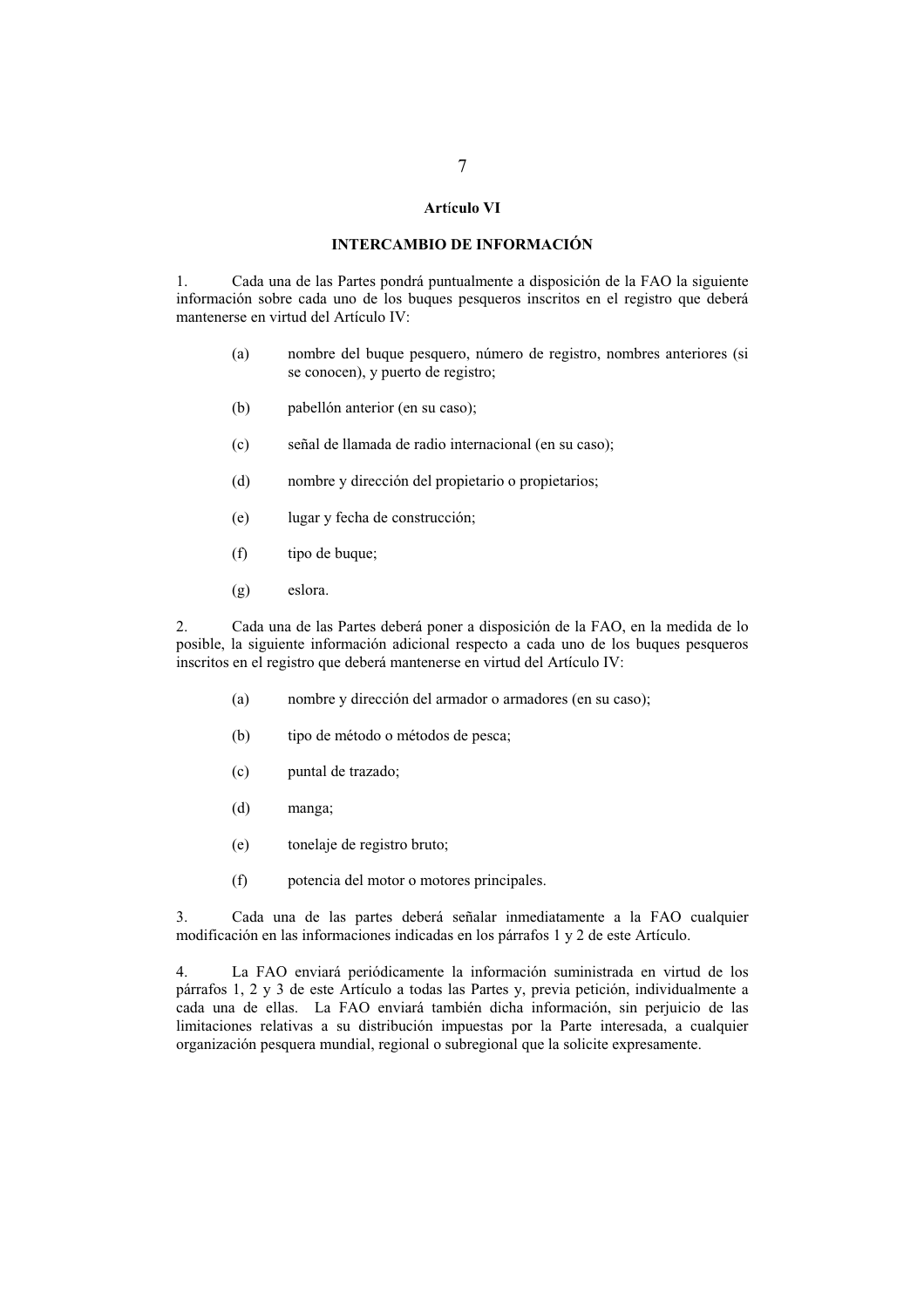5. Cada una de las Partes deberá, además, informar inmediatamente a la FAO en relación a:

- (a) cualquier adición al registro;
- (b) cualquier cancelación del registro por razón de:
	- (i) la renuncia voluntaria o la no renovación de la autorización de pesca por parte del propietario o del armador del buque pesquero;
	- (ii) el retiro de la autorización de pesca emitida respecto del buque pesquero en virtud del párrafo 8 del Artículo III;
	- (iii) el hecho de que el buque pesquero en cuestión ya no está autorizado a enarbolar su pabellón;
	- (iv) el desguace, decomiso o pérdida del buque pesquero en cuestión; o
	- (v) cualquier otra razón.

6. Cuando se proporcione a la FAO información con arreglo al párrafo 5(b) *supra*, la Parte interesada especificará cuál de las razones indicadas en dicho párrafo es aplicable.

- 7. Cada una de las Partes informará a la FAO acerca de:
	- (a) cualquier exención concedida de conformidad con el párrafo 2 del Artículo II, el número y tipo de buque implicado y las zonas geográficas en que faenan dichos buques; y
	- (b) cualquier acuerdo concertado de conformidad con el párrafo 3 del Artículo II.
- 8. (a) Cada una de las Partes comunicará inmediatamente a la FAO toda la información pertinente a las actividades de los buques pesqueros que enarbolan su pabellón que debiliten la eficacia de las medidas internacionales de conservación y ordenación, incluyendo la identidad del buque o buques pesqueros implicados y las medidas impuestas por la parte en relación a dichas actividades. La comunicación de las medidas impuestas por una Parte puede supeditarse a las limitaciones exigidas por la legislación nacional con respecto a la confidencialidad, en particular la confidencialidad relativa a medidas que aún no son definitivas.
	- (b) Cuando una de las Partes tenga motivos razonables para creer que un buque pesquero no autorizado a enarbolar su pabellón ha realizado cualquier actividad que debilita la eficacia de las medidas internacionales de conservación y ordenación, deberá señalarlo a la atención del Estado del pabellón interesado y, según proceda, podrá señalarlo a la atención de la FAO. La parte proporcionará al Estado del pabellón todas las pruebas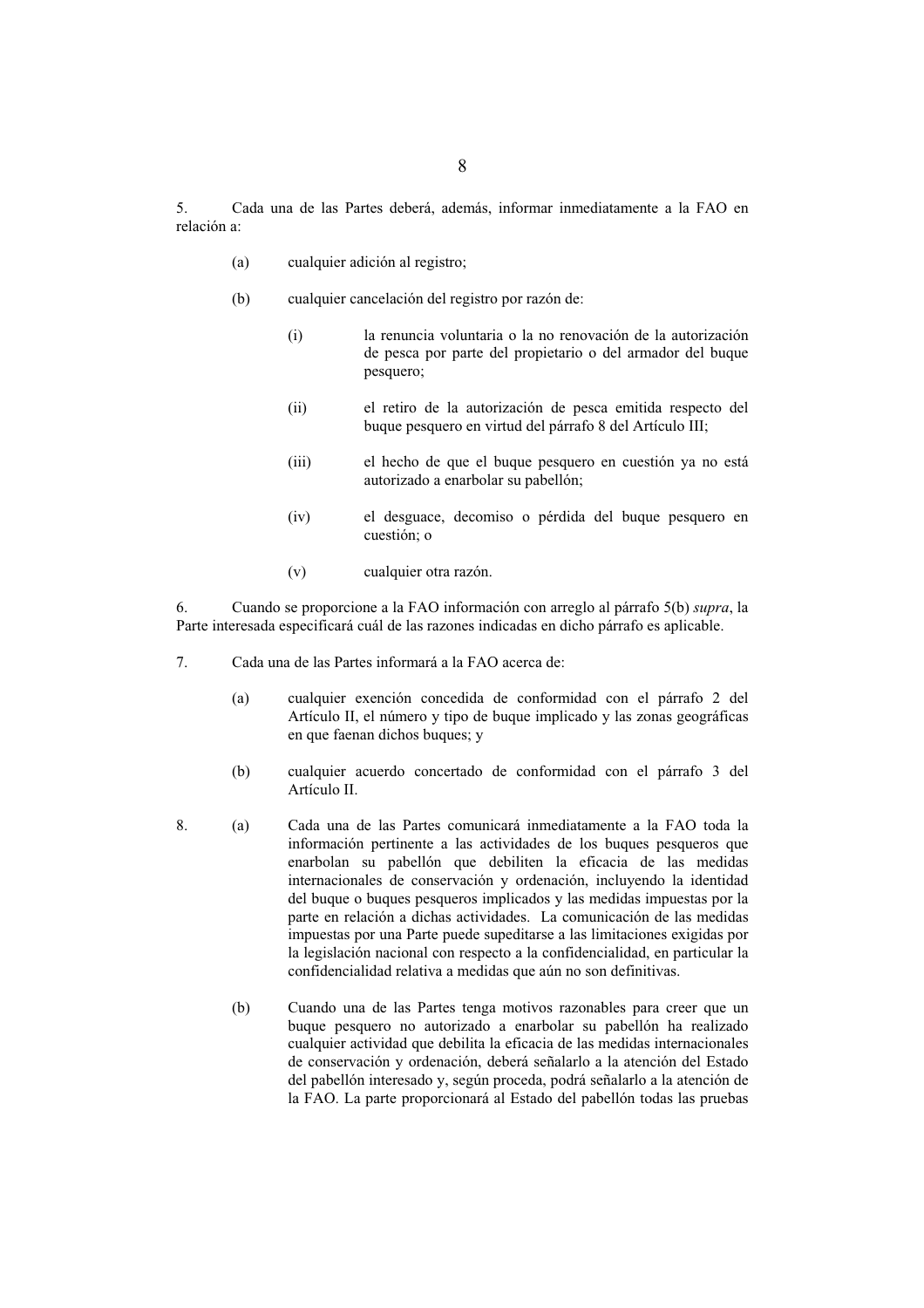de apoyo y podrá presentar a la FAO un resumen de las mismas. La FAO no distribuirá esta información hasta que el Estado del pabellón haya tenido la oportunidad de hacer comentarios sobre los puntos alegados y sobre las pruebas presentadas o, según sea el caso, de oponerse al respecto.

9. Cada una de las partes informará a la FAO de los casos en que una Parte, de conformidad con el párrafo 5(d) del Artículo III, haya concedido una autorización a pesar de las disposiciones del párrafo 5(a) o 5(b) del Artículo III. La información deberá incluir los datos pertinentes que permitan la identificación del buque pesquero y del propietario o armador y en su caso, cualquier otra información relacionada con la decisión de la Parte.

10. La FAO enviará inmediatamente la información suministrada en virtud de los párrafos 5,6,7, 8 y 9 de este Artículo a todas las Partes y, previa petición, individualmente a cada una de las partes. La FAO enviará también dicha información inmediatamente, sin perjuicio de las limitaciones relativas a la distribución impuestas por la parte interesada, a cualquier organización mundial, regional o subregional que la solicite expresamente.

11. Las partes intercambiarán información referente a la aplicación del presente Acuerdo, incluso a través de la FAO y otras organizaciones mundiales, regionales y subregionales pesqueras apropiadas.

## **Artículo VII**

## **COOPERACIÓN CON LOS PAÍSES EN DESARROLLO**

Las Partes cooperarán a escala mundial, regional, subregional o bilateral y, cuando sea oportuno, con el apoyo de la FAO y de otras organizaciones internacionales o regionales, para prestar asistencia, incluyendo asistencia técnica, a las Partes que son países en desarrollo a fin de ayudarles a cumplir sus obligaciones de conformidad con el presente Acuerdo.

## **Art**í**culo VIII**

#### **TERCEROS**

1. Las Partes alentarán a todo Estado que no sea parte en este Acuerdo a aceptarlo y alentarán a cualquiera que no sea Parte a adoptar leyes y reglamentos en conformidad con lo dispuesto en el presente Acuerdo.

2. Las Partes cooperarán de modo conforme con el presente Acuerdo y con el derecho internacional a fin de que los buques pesqueros autorizados a enarbolar el pabellón de cualquiera que no sea Parte no emprendan actividades que debiliten la eficacia de las medidas internacionales de conservación y ordenación.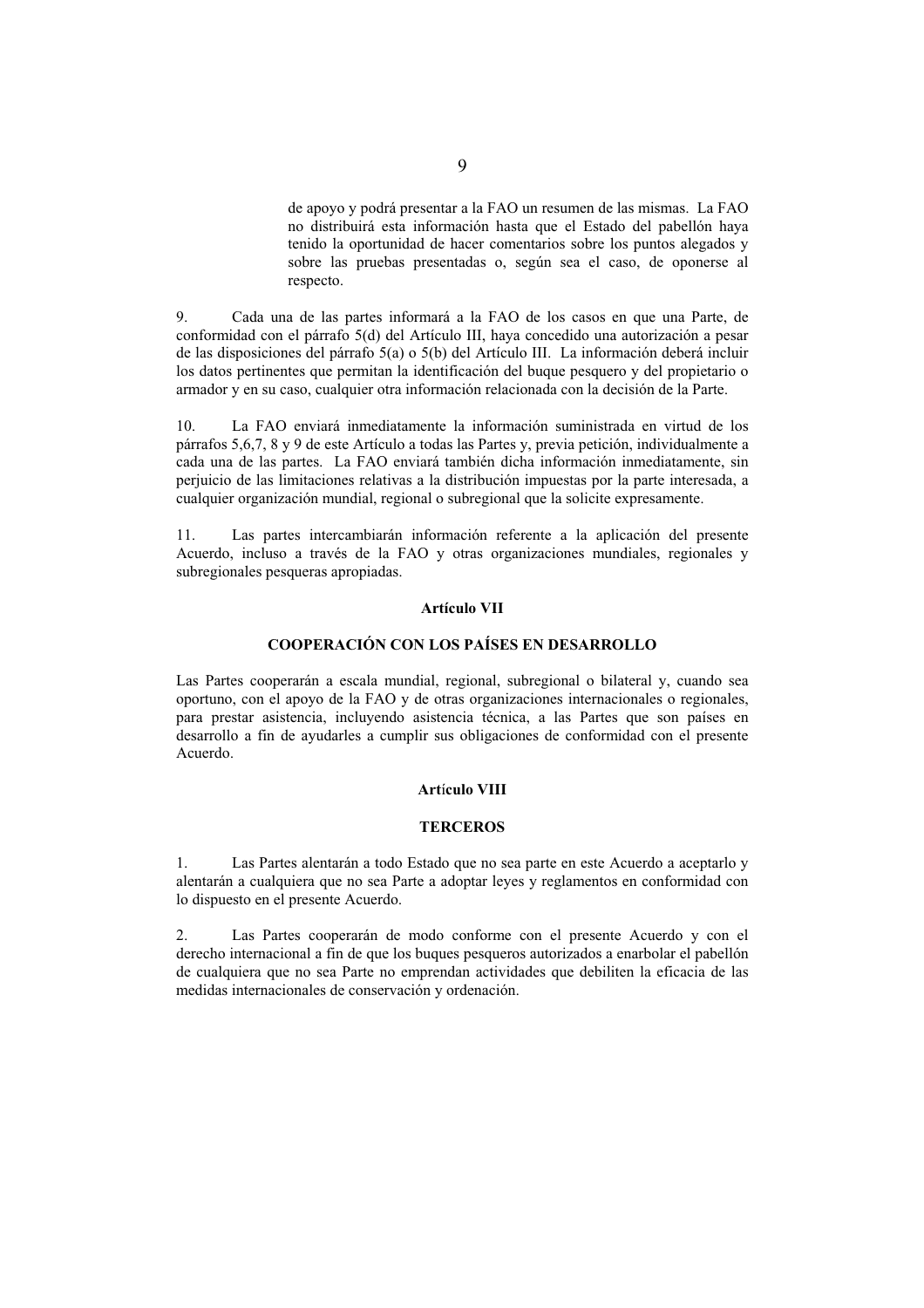3. Las Partes intercambiarán información entre sí, directamente o a través de la FAO, respecto a las actividades de los buques pesqueros que enarbolan el pabellón de cualquiera que no sea parte que debiliten la eficacia de las medidas internacionales de conservación y ordenación.

## **Art**í**culo IX**

#### **SOLUCIÓN DE CONTROVERSIAS**

1. Cualquiera de las Partes podrá entablar consultas con otra u otras Partes sobre cualquier controversia con respecto a la interpretación o aplicación de las disposiciones del presente Acuerdo con el fin de llegar lo antes posible a una solución satisfactoria para todos.

2. En el caso de que la controversia no se resuelva a través de estas consultas en un período de tiempo razonable, las Partes de que se trate se consultarán entre ellas lo antes posible con el fin de solucionar la controversia mediante negociación, investigación, mediación, conciliación, arbitraje, resolución judicial u otro medio pacífico de su propia elección.

3. Toda controversia de esta índole no resuelta se someterá, con el consentimiento de todas las Partes en conflicto, para su resolución a la Corte Internacional de Justicia, al Tribunal Internacional del Derecho del Mar cuando entre en vigor la Convención de las Naciones Unidas sobre el Derecho del Mar de 1982, o al arbitraje. Si no se llegara a un acuerdo sobre el recurso a la Corte Internacional de Justicia, al Tribunal Internacional del Derecho del Mar, o al arbitraje, las Partes deberán continuar las consultas y cooperar a fin de llegar a la solución de la controversia de conformidad con los principios del derecho internacional relativos a la conservación de los recursos marinos vivos.

#### **Art**í**culo X**

## **ACEPTACIÓN**

1. El presente Acuerdo estará abierto a la aceptación de cualquier Miembro o Miembro Asociado de la FAO y de cualquier Estado no miembro que sea miembro de las Naciones Unidas, o de cualquiera de sus organismos especializados, o del Organismo Internacional de Energía Atómica.

2. La aceptación del presente Acuerdo se hará efectiva mediante el depósito de un instrumento de aceptación en el poder del Director General de la FAO (a partir de aquí denominado "Director General").

3. El Director General informará a todas las partes, a todos los Miembros y Miembros Asociados de la FAO y al Secretario General de las Naciones Unidas de todos los instrumentos de aceptación recibidos.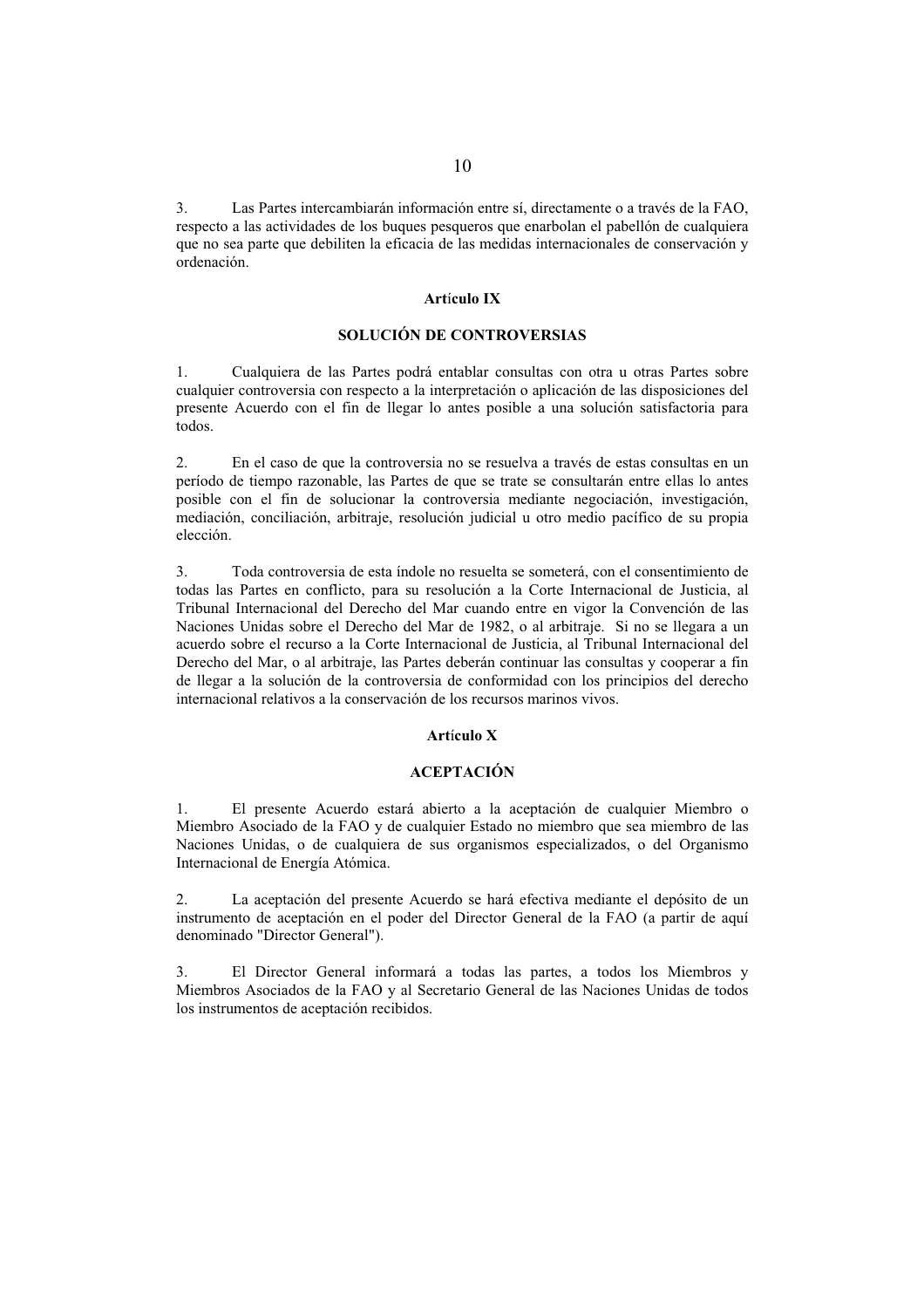4. Cuando una organización regional de integración económica sea parte en el presente Acuerdo, dicha organización regional de integración económica deberá, de conformidad con lo dispuesto en el Artículo II.7 de la Constitución de la FAO, notificar, según proceda, las modificaciones o aclaraciones a su declaración de competencia, presentada de conformidad con el Artículo II.5 de la Constitución de la FAO, que sean necesarias teniendo en cuenta su aceptación del presente Acuerdo. Cualquier parte en el presente Acuerdo podrá, en cualquier momento, pedir a una organización regional de integración económica que sea Parte en el mismo que presente información acerca de quién es responsable, la organización regional de integración económica o sus Estados Miembros, de la ejecución de cualquier asunto concreto incluido en el presente Acuerdo. La organización regional de integración económica deberá presentar esta información en un plazo razonable de tiempo.

#### **Art**í**culo XI**

#### **ENTRADA EN VIGOR**

1. El presente Acuerdo entrará en vigor a partir de la fecha en que el Director General reciba el vigésimoquinto instrumento de aceptación.

2. A los efectos del presente Artículo, el instrumento depositado por una organización regional de integración económica no se considerará como adicional a los instrumentos depositados por los Estados Miembros de dicha organización.

#### **Art**í**culo XII**

## **RESERVAS**

La aceptación del presente Acuerdo podrá estar sujeta a reservas, que solamente serán efectivas tras la aceptación unánime por todas las Partes en el presente Acuerdo. El Director General notificará inmediatamente a todas las Partes cualquier reserva. Se considerará que las partes que no hayan respondido en un plazo de tres meses a partir de la fecha de la notificación han aceptado la reserva. En caso que no se produzca dicha aceptación, el Estado o la organización regional de integración económica que haya formulado la reserva no llegará a ser Parte en el presente Acuerdo.

## **Art**í**culo XIII**

## **ENMIENDAS**

1. Cualquier propuesta que haga una Parte para enmendar este Acuerdo, deberá comunicarse al Director General.

2. Cualquier propuesta de enmienda al presente Acuerdo que reciba el Director General de una Parte deberá ser presentada en un período ordinario o extraordinario de sesiones de la Conferencia para su aprobación y, si la enmienda implica cambios técnicos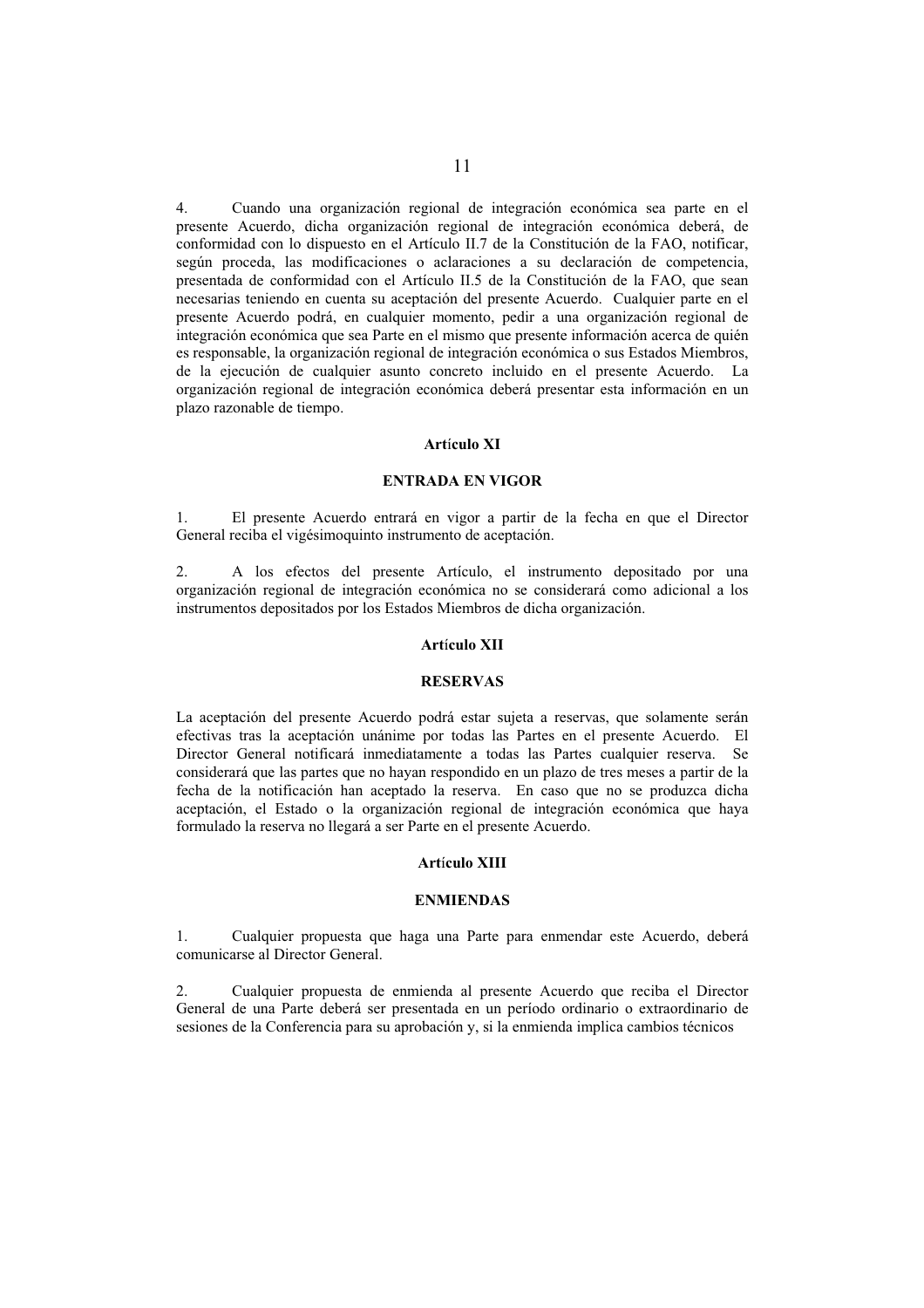de importancia o impone obligaciones adicionales a las partes, deberá ser estudiada por un comité consultivo de especialistas que convoque la FAO antes de la Conferencia.

3. El Director General notificará a las Partes cualquier propuesta de enmienda del presente Acuerdo, a más tardar en la fecha en que se envíe el programa del período de sesiones de la Conferencia en el cual haya de considerarse dicha enmienda.

4. Cualquiera de las enmiendas al Acuerdo, así propuesta, requerirá la aprobación de la Conferencia y entrará en vigor a partir del trigésimo día después de su aceptación por las dos terceras Partes. Sin embargo, las enmiendas que impliquen nuevas obligaciones para las Partes entrarán en vigor, para cada una de dichas Partes, solamente después de que las hayan aceptado y a partir del trigésimo día después de dicha aceptación. Se considerará que cualquier enmienda entraña nuevas obligaciones para las Partes, a menos que la Conferencia, al aprobar la enmienda, decida otra cosa por consenso.

5. Los instrumentos de aceptación de las enmiendas que impliquen nuevas obligaciones deberán depositarse en el poder del Director General, quien a su vez deberá informar a todas las Partes del recibo de las aceptaciones y la entrada en vigor de las enmiendas.

6. A los efectos del presente Artículo el instrumento depositado por una organización regional de integración económica no se considerará como adicional a los instrumentos depositados por los Estados Miembros de dicha organización.

## **Art**í**culo XIV**

## **DENUNCIA**

Cualquiera de las Partes podrá en cualquier momento denunciar este Acuerdo una vez transcurridos dos años desde la fecha en que el Acuerdo entró en vigor con respecto a dicha Parte, notificando por escrito dicha denuncia al Director General, el cual informará inmediatamente de la denuncia a todas las partes y a los Miembros y Miembros Asociados de la FAO. La denuncia entrará en vigor al final del año civil siguiente a aquel en que el Director General recibió la notificación de la denuncia.

#### **Art**í**culo XV**

## **DEBERES DEL DEPOSITARIO**

El Depositario del presente Acuerdo será el Director General. El Depositario deberá:

 (a) enviar copias certificadas del presente Acuerdo a cada Miembro y Miembro Asociado de la FAO y a los Estados no miembros que puedan llegar a ser partes en el presente Acuerdo;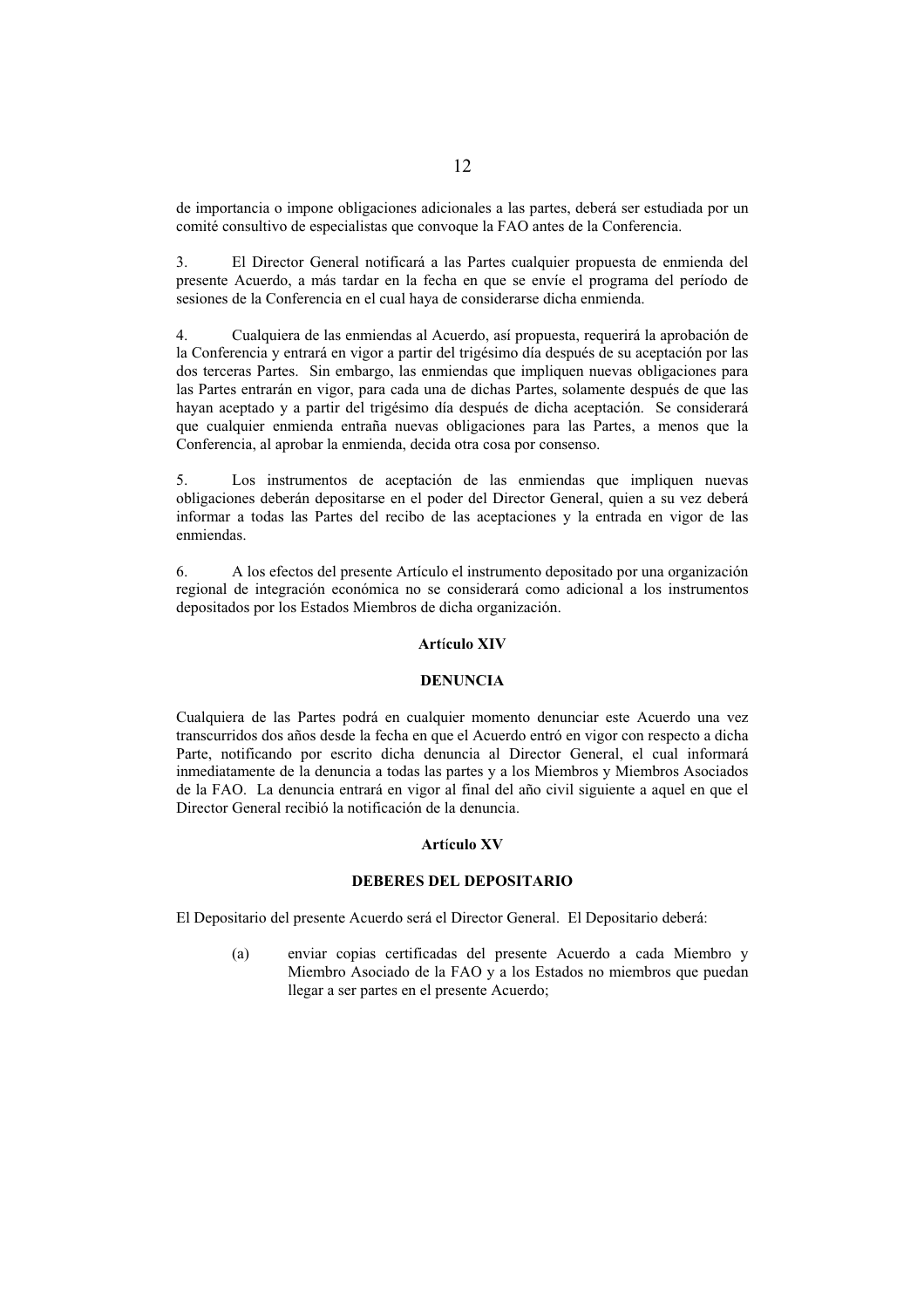(b) encargarse de que el presente Acuerdo, en el momento de su entrada en vigor, se registre en la Secretaría de las Naciones Unidas de conformidad con el Artículo 102 de la Carta de las Naciones Unidas;

- (c) informar a cada Miembro y Miembro Asociado de la FAO y a cualquier Estado no miembro que pueda llegar a ser Parte en el presente Acuerdo de:
	- (i) los instrumentos de aceptación depositados de conformidad con el Artículo X;
	- (ii) la fecha de entrada en vigor del presente Acuerdo de conformidad con el Artículo XI;
	- (iii) las propuestas de enmiendas a este Acuerdo y su entrada en vigor de conformidad con el Artículo XIII; y
	- (iv) las denuncias al presente Acuerdo de conformidad con el Artículo XIV.

## **Art**í**culo XVI**

## **TEXTOS AUTENTICOS**

Los textos árabe, chino, español, francés e inglés del presente Acuerdo son igualmente auténticos.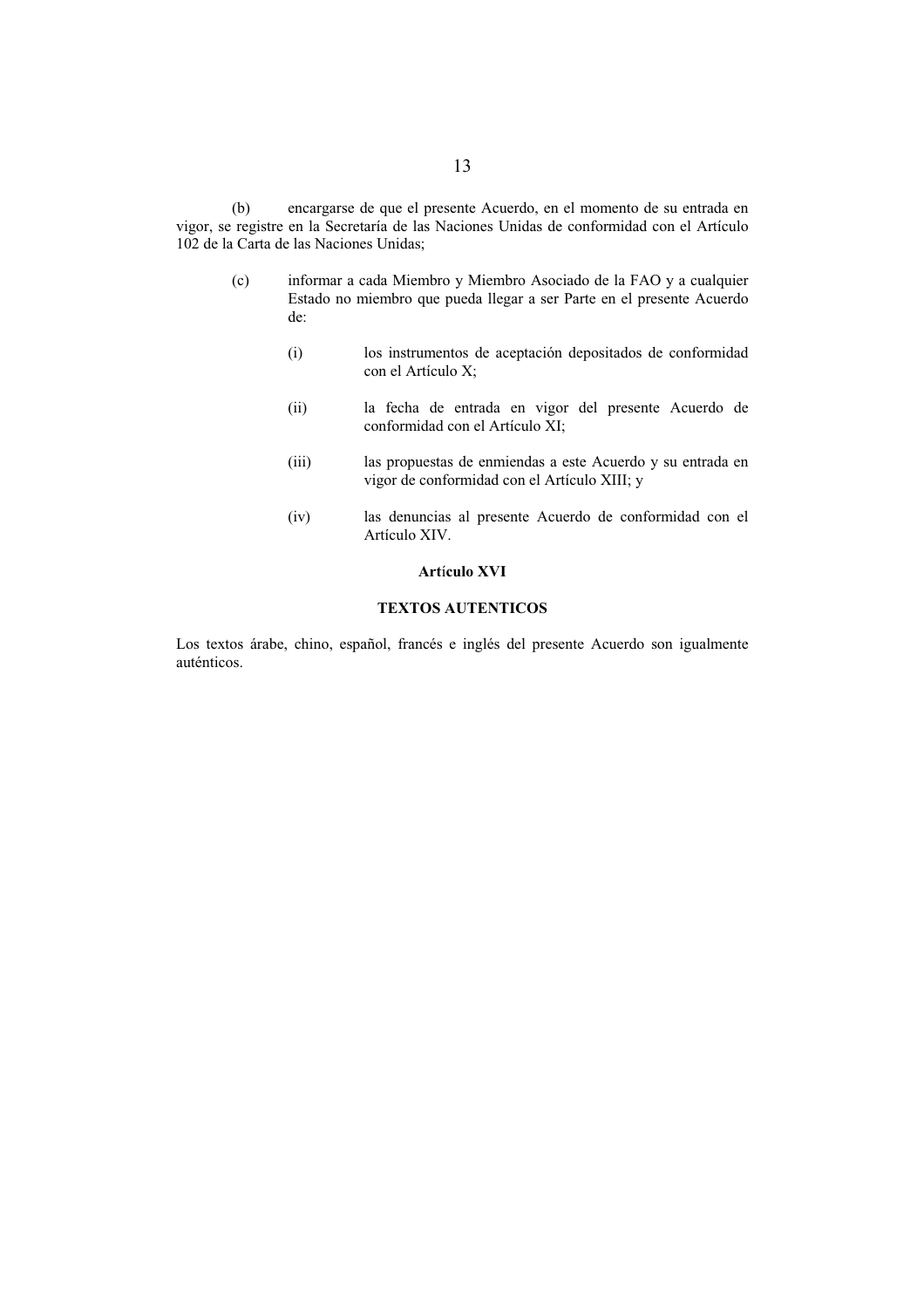## 促进公海渔船遵守国际养护 及管理措施的协定

## 序言

## 本协定各缔约方

认识到所有国家的国民均有权在公海上捕捞, 但必须遵守《联合国海洋法公 约》体现的有关国际法规则:

还认识到根据《联合国海洋法公约》体现的国际法,所有国家都有义务对本国 公民采取或与其他国家合作采取必要的措施以保护公海生物资源;

承认所有国家根据本国政策发展渔业部门的权益以及促进与发展中国家的合作 以提高它们根据协定履行义务的能力的必要性;

忆及联合国环境与发展会议通过的《21 世纪行动议程》呼吁各国按照国际法采 取有效的行动, 阳止其国民把改挂船旗作为躲避遵守适用于公海捕捞活动的保护和管理 条例的一种手段:

还忆及负责任的捕捞国际会议通过的《坎昆宣言》也呼吁各国在这方面采取行 动:

牢记根据《21 世纪行动议程》, 各国承诺致力保护和可持续地利用公海海洋生 物资源;

呼吁未参加国际、区域或分区域渔业组织或安排的各国加入这种组织和安排, 或酌情与这种组织或与外或安排的参加国达成详解, 以期国际保护和管理措施得 到谭守:

意识到每个国家有责任对悬挂其旗帜的船只, 包括渔船和从事渔获物转运的船 只, 讲行有效的管辖和控制:

注意到渔船悬挂或改挂船旗作为躲避遵守海洋生物资源国际保护和管理措施的 一种手段和船旗国未履行对有权悬挂其旗帜的渔船的责任, 是严重损害这种措施的效力 的因素之一:

认识到通过规定船旗国对有权悬挂其旗帜并在公海上作业的渔船的责任, 包括 这种作业须由船旗国批准的责任, 通过交换有关公海捕捞的情况加强国际合作, 增加透 明度即能实现本协定的目标;

注意到本协定将是《坎昆宣言》要求制定的国际负责任捕捞行动守则的不可分 割的一部分: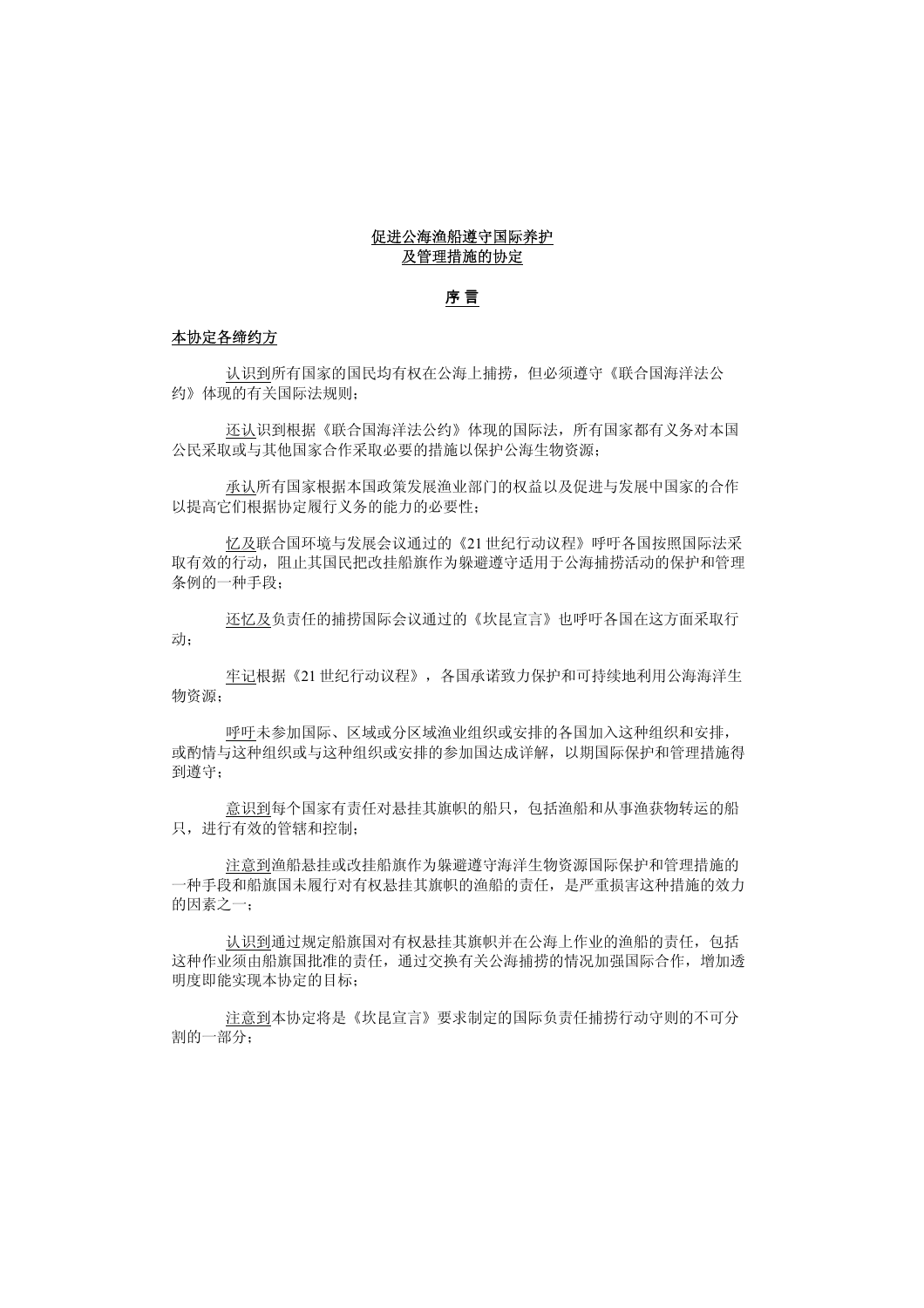希望在联合国粮食及农业组织(下文简称粮农组织)体系内根据粮农组织《章 程》第十四条签订一项国际协定。

## 一致同意如下:



用于本协定时:

- (a) "渔船"系指用于或打算用于商业性开发海洋生物资源的任何船只, 包括 母船和直接从事这类捕捞活动的任何其它船只。
- (b) "国际保护和管理措施"指根据 1982 年《联合国海洋法公约》中体现的 国际法有关规则采取和应用的旨在保护或管理一种或多种海洋生物资源 的措施。这种措施可以由全球、区域或分区域渔业组织视其成员国的权 利和义务来采取或以条约或其它国际协定来采取;
- (c) "长度"系指
	- (i) 1982年7月18日以后建造的任何渔船从龙骨顶部测量的最小型深 的 85%处的水线总长度的 96%, 或指该水线上从船头前端到舵轴的 长度,如果该长度更长的话。在设计有龙骨倾角的船只上,计量这 一长度的水线应与设计水线对应:
	- (ii) 1982年7月18日之前建造的任何渔船的载入国家注册簿或 其它船舶档案中的注册长度;
- (d) "渔船档案",系指其中载有渔船有关细节的渔船档案。它可以是单独渔船 的档案,也可以是一般船舶档案的一部分;
- (e) "区域经济一体化组织"系指这样一个区域经济一体化组织, 即其成员国已 向其移交在本协定所涉及事项方面的权力,包括就这些事项作出对其成员 国具有约束力的决定的权力;
- (f) "有权悬挂其旗帜的船只"和"有权悬挂一国旗帜的船只"包括有权悬挂一个 区域经济一体化组织中一个成员国国旗的船只;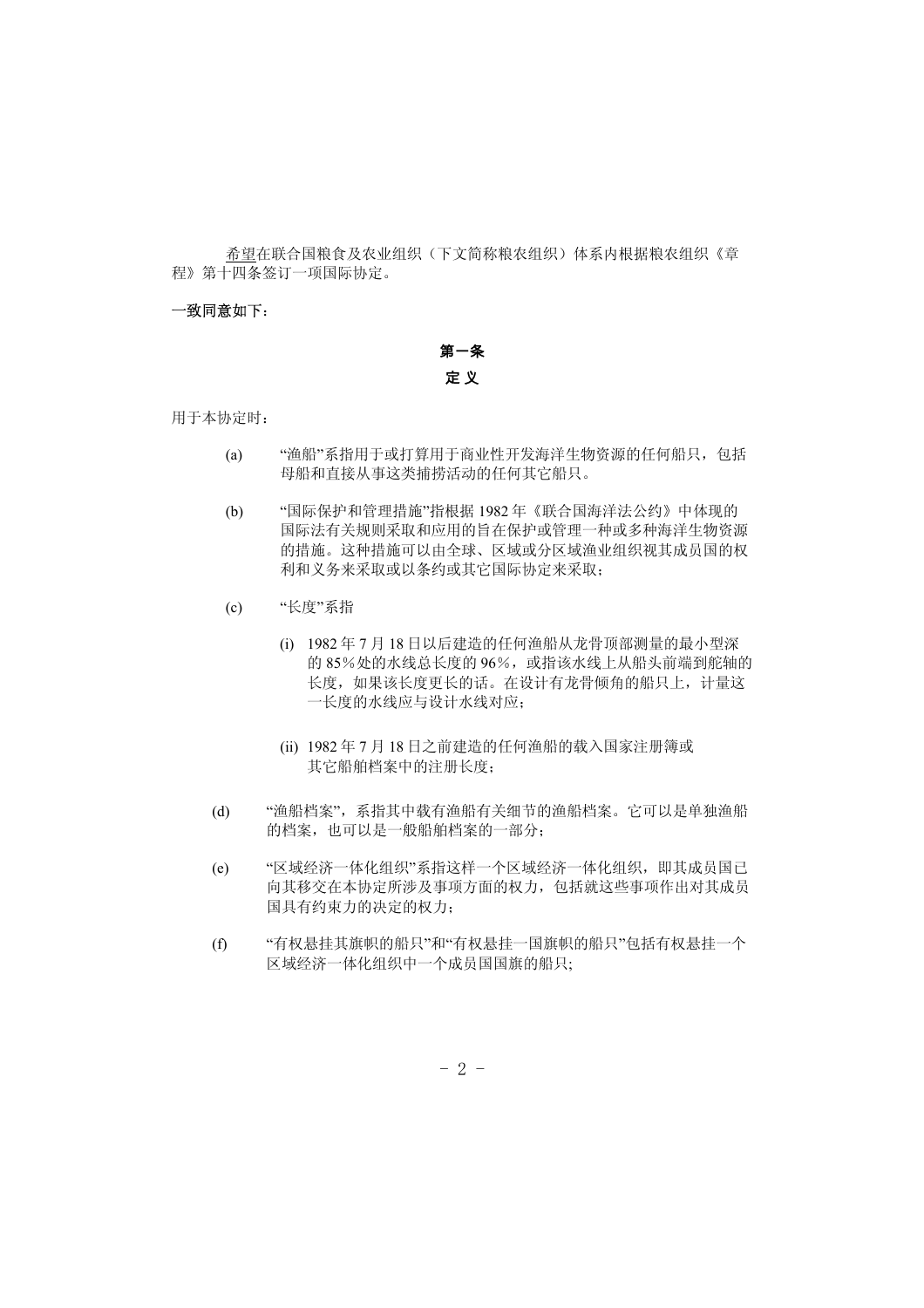# 第二条 活用

- 1. 本协定应适用所有用于或打算用于公海捕捞的船只; 但本条以下各款规定者除外。
- 2. 如果缔约一方断定对有权悬挂其旗帜的、长度不足 24 米的渔船免予适用本协定的做 法不会有损本协定的目标和宗旨,该缔约方可予以此种豁免,但此种豁免:
	- (a) 不应授予在下文第3款所述捕捞区作业又无权悬挂该捕捞 区沿海国旗帜的渔船:
	- (b) 不适用于缔约方根据本协定第三条第 1 款或第六条第 7 款 履行的义务。
- 3 在不损害上述第 2 款规定的情况下, 在相邻的沿海国家尚未宣布专属经济区或相当 的国家渔业管辖区的任何捕捞区内,参加本协定的此类沿海国家可以直接或通过有 关区域渔业组织协商确定渔船的最短长度,对短于这个长度的悬挂此类沿海国家旗 帜并专在此类捕捞区作业的渔船不适用本协定。

# 第三条 船旗国的责任

- 1 (a) 每一缔约方均应采取必要的措施以确保有权悬挂基国旗的渔船不从事任 何损害国际保护和管理措施效力的活动。
	- (b) 如果缔约一方依照第二条第 2 款对悬挂其旗帜的长度不足 24 米的渔船免 予适用本协定的其它条款, 此缔约国仍应对其中任何有损国际保护和管理 措施效力的渔船采取有效措施。
- 2. 尤其是,任何缔约方均不应允许有权悬挂其旗帜但未经其有关当局授权的任何渔船 用于公海捕捞, 经其授权在公海上进行捕捞的渔船应按照授权规定的条件进行捕 捞。
- 3. 任何缔约方除非确信有权悬挂其旗帜的渔船与其之间的现有关系使该缔约方能够对 该渔船有效地履行本协定所规定的职责,否则不应授权该渔船用于公海捕捞。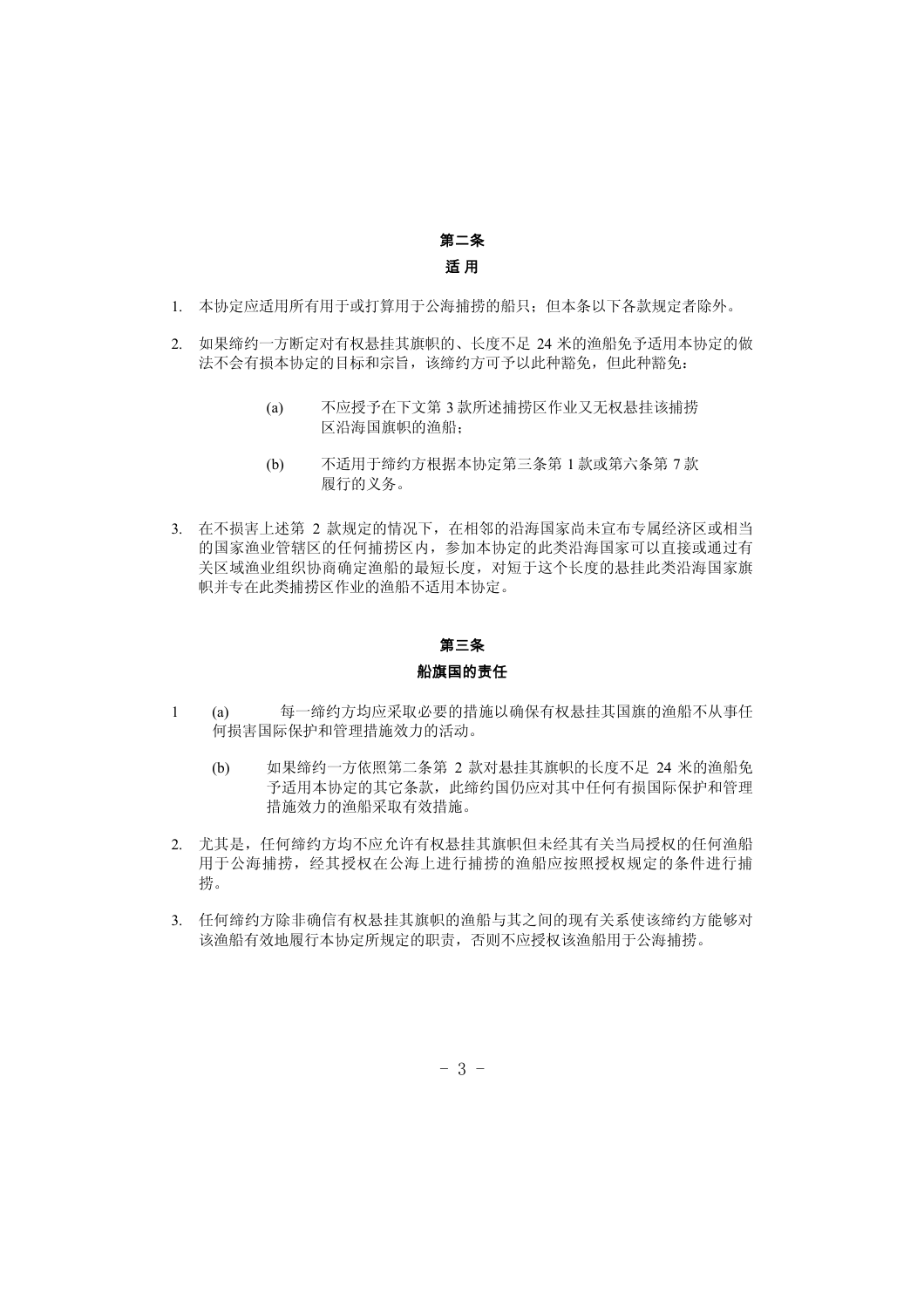- 4. 由缔约一方授权用于公海捕捞的渔船如不再有权悬挂该方的国旗,此种可在公海捕 捞的授权应视为已被撤销。
- 5 (a) 任何缔约方均不应授权任何以前在另一缔约方邻土内注册但曾损害国际 护和管理措施效力的渔船用于公海捕捞, 除非该缔约方确信:
	- i. 另一缔约方中止此种渔船用于公海捕捞的授权的 期限已满:
	- ii. 此种渔船在过去三年内未曾被另一缔约方撤销其 用于公海捕捞的授权。
	- (b) 上述第(a)项的规定也适用于以前在另一个非本协定缔约方的国家 领土内注册的渔船, 但该有关缔约方必须能够获得充足的资料, 了解捕捞权被中止或撤销的原委。
	- (c) 如渔船的所有权此后已有改变, 新船主已提出充分证据表明前船 主或经营者与该渔船不再有任何法律、受益或财务关系, 也不再 拥有该渔船的控制权, 则第(a)和(b)项的规定不适用。
	- (d) 虽有上述(a)和(b)两项规定, 一缔约方仍可授权本可适用上述两项 规定的渔船用于公海捕捞, 但须该有关缔约方考虑全部有关事 实、包括捕捞权遭另一缔约方或另一国撤销的原委后, 断定授权 使用该船进行公海捕捞不会有损本协定的目标和宗旨。

6 第一缔约方均应确保所有有权悬挂其旗帜的并已根据第五条登记的渔船均有适 当标志,以便按照公认的标准如粮农组织的《渔船标志和识别标准规格》随时加以识 别。

7 第一缔约方均应确保, 有权悬挂其旗帜的每一艘渔船向其提供有关其作业情况 的必要资料, 其中特别要提供有关其捕捞作业区域、渔获量和上岸量的情况, 以便该缔 约方按照本协定履行其义务。

8 每一缔约方均应对有权悬挂其旗帜、违反本协定条款的渔船采取强制措施, 其 中可酌情包括将方便坐茶熬的行为定作违反国内立法的行为的措施。对这类违反行为 所适用的制裁必须严厉得足以有效地确保本协定的要求得到遵守并剥夺违反者非法活动 所获利益。对严重违反行为而言, 此种制裁应包括拒绝授予、中止或撤销公海捕捞权。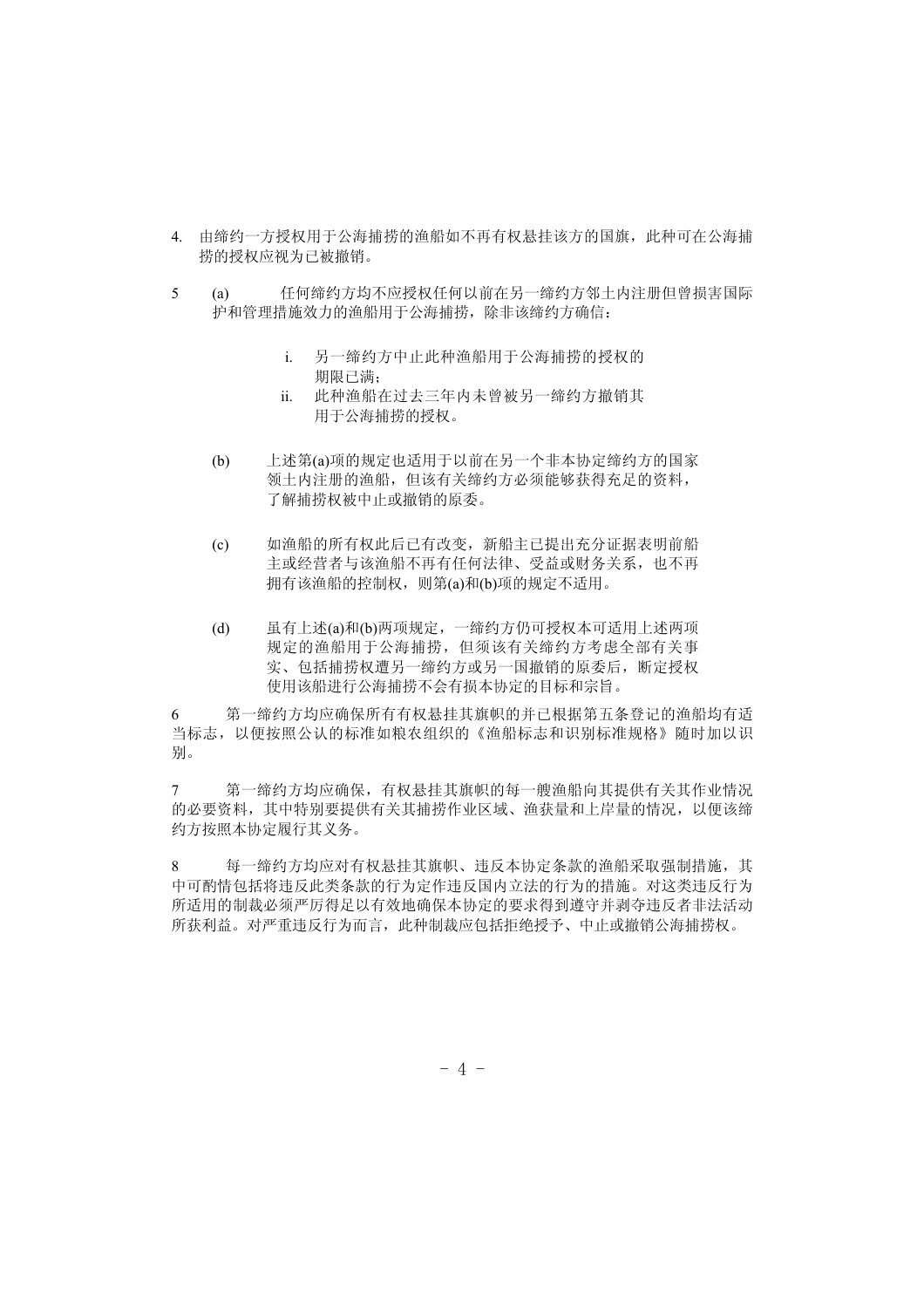# 第四条 渔船档案

为了本协定的目的, 每一缔约方均应对有权悬挂其旗帜并获得授权用于公海捕 捞的渔船建有档案,并采取必要措施,确保此类渔船全部都登记入档。

# 第五条 国际合作

1 各缔约方均应酌情合作实施本协定,尤其应交流同渔船活动有关的资料,包括 证据材料,以协助船旗国杳明据报告悬挂其旗帜而从事损害国际保护和管理措施活动的 那些渔船, 从而履行第三条规定的义务。

2 如一渔船自愿进入其船旗国之外的一个缔约方的港口,该缔约方如果有适当根 据相信该渔船被用于进行损害国际保护和管理措施的效力的活动,应据此立即通知船旗 国。各缔约方可作出安排,由港口国采取其认为必要的调查措施,以确定该渔船是否确 实用于有违本协定条款的活动。

3 必要时各缔约方应酌情在全球、区域、分区域或双边基础上缔结合作协定或作 出互助安排, 以便促进实现本协定的目标。

# 第六条 信息交流

1 每一缔约方均应随时向粮农组织提供同登入第四条规定建立的档案中的各渔船 有关的下列资料:

- (a) 渔船名、登记号、原名(如知道)和登记港;
- (b) 原船旗 (如有):
- (c) 国际无线电呼号(如有);
- (d) 船主或船主们的姓名和地址;
- (e) 建造地点和时间;
- (f) 船舶类型:
- (g) 长度。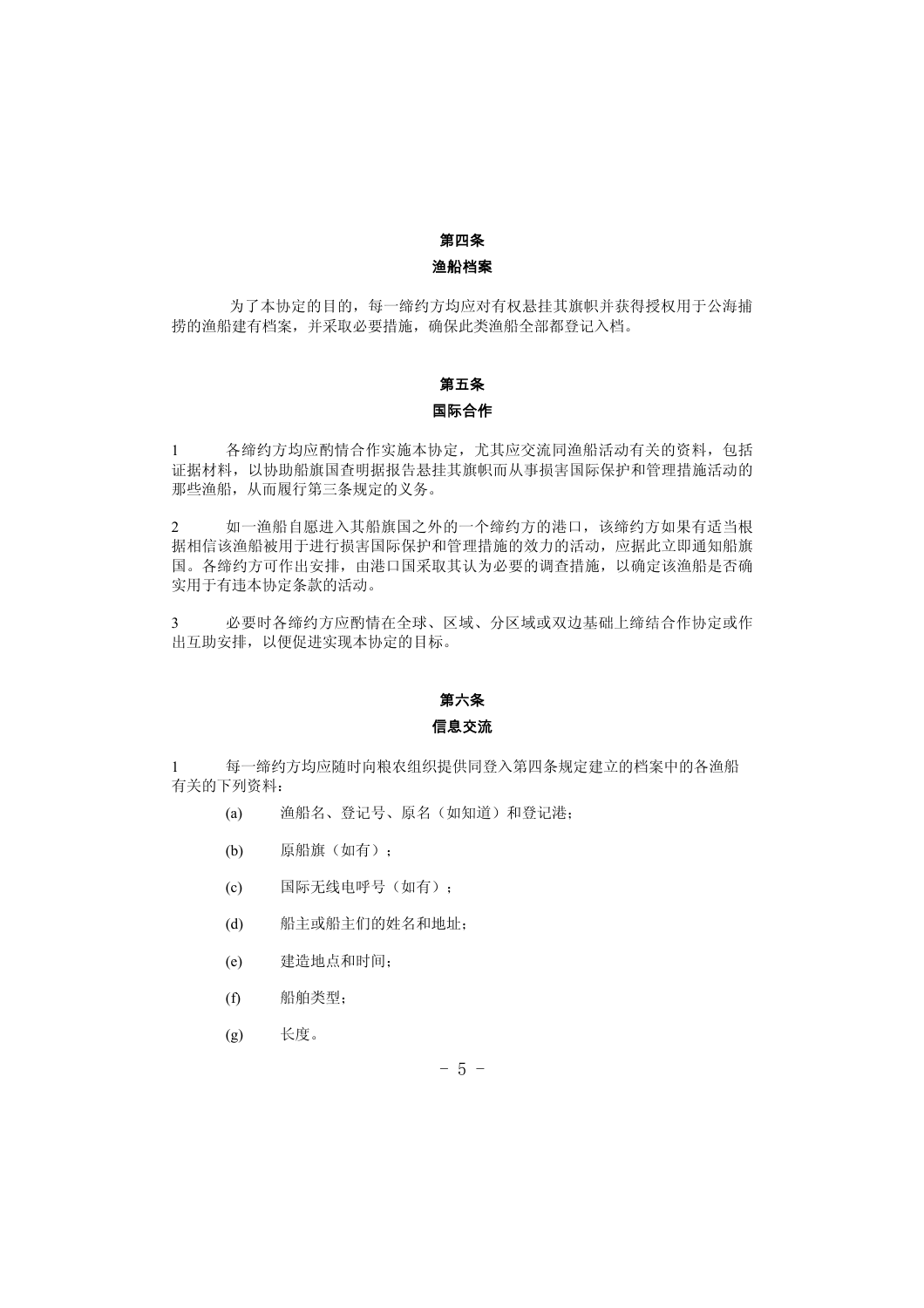2 第一缔约方均应尽量向粮农组织提供同登入第四条规定建立的档案中的 各渔船有关的下列额外资料:

- (a) 经营者的姓名和地址 (如有):
- (b) 捕捞方法类别;
- (c) 型深:
- d) 船宽;

(

- (e) 登记总吨位;
- (f) 一个或若干主发动机的功率。

3 本条第1款和第2款中规定提供的资料如有任何变动,每一缔约方均应立即通报 粮农组织。

4 粮农组织应把根据本条第 1 款、第 2 款和第 3 款提供的资料定期分发给各缔约 方,如任何一方索取应个别提供。任何国际、区域或分区域渔业管理机构凡索取此种资 料, 粮农组织也应个别提供, 但须遵守有关缔约方对分发资料所作的任何限制。

- 5 每一缔约方还应立即向粮农组织通报下述情况:
	- (a) 档案的任何补充:
	- (b) 档案的任何删除, 其原因是
		- (i) 渔船主或经营者自愿放弃或不再延长捕捞权;
		- (ii) 根据第三条第9款撤销有关渔船的捕捞权;
		- (iii) 有关渔船已没有权利再悬挂其旗帜;
		- (iv) 有关渔船已报废、退役或失踪;
		- (v) 任何其它原因。

6 有关缔约方如根据上述第 5 款第(b)项向粮农组织提供资料, 应具体说明该款所 列哪一条原因适用。

- 7 每一缔约方均应通知粮农组织:
	- (a) 其根据第二条第 2 款准予的任何豁免, 所涉渔船的数量和类型以 及此种渔船作业所在的地理区域:以及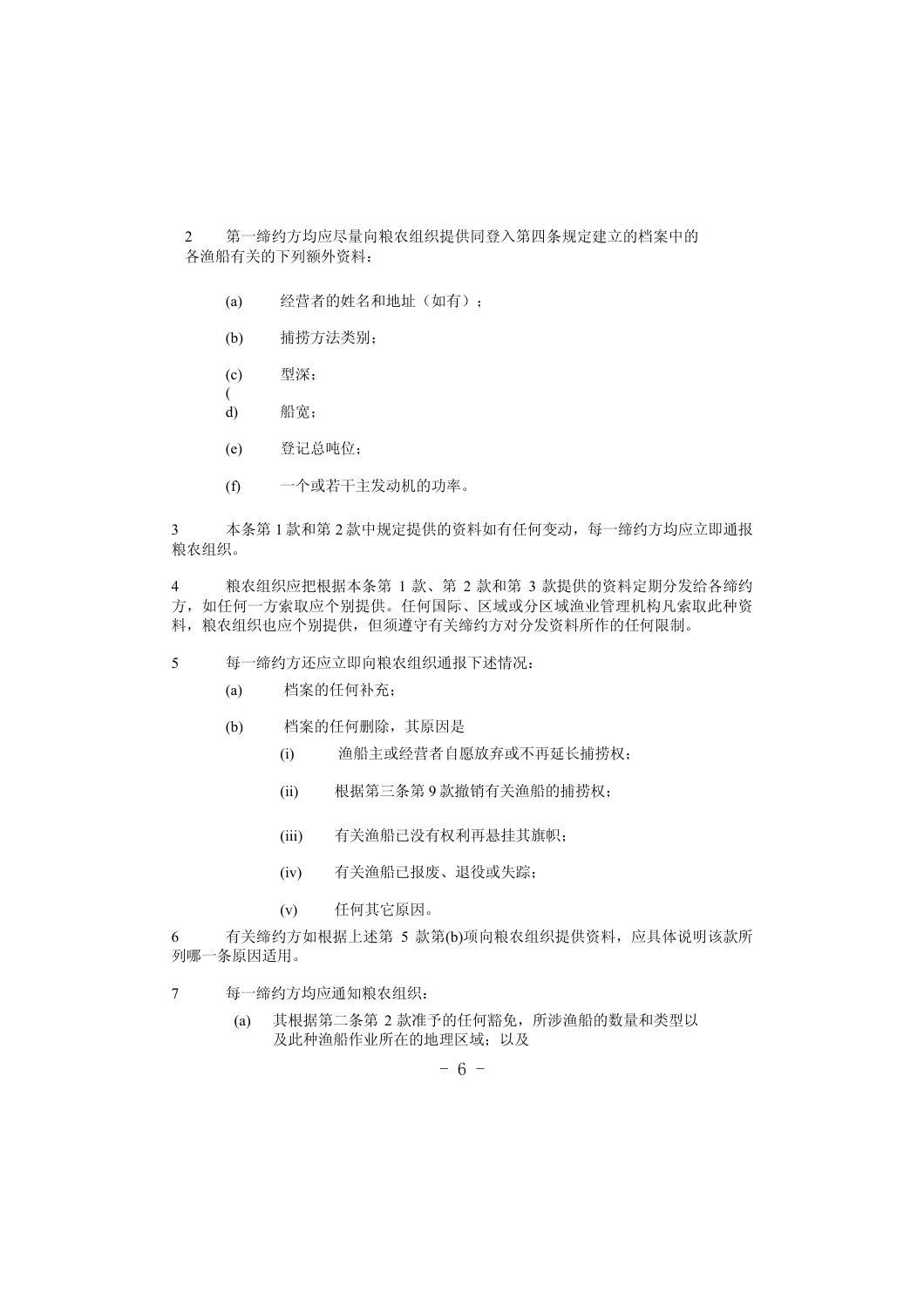- (b) 根据第二条第3款达成的任何协议。
- 

8 (a) 每一缔约方均应立即向粮农组织通报悬挂其旗帜的渔船进行的任何有损 国际保护和管理措施效力的活动的全部有关情况, 包括所涉渔船的身份以及该 缔约方对这类活动采取的措施。关于某一缔约方采取的措施的报告可受到该缔 约方国内法律对保密、尤其是对尚未最终确定的措施的保密所作规定的限制。

> (b) 任何缔约一方凡有适当根据认为无权悬挂其旗帜的某一艘渔船从事了损 害国际保护和管理措施效力的任何活动,均应提请有关船旗国予以注 意,并可酌情提请粮农组织予以注意。该缔约方应向船旗国提供全部证 据,并可向粮农组织提供此类证据的概要。在船旗国有机会对这一指控 及提供的证据发表意见或根据具体情况提出反对意见之前, 粮农组织不 应分发此种资料。

9 每一缔约方均应向粮农组织通报任何其否定第三条第 5 款第(a)项或第(b)项的规 定,而根据第三条第5 款第(d)项授权的情况。通报应包括有助于识别渔船和船主或经营 者的有关资料及其他任何与该缔约方作出决定有关的情况。

10 粮农组织应把根据本条第5款、第6款、第7款、第8款和第9款提供的资料立 即分发给各缔约方, 如任何一方索取, 应个别提供。国际、区域和分区域渔业管理机构 凡索取此种资料,粮农组织也应个别提供,但须遵守有关缔约方对分发资料所作的任何 限制。

11 各缔约方应相互交流, 包括通过粮农组织及其它有关的全球、区域和分区域渔 业组织交流本协定的实施情况。

# 第七条 与发展中国家合作

各缔约方应在粮农组织和其它国际机构的支持下, 在全球、区域、分区域或双 边一级进行合作, 向发展中国家各缔约方提供援助, 其中包括技术援助, 协助它们履行 本协定规定的义务。

 $-7-$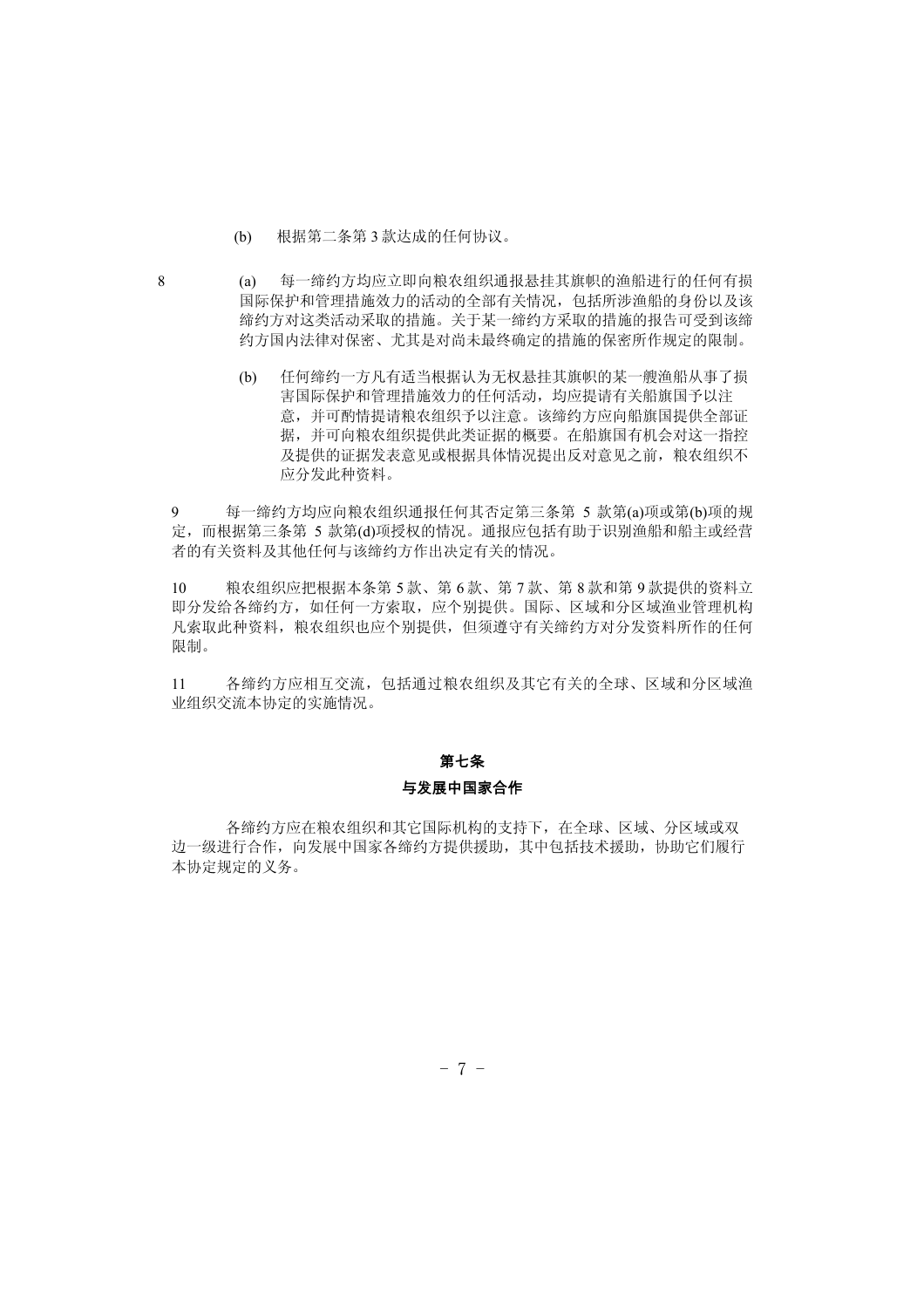# 第八条 非缔约方

1 各缔约方应鼓励非本协定缔约方的任何国家接受本协定,并应鼓励任何非缔约 方采用符合本协定条款的法律和条例。

2 各缔约方应以符合本协定和国际法的方式合作以使有权悬挂非缔约方旗帜的渔 船不从事损害国际保护和管理措施的效力的活动。

3 各缔约方应直接或通过粮农组织, 相互交流有关悬挂非缔约方旗帜的渔船损害 国际保护和管理措施效力的活动情况。

## 第九条 争端的解决

1 任何缔约方均可谋求与其它任何一个或几个缔约方就本协定条款的解释和适用 方面的任何争端进行磋商,以尽快达成互相都满意的解决办法。

2 如果争端在相当的一段时间内未能通过这种磋商得到解决,当事各方则应尽快 相互协商,以便通过谈判、调杳、调停、调解、仲裁、司法解决等各种自选的和平手段 解决争端。

3 这种性质的任何争端如用上述办法无法解决, 则应征得争端各方同意后, 提交 国际法院、国际海洋法法庭或交由仲裁解决。如未能就提交国际法院、国际海洋法法庭 或仲裁一事取得一致意见, 有关各方应继续协商和合作, 以便依照有关保护海洋生物资 源的国际法规则解决争端。

# 第十条 接 受

1 本协定对粮农组织的任何成员国或准成员国以及任何非粮农组织成员的联合国 会员国、联合国各专门机构或国际原子能机构成员国开放供接受。

2 本协定的接受应通过向粮农组织总干事(下文简称总干事) 交存接受书实现。

3 总干事应向所有缔约方、粮农组织所有成员国及准成员国和联合国秘书长通报 所有收到的接受书。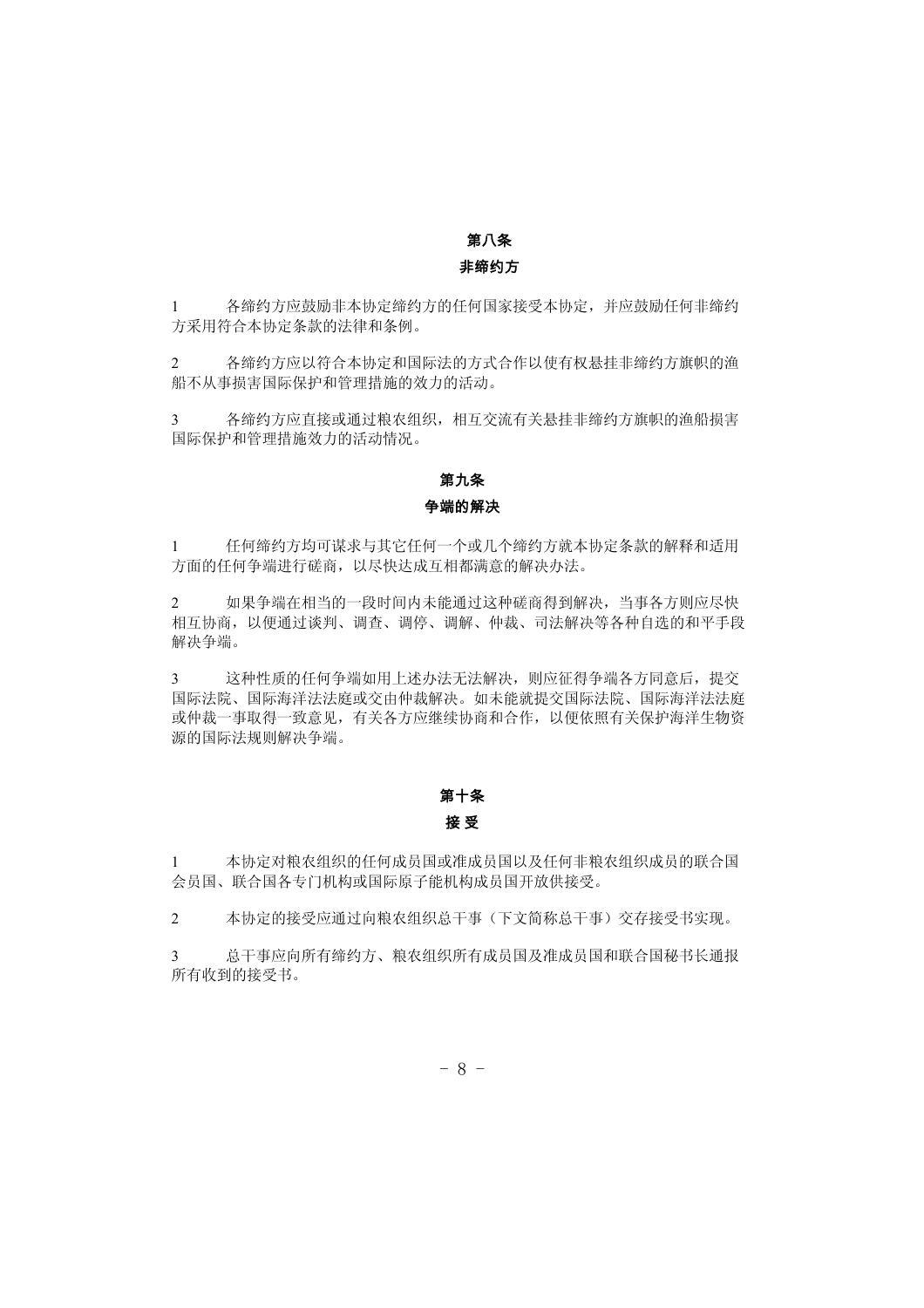4 区域经济一体化组织加入本协定时, 则此种区域经济一体化应酌情依照粮农组 织《章程》第二条第七款的规定,通报其根据本协定接受书对其依照粮农组织《章程》 第二条第五款提交的权限声明作必要的修改或说明。本协定任何缔约方均可随时要求已 加入本协定的区域经济一体化组织告知, 在该区域经济一体包组织及其成员国两方之 间,哪一方负责执行本协定所涉的某具体事项。该区域经济一体化组织应在适当的时间 内告知。

# 第十一条 生效

1 本协定应从总干事收到第二十五份接受书之日起生效。

2 就本条而言, 一个区域经济一体化组织交存的文书不应在该组织的成员国交存 的文书之外另算。

# 第十二条 保留

接受本协定时可有保留,而保留只应在本协定各缔约方一致接受时才生效。总 干事应立即向各缔约方通报任何提出的保留。从通报之日起三个月内未作答复的缔约方 应视作已经接受保留。如果保留未被接受, 提出该保留意见的国家或区域经济一体化组 织不应成为本协定的缔约一方。

# 第十三条 修正

1 缔约一方如有任何修正本协定的提案均应交给总干事。

2 总干事收到某一缔约方对本协定提出的任何修正案, 应提交大会的例会或特别 会议批准: 如果修正案涉及重要的技术性改动或增加各缔约方的义务, 应由粮农组织召 集的专家咨询委员会在大会召开之前进行审议。

3 总干事向各缔约方通报对本协定提出的任何修正案的时间不应迟于拟将审议该 事项的大会届会议程的发出时间。

4 对本协定提出的任何这类修正案, 应得到大会的批准, 并应从得到三分之二的 缔约方接受之后的第30天起生效。然而,涉及各缔约方承担新义务的修正案,只应在每

 $-9-$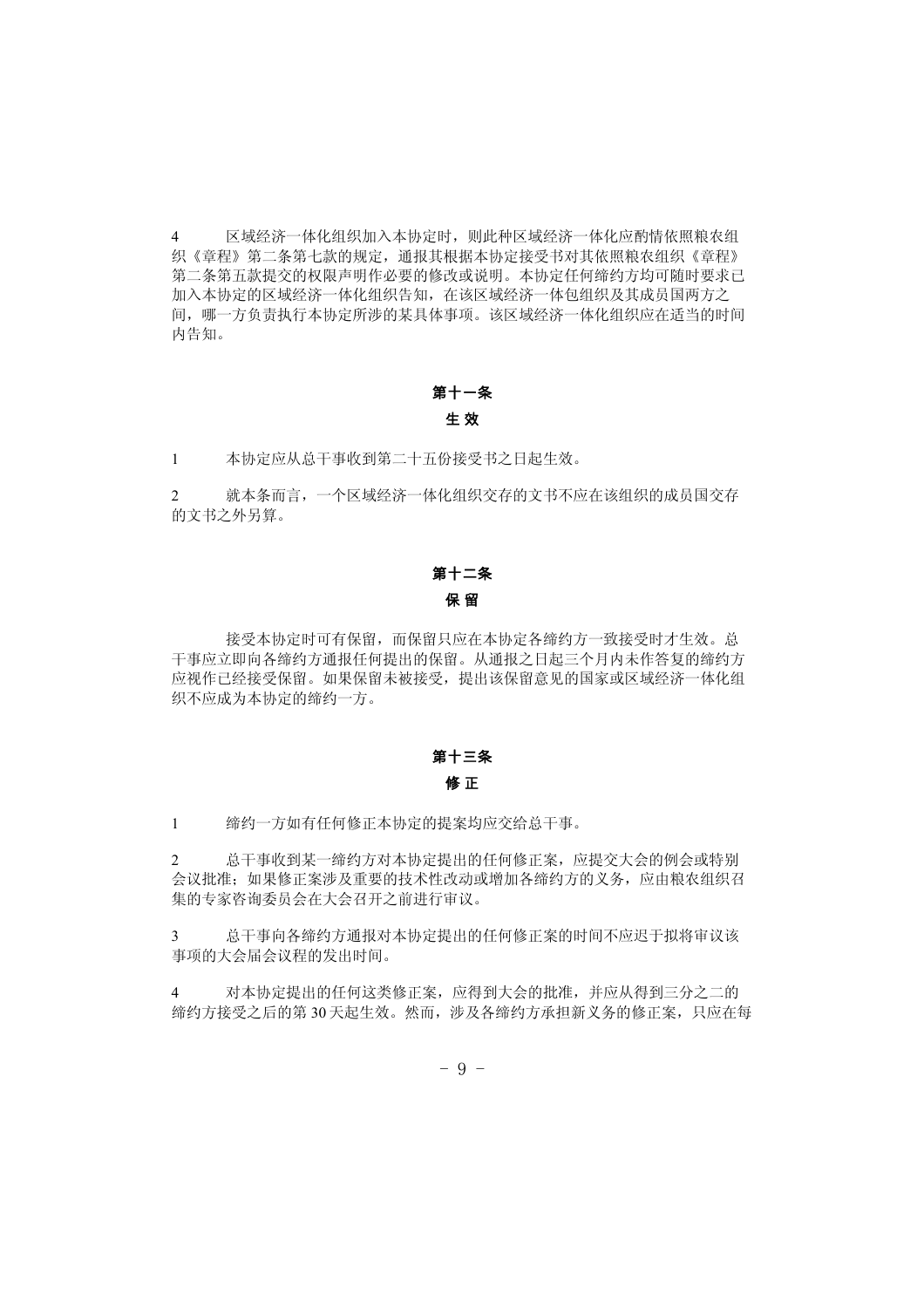一缔约方接受之后的第30天起才对其生效。任何修正案应视为对 各缔约方产生新的义务,除非大会在批准修正案时按一致意见另有决定。

5 涉及新义务的修正案的接受书应交总干事保存, 总干事应向所有缔约方通报收 到接受书和修正案生效的情况。

6 就本条而言, 一个区域经济一体化组织交存的文书不应在这一组织的成员国交 存文书之外另算。

#### 第十四条

## 退出

任何缔约方均可在本协定对其生效之日起的两年期满后随时退出本协定,但此 种退出须以书面形式通知总干事, 总干事应立即将此种退出通知各缔约方和粮农组织的 成员国和准成员国。退出应在总干事收到退出通知书的日历年度之翌年年底生效。

# 第十五条 保管人的义务

总干事应是本协定的保管人。保管人应:

- (a) 把本协定经核定的副本送交粮农组织的各成员国和准成员国以 及可能加入本协定的非成员国;
- (b) 在本协定一俟生效后即按照《联合国宪章》第一百零二条的规 定, 安排在联合国秘书处登记本协定的事宜;
- (c) 向粮农组织各成员国和准成员国以及任何可能加入本协定的非 成员国通知下述情况:
	- (i) 按照第十条交存的接受书;
	- (ii) 按照第十一条本协定生效的日期;
	- (iii) 按照第十三条对本协定提出的修正案及修正的 生效:
	- (iv) 根据第十四条退出本协定。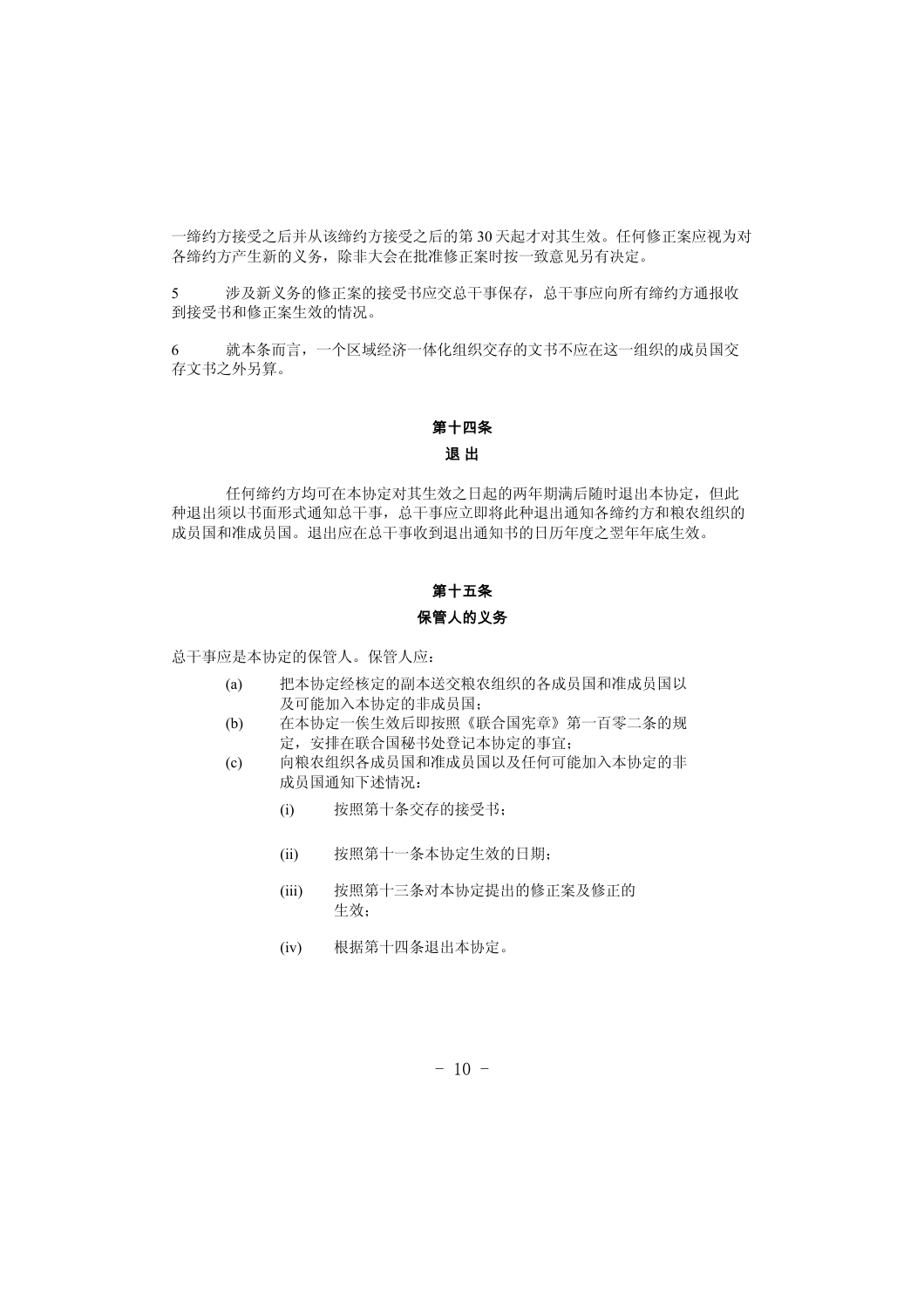

本协定的阿拉伯文、中文、英文、法文和西班牙文文本具有同等效力。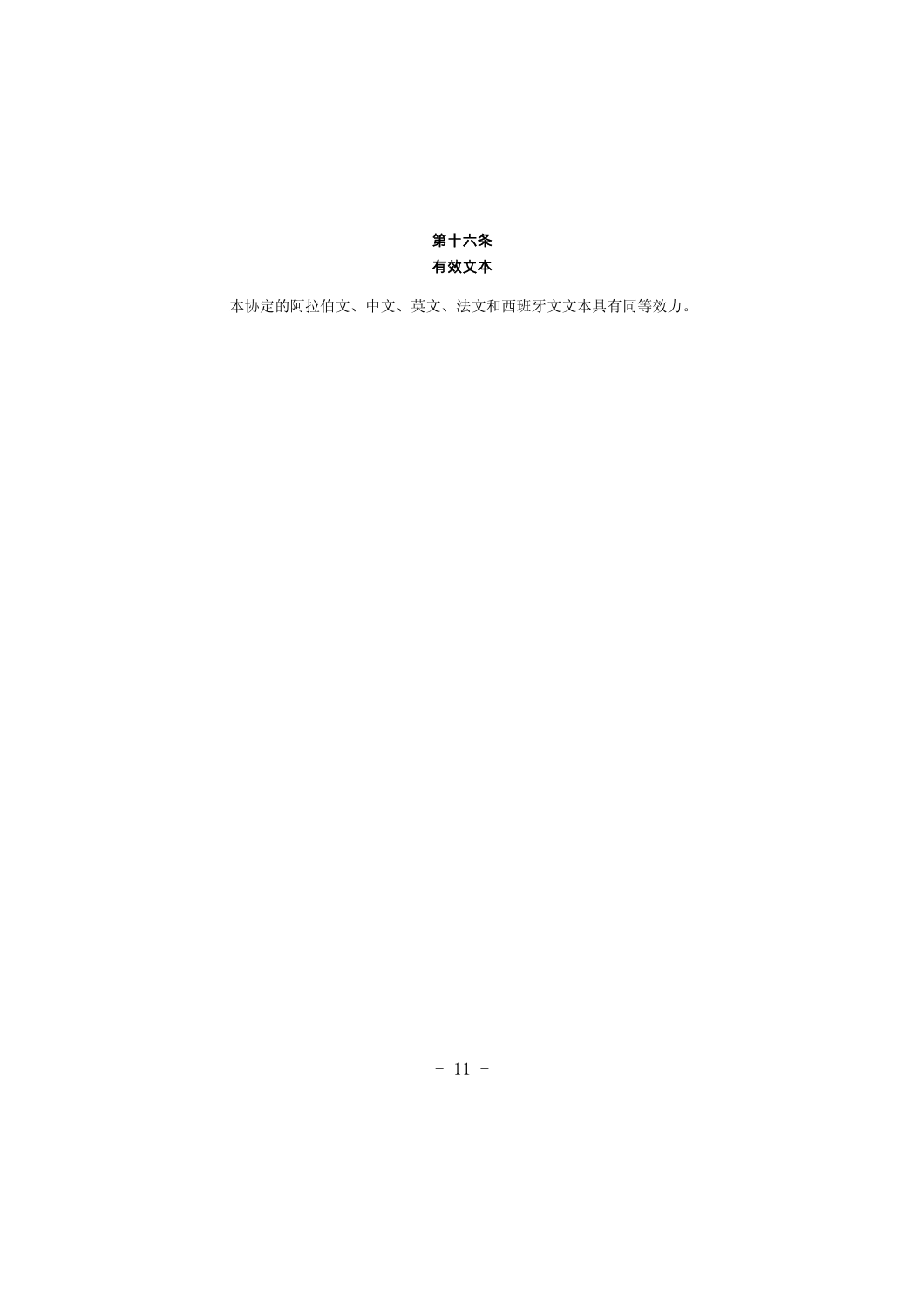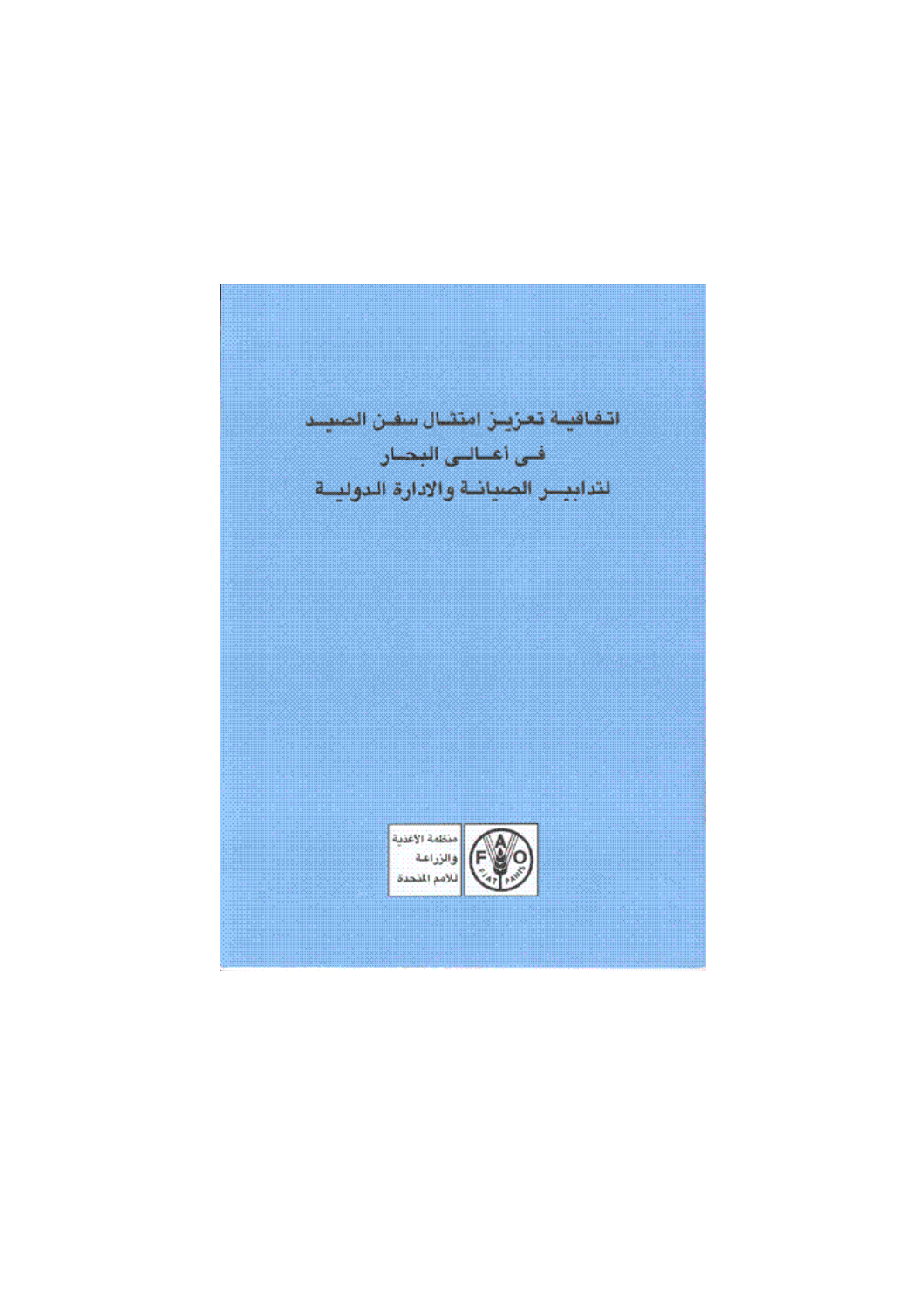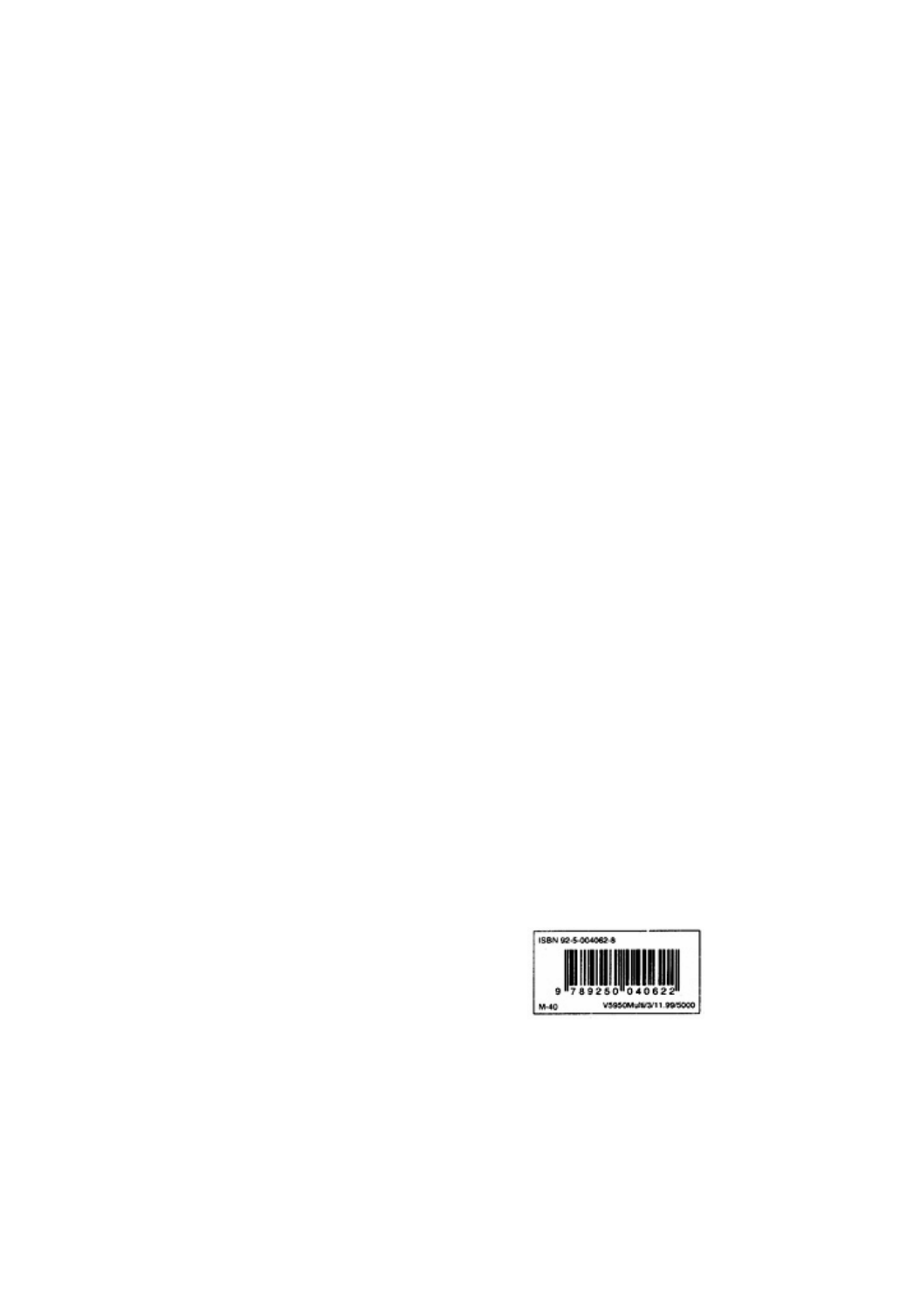# اتـفـاقيــة تعزيــز امتثــال سفـن الصيـد في أعــالي البحــار لتدابيـر الصيانــة والإدارة الدوليــة

منظمة الأغذية والزراعة للأمم المتحدة روما، 1995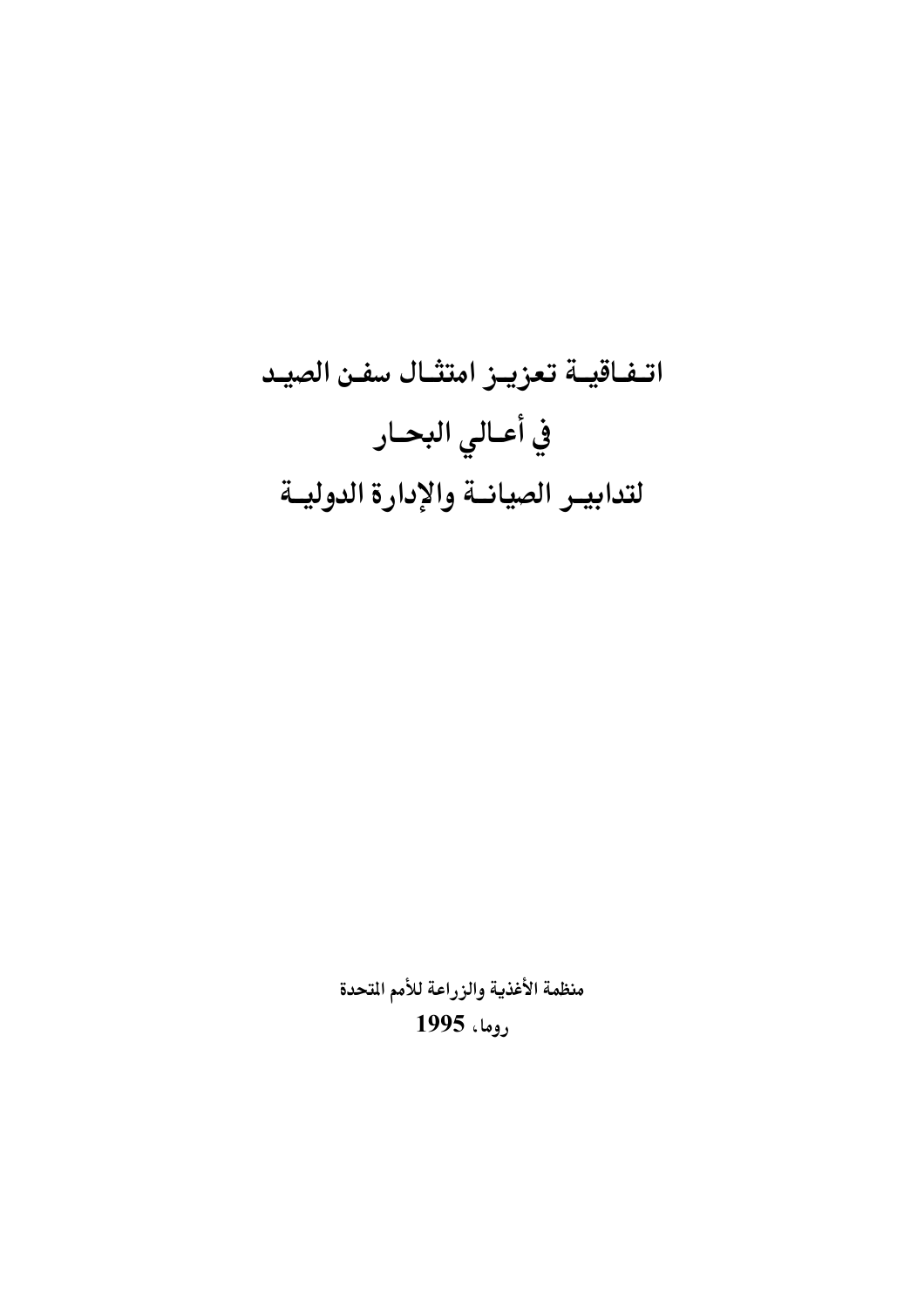الطبعة العربية الأولى 1995 الطبعة الع بية الثانية 1997 الطبعة العربية الثالثة 1999

.<br>الأوصاف المستخدمة في هذا المطبوع وطريقـة عـرض موضـوعاته لا تعبر عن أي رأي خاص لمنظمة الأغذيــة والزراعــة للأمـم المتحـدة فيما يتعلق بالوضع القانوني لأي بلد أو إقليم أو مدينة أو منطقة، أو فيما يتعلق بسلطاتها أو بتعيين حدودها وتخومها.

## $M-40$ ISBN 92-5-004062-8

حقوق الطبع محفوظة لمنظمة الأغذية والزراعة للأمم التحـدة ولا يجـوز، كليـا أو جزئيـا، إعادة طبع هذا الكتاب أو خزنه في أي نظام لاسترجاع المعلومات أو نقلـه بـأي شـكل مـن الأشكال أو بأي وسيلة من الوسائل سـواء كانـت إلكترونيـة أو ميكانيكيـة أو بالاستنسـاخ الفوتوغرافي إلا بترخيص مكتوب من صاحب حقوق الطبع. وتقدم طلبـات الحصـول علـى هذا الترخيص مع بيان الغرض منه وحدود استعماله إلى:

The Director, Information Division, Food and Agriculture Organization of the United Nations, Viale delle Terme di Caracalla, 00100 Rome, Italy.

© FAO 1995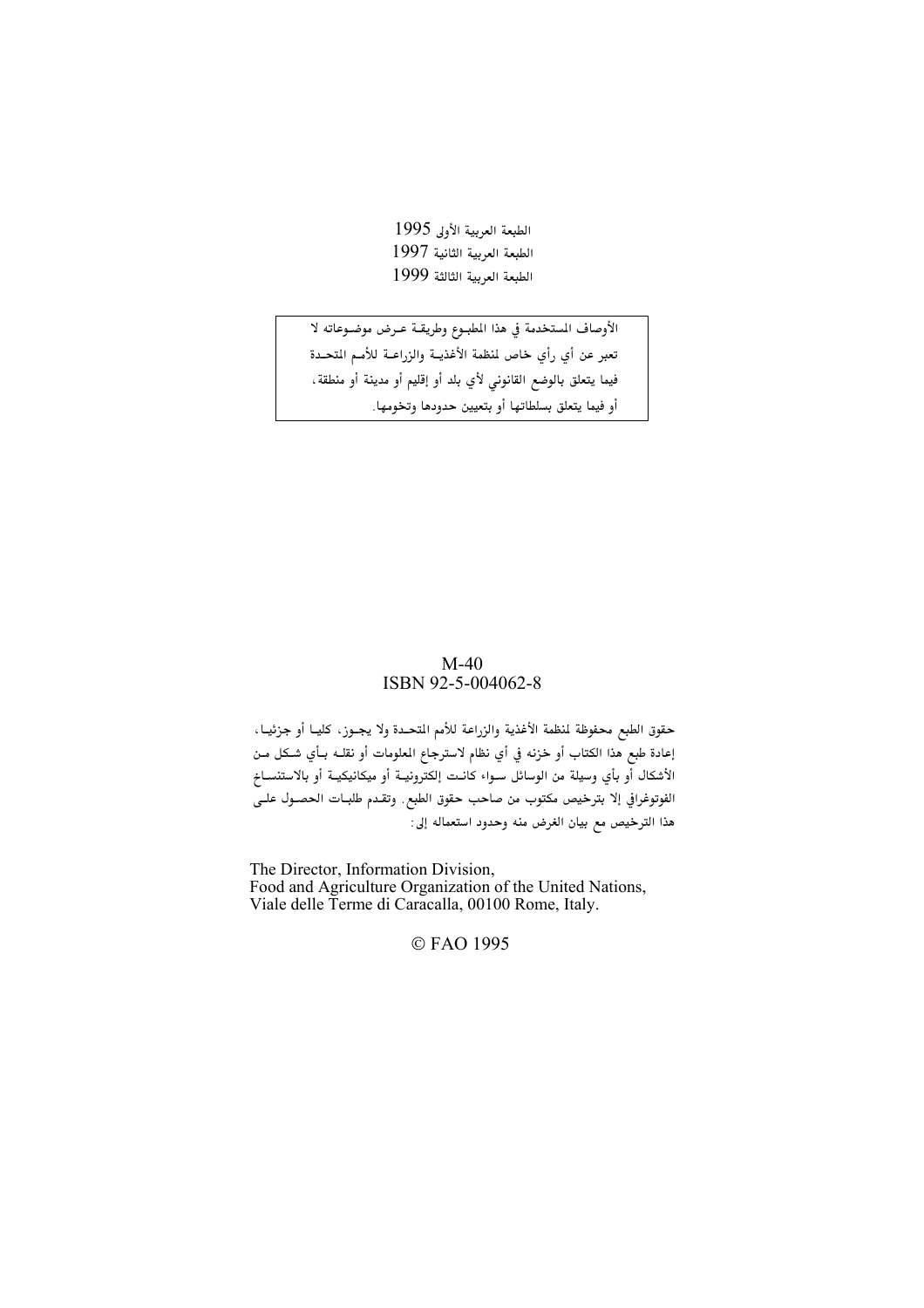تيسيرا للرجوع إلى البيبليوغرافيا ذات الصلة، يشار إلى هذه الوثيقة على النحو التالي:

منظمة الأغذية والزراعة اتفاقية تعزيز امتثال سفن الصيد في أعالي البحار .<br>لتدابير الصيانة والإدارة الدولية. روما، منظمة الأغذية والزراعة، 1995.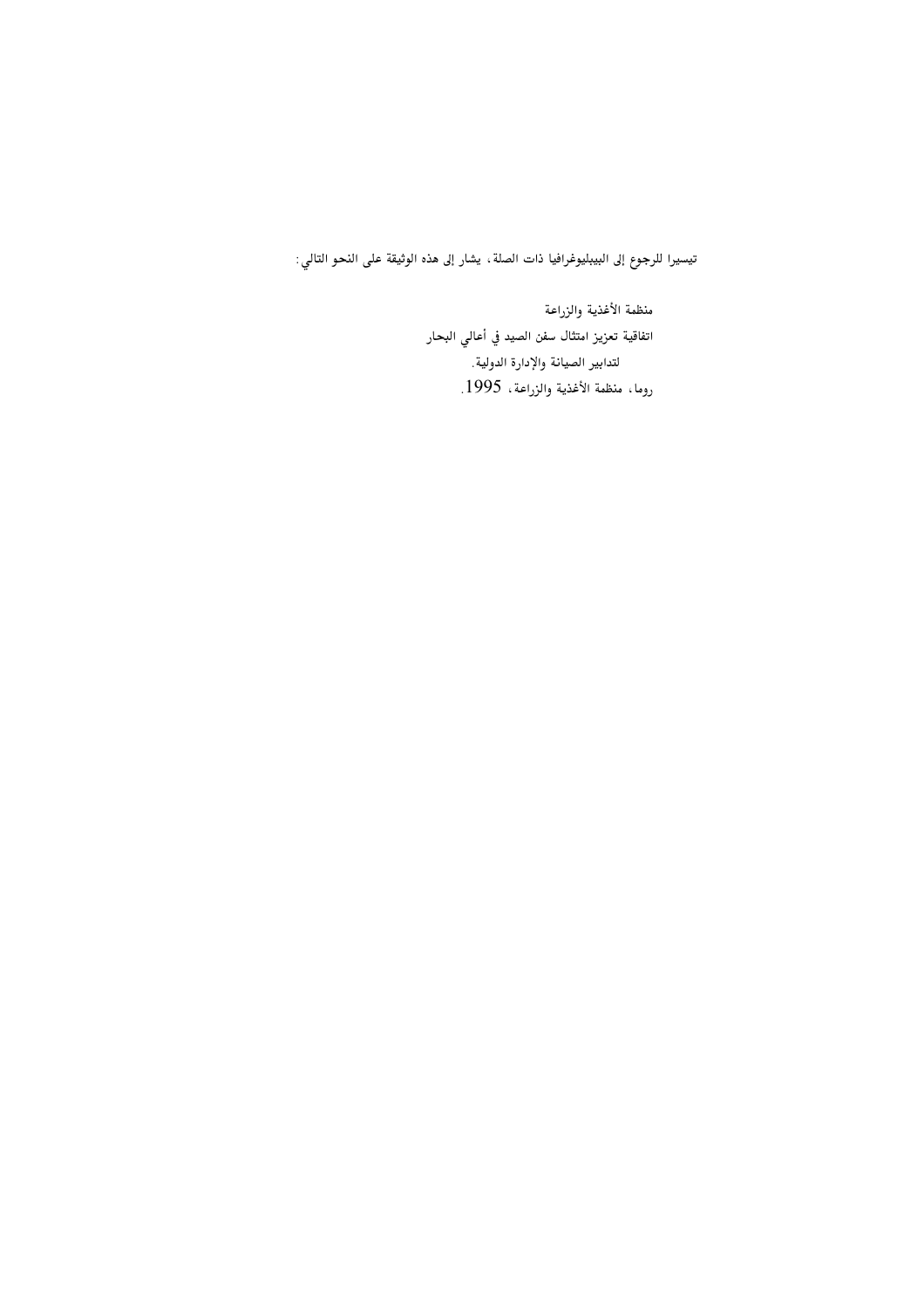نسسسخة أصسسلية معتمسسدة مسسن النصسسوص الإنكليزيسسة والفرنسسسية والأسسسبانية والعربيسسة والصسسينية لاتفاقيــــــــة تعزيــــــــز امتثــــــال ســــــف المــــــالي البحــــــار للتــــــدابير الدوليــــــة لصـــــيانة الـــــــوارد وإدارتهـــــا ، الـــــتي وافـــــق عليهــــــا الــــــؤتمر العــــــام لذظمـــــة الأغذيــــــة والزراعـــــة للأمـــــم التحــــــدة في .<br>24 نـــــوفمبر/ تشـــــــرين الثــــــاني 1993 أثنــــــاء دورتــــــه الســـــابعة والعشـــــرين بمقتضـــــي قـــــراره 93/15.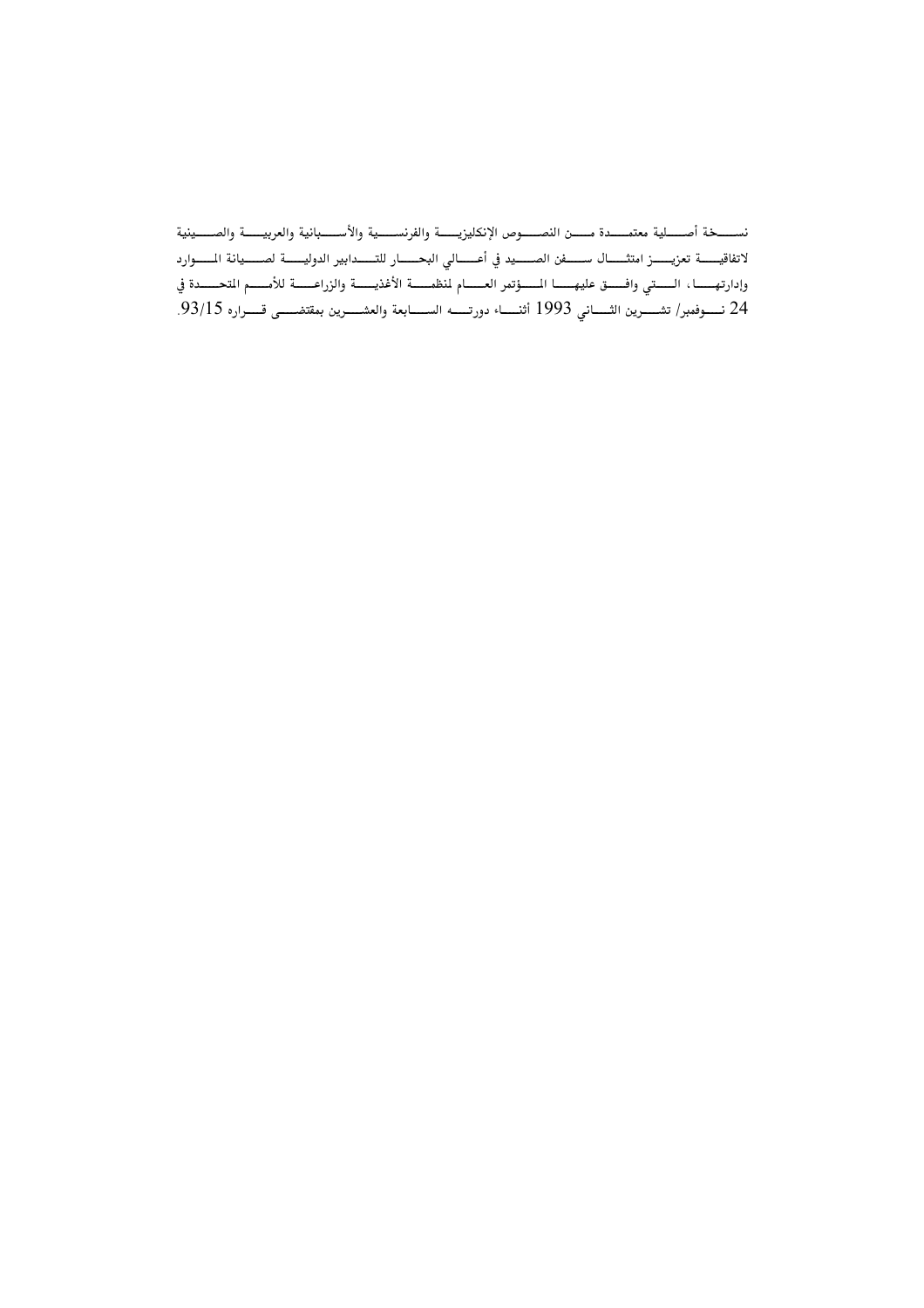<u>اتفاقية تعزيز امتثال سفن الصيد في</u> أعالى البحار لتدابير الصيانة والإدارة الدولية

ديباجة

إن الأطراف في هذه الاتفاقية،

إ<u>ذ تعترف</u> بأن من حق جميع الدول أن يمارس مواطنوها الصيد في أعال<sub>ى</sub> البحار ، بشرط مراعاة قواعـد القـانون الدولي ذات الصلة على النحو الوارد في اتفاقية الأمم المتحدة لقانون البحار،

<u>واذ تقر كذلك</u> بأن من واجب جميع الدول، بموجب القانون الدولي على النحو الوارد في اتفاقية الأمم التحـدة لقانون البحار ، أن تتخذ ما قد يكون ضروريا من تدابير فيما يخـص مواطنيهـا مـن أجـل صـيانة الــوارد الحيــة في أعــالى البحار، أو أن تتعاون مع دول أخرى في اتخاذ تلك التدابير،

و<u>اذ تسلم</u> بحق جميع الدول ومصلحتها في تنمية قطاعات الصيد فيها وفقا لسياساتها الوطنيـة، وبالحاجــة إلى تعزيز التعاون مع البلدان النامية من أجل النهوض بقدراتها على أداء التزاماتها بموجب هذه الاتفاقية ،

و<u>اذ تستذكر أ</u>ن جدول أعمال القرن 21 الصادر عن مؤتمر الأمم المتحدة العنى بالبيئة والتنمية ، يهيب بالـدول أن تتخذ إجراءات فعالة ، تتفق مع القانون الدولي ، لنع مواطنيها من تغيير أعلام السفن كوسيلة لتجنب الامتثـال لقواعـد الصيانة والإدارة السارية على أنشطة الصيد في أعالي البحار،

<u>وإذ تستذكر كذلك</u> أن إعلان كانكون، الذي أقره المؤتمر الدولى المعنى بالصيد الرشيد، يهيب أيضا بالـدول أن تتخذ الإجراءات الواجبة في هذا الصدد ،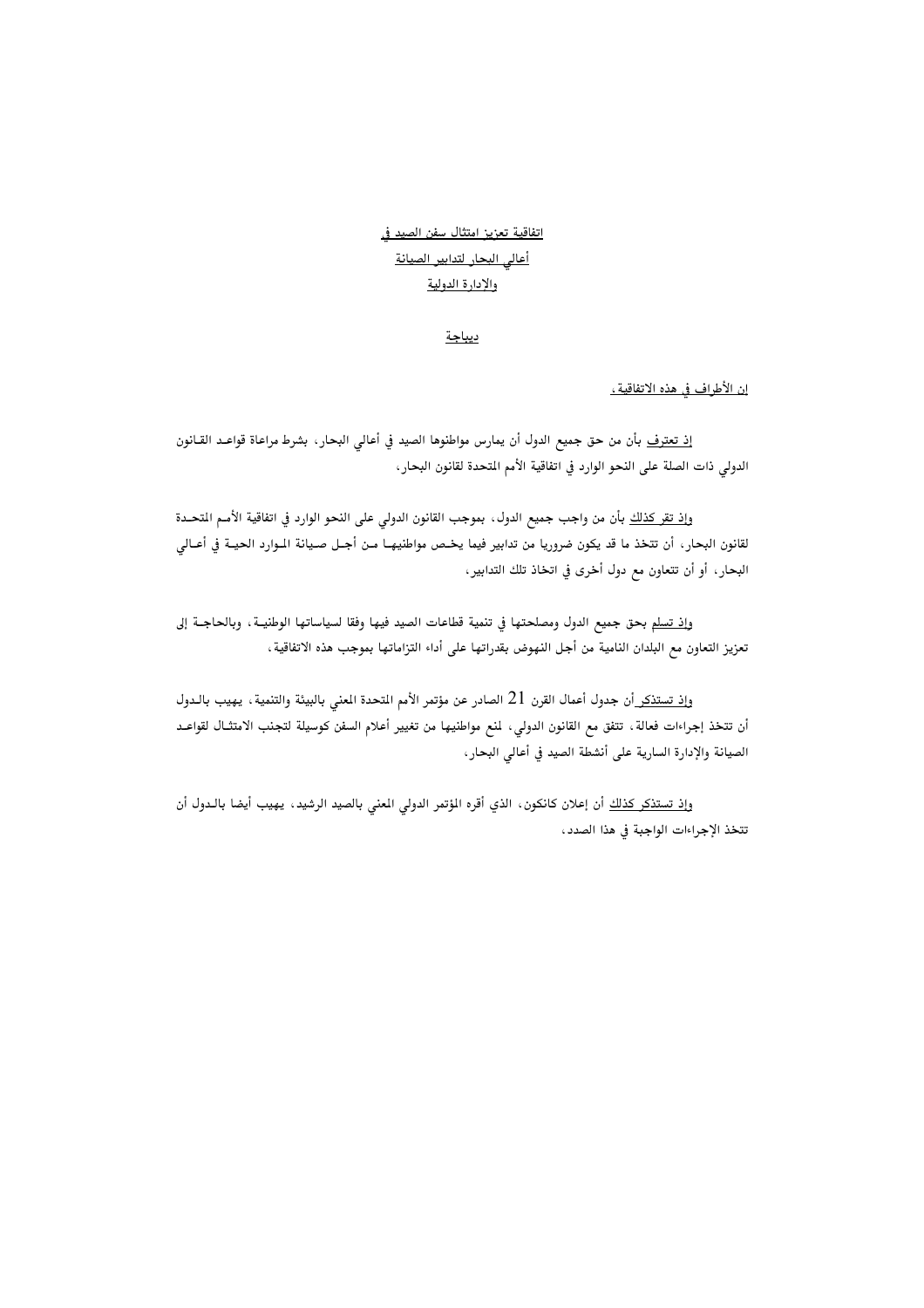<u>وإذ تضع في اعتبارها</u> أن الدول قد التزمت، بموجب جدول أعمال القرن 21، بصيانة الموارد البحريــة الحيــة في أعــالي البحار وباستخدامها بطريقة مستدامة ،

و<u>ا</u>ذ تهيب بالدول التي لا تشترك في منظمات أو ترتيبات عالية أو إقليمية أو شبه إقليمية لمسايد الأسمـاك أن تنضم إلى هذه المنظمات أو الترتيبات أو أن تبرم، عند الاقتضاء، مذكرات تفاهم مع تلك المنظمات أو مع الأطراف في تلك المنظمات أو الترتيبات بغية تسهيل الامتثال للتدابير الدولية للصيانة والإدارة،

<u>وإذ تعي</u> واجبات كل دولة في أن تمارس، ممارسة فعالة، ولايتها الوطنية وإشـرافها علـى السـفن الـتى ترفـع علمها ، بما فيها سفن الصيد والسفن المشتركة في إعادة نقل الأسماك في وسط البحر .

و<u>ا</u>ذ تدرك أن اللجوء إلى رفع الأعلام على سفن الصيد وتغيير هذه الأعلام بقصد تجنب الامتثال للتدابير الدولية للصيانة والإدارة الخاصة بالموارد البحرية الحية، وإخفاق دول العلم في الوفاء بمسؤولياتها إزاء سفن الصيد التي يحـق لهـا ان ترفع أعلامها هما من العوامل التي تقوض بصورة خطيرة فعالية هذه التدابير.

<u>وإذ تدرك</u> أنه يمكن تحقيق هدف هذه الاتفاقية عن طريق تحديـد مسـؤولية دول العلـم إزاء سـفن الصـيد الـتى يحق لها رفع أعلامها، والتي تمارس الصيد في أعالي البحار، بما في ذلك ترخيص دولة العلم بهذه العمليات، وكذلك عن طريق تعزيز التعاون الدولي، وزيادة الوضوح والشفافية من خلال تبادل المعلومات عن الصيد في أعالي البحار.

و<u>ا</u>ذ تلاحظ أن هذه الاتفاقية ستشكل جزءا أساسيا من مدونة السلوك الدولية بشأن الصيد الرشـيد الـتي طالـب بوضعها إعلان كانكون.

<u>وإذ ترغب</u> في إبرام اتفاقية دولية ، في إطار منظمة الأغذية والزراعة للأمم المتحدة ، ويشار إليها فيما بعـد باسـم المنظمة ، بموجب المادة 14 من دستور المنظمة .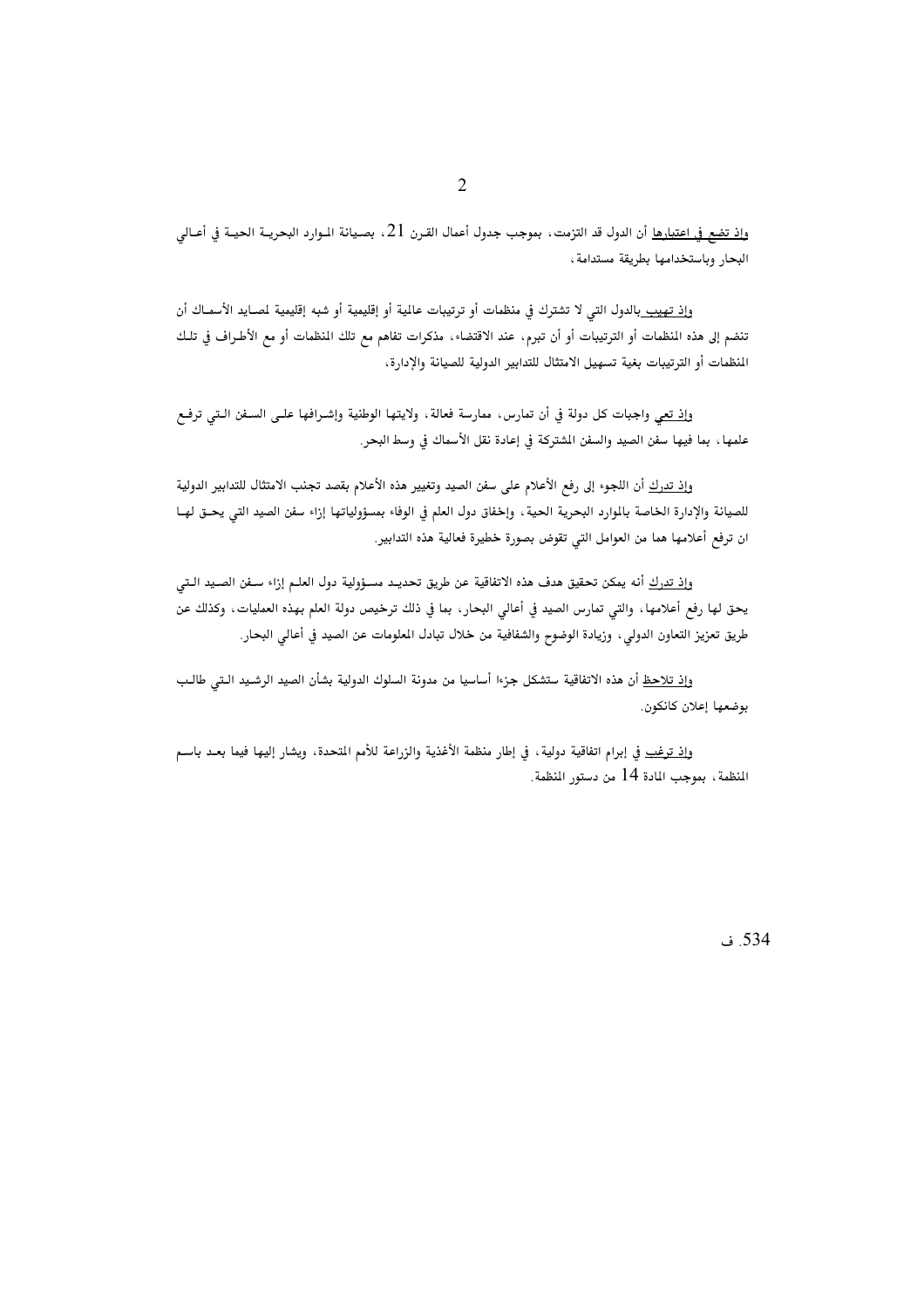$\overline{3}$ 

قد اتفقت على ما يلي:

## <u>المادة الأولى</u>

## التعاريف

لأغراض هذه الاتفاقية :

- تعني "سفينة الصيد" أي سفينة مستخدمة أو معدة للاستخدام في أغـراض الاستغلال التجـاري للمـوارد  $(\dot{b})$ البحرية الحية ، وتشمل السفن الأم وأي سفن أخرى تشارك مباشرة في عمليات الصيد هذه ،
- (ب) تعني "التدابير الدولية للصيانة والإدارة" تدابير صيانة أو إدارة صنف أو أكثـر مـن الـوارد البحريــة الحيــة تعتمد وتطبق وفقا لقواعد القانون الدولي ذات الصلة على النحو الوارد في اتفاقية الأمم التحدة لقانون البحـار لعام 1982. ويجوز اعتماد هذه التدابير من جانب المظمات العالية أو الإقليمية ، أو شبه الإقليمية لمسايد الأسماك، مع مراعاة حقوق والتزامات أعضائها، أو بموجب معاهدات اتفاقيات دولية أخرى،
	- (ج) يعني "الطول"
- فيما يتعلق بأي سفينة صيد تم بناؤها بعد 18 يوليو/ تموز 1992، نسبة 96 في المائة من الطول  $(1)$ الكلي على خط الماء عند 85 في المائة من أقل عمق مشكل لدى قياسه من قمة أرينــة السـفينة ، أو الطول من مقدمة السفينة إلى محور عمود تحريك الدفة على خط الماء المذكور، إذا كـان خـط المـاء أطول. وإذا كانت السفينة مجهزة بأرينة مائلة يجب أن يكـون خـط المـاء الـذي يقـاس عليــه هـذا الطول موازيا لخط الماء حسب التصميم،
- فيما يتعلق بأي سفينة تم بناؤها قبل 18 يوليو/ تموز 1982 ، يكون الطـول هـو الطـول المسجل  $(2)$ المدرج في السجل الوطني أو أي سجل آخر للسفن.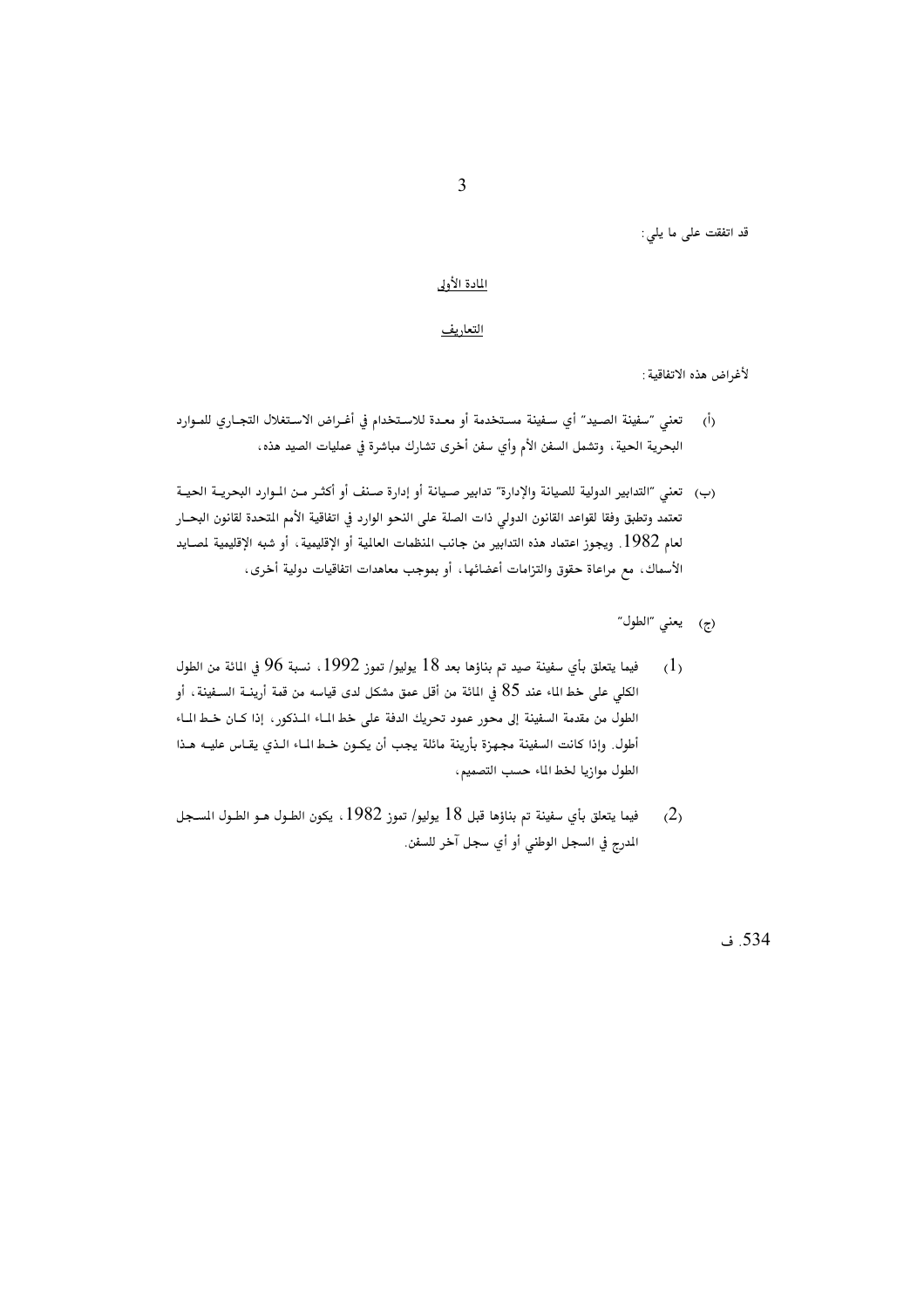- يعني "سجل سفن الصيد"، السجل الذي تدون فيه التفاصيل ذات الصلة بسـفينة الصـيد. ويجـوز  $\epsilon$ (د) أن يكون سجلا منفصلا لسفن الصيد أو جزءا من سجل عام للسفن،
- (هـ) تعني عبارة د المنظمة الإقليمية للتكامل الاقتصـادي" أي منظمـة إقليميـة للتكامـل الاقتصـادي تكـون دولهـا الأعضاء قد نقلت إليها اختصاصاتها بشأن المسائل التي تغطيها هـذه الاتفاقيــة ، بمــا في ذلـك سـلطة اتخــاذ القرارات الملزمة لدولها الأعضاء فيما يتصل بتلك المسائل،
- تشمل عبارة "السفن التي يحق لها رفع علمها" وعبارة "السفن التي يحق لها رفـع علـم دولـة مـا"، السـفن  $\epsilon$ التي يحق لها رفع علم دولة عضو في منظمة إقليمية للتكامل الاقتصادي.

## المادة الثانية

#### التطبيق

مع مراعاة الفقرات التالية من هذه المادة، تطبق هذه الاتفاقيــة علــى جميــع سـفن الصـيد المستخدمة أو المـدة  $-1$ للصيد فى أعالى البحار.

يجوز لأحد أطراف الاتفاقية أن يعفي سفن الصيد التي يقل طولها عن 24 مترا والتي يحق لها رفع علمه مـن  $-2$ الخضوع لتطبيق هذه الاتفاقية مالم يقرر الطرف المذكور أن هذا الإعفاء سيقوض الهدف والغرض من هذه الاتفاقيــة ، بشـرط أن هذه الاعفاءات :

- لا تمنح لسفن الصيد العاملة في مناطق الصيد الشار إليها في الفقرة 3 أدناه بخلاف سفن الصيد الـتي يحـق  $(\mathfrak{h})$ لها رفع علم دولة ساحلية في منطقة الصيد الشار إليها،
- (ب) لا تطبق على الالتزامات التي يتعهد بها أحد الأطراف بموجب الفقرة 1 من المادة الثالثـة أو الفقـرة 7 مـن المادة السادسة من هذه الاتفاقية.

 $-3$ ودون الإخلال بالأحكام الواردة في الفقرة 2 أعلاه، يجوز، في أي إقليم صيد لم تعلـن فيـه الـدول الســاحلية المطلة عليه مناطق اقتصادية خالصة أو ما يماثلها من مناطق للولاية على مصايد الأسماك، أن تتفق هذه الدول الساحلية،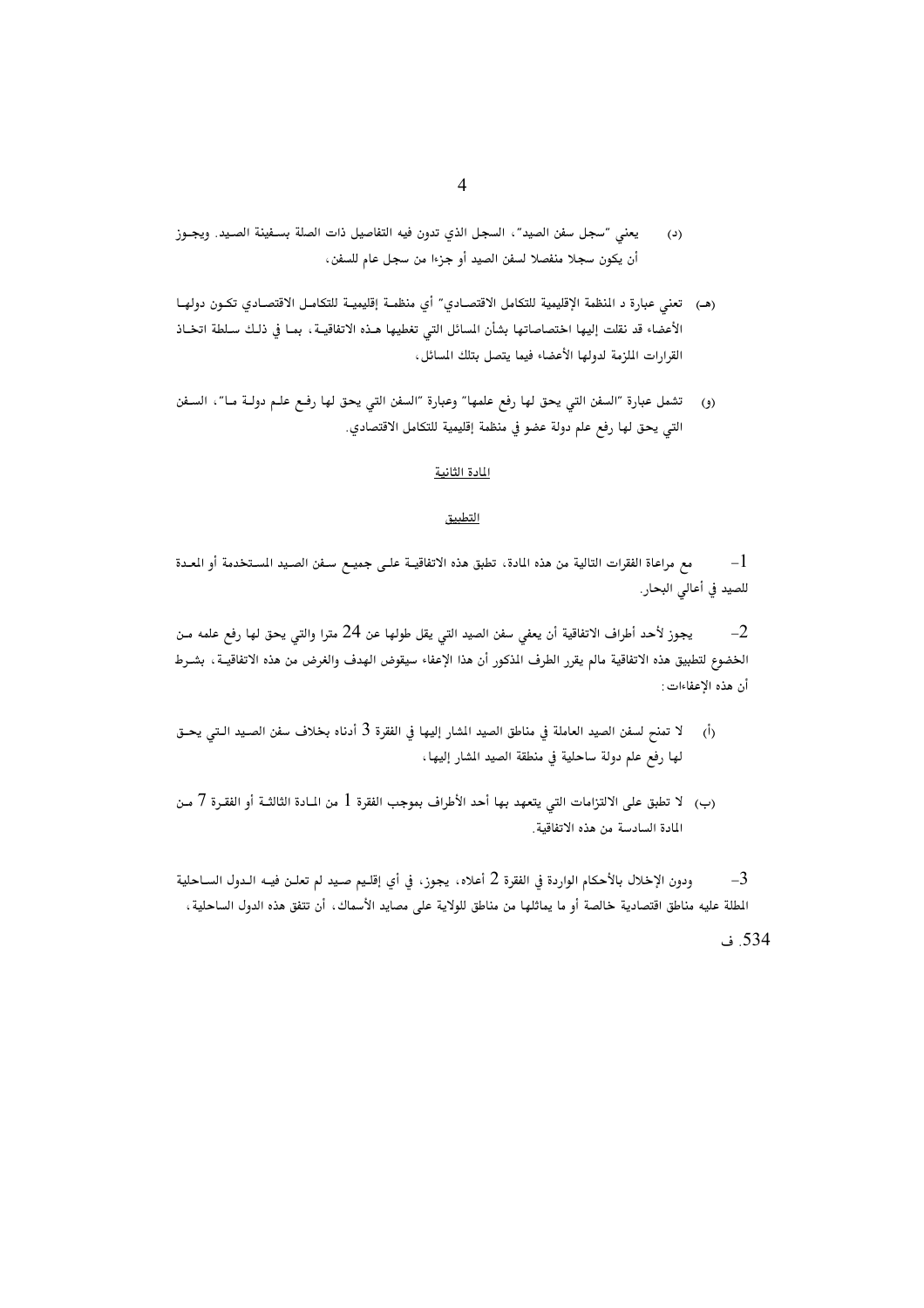بوصفها أطرافا في هذه الاتفاقية ، بصورة مباشرة أو من خلال منظمات مصايد الأسماك الإقليمية المغيــة ، علــي تعـيين حــد أدنى لطول سفن الصيد لا تطبق هذه الاتفاقية دونه على أي سفن صيد ترفع علم أي مـن هـذه الـدول السـاحلية وينحصـر نشاطها في إقليم الصيد الذكور.

## المادة الثالثة

## مسؤولية دولة العلم

- يقوض فعالية التدابير الدولية للصيانة والإدارة.
- (ب) في حالة قيام أحد الأطراف، بمقتضى الفقرة 2 من المادة الثانية، بإعفاء سفن الصيد الـتي يقـل طولهـا عـن 24 مترا والتي يحق لها رفع علمه ، من الامتثال للأحكام الأخرى في هذه الاتفاقيــة ، علــى هـذا الطـرف أن يتخذ، مع ذلك، تدابير فعالة إزاء أي سفينة صيد من هذه السفن تقـوض فعاليــة التـدابير الدوليــة للصـيانة والإدارة. وتكون هذه التدابير في شكل يضمن توقف سفينة الصيد عن ممارسة نشاطات تقوض فعالية التـدابير الدولية للصيانة والإدارة.

لا يجوز، على وجه الخصوص، لأي طرف أن يسمح لأي سفينة صيد يحق لهــا رفـع علمـه بــأن تسـتخدم في  $-2$ الصيد في أعالي البحار ما لم يكن مرخصا لها بذلك من جانب السلطة أو السلطات المختصة التابعة لذلك الطرف المعنى. وعلى سفينة الصيد المرخص لها أن تمارس الصيد طبقا لشروط الترخيص المذكور.

لا يجوز لأي طرف الترخيص لأي سفينة صيد يحق لها رفع علمه بأن تستخدم للصيد في أعالي البحــار مــا لم  $-3$ يطمئن هذا الطرف إلى قدرته ، بعد مراعاة الصلات القائمة بينه وبين سفينة الصيد المنية علـى أن يمــارس مسـؤولياته ، في إطار هذه الاتفاقية ، فيما يتعلق بسفينة الصيد المعنية.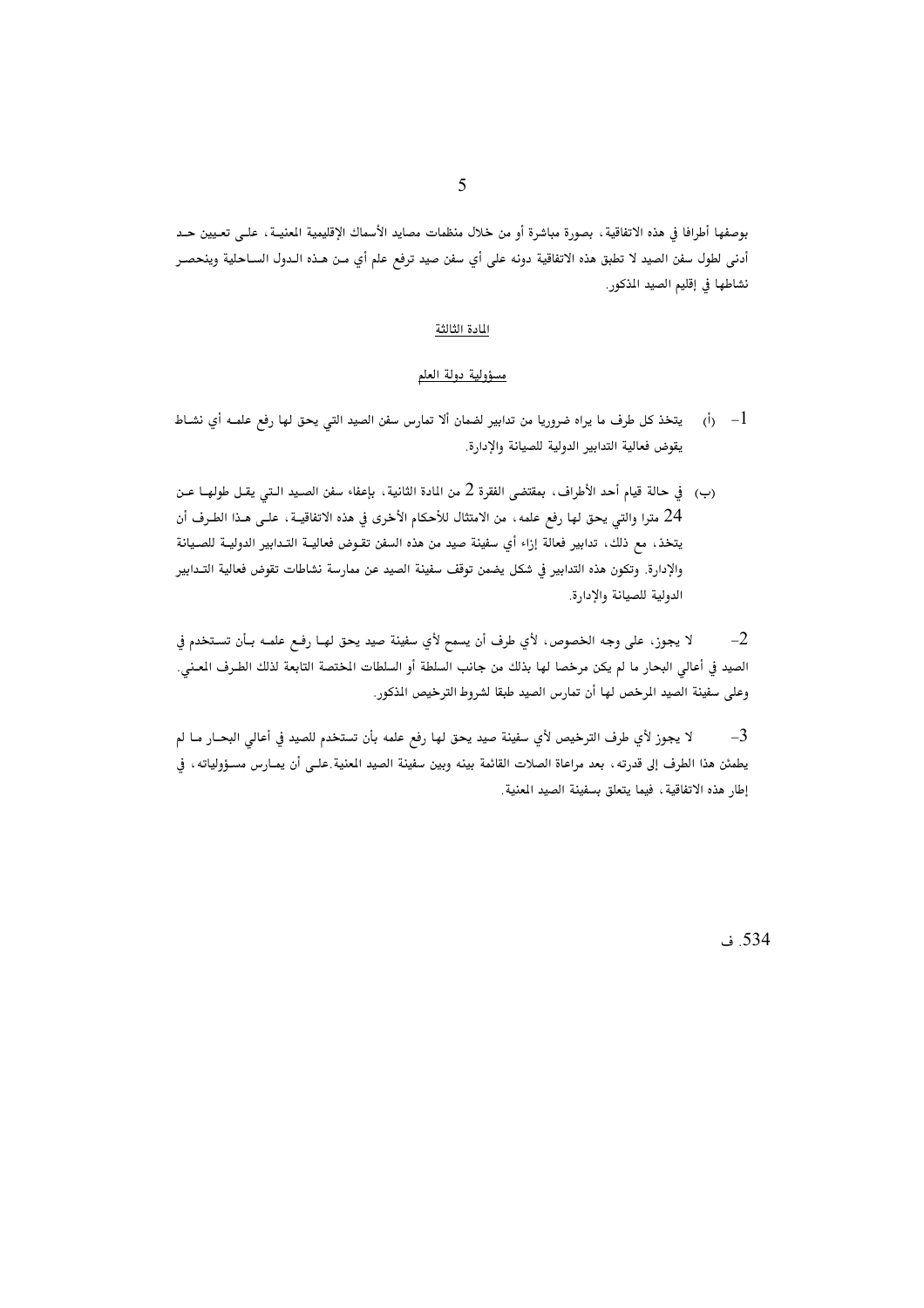عندما ينتفي حق سفينة الصيد، التي رخص لها أحد الأطراف بـأن تستخدم في الصـيد في أعـالي البحـار، في  $-4$ رفع علم ذلك الطرف، يعتبر الترخيص بالصيد في أعالي البحار ملغيا.

- لا يجوز لأى طرف أن يرخص لأي سفينة صيد سبق تسجيلها في أقاليم طرف آخر، وقوضت فعالية التدابير  $(i) -5$ الدولية الصيانة والإدارة، بأن تستخدم للصيد في أعالي البحار، ما لم يطمئن إلى:
- القضاء، أي مدة يكون طرف آخر قد أوقف خلالها الترخيص لسفينة الصيد هـذه بـأن تستخدم في )  $(1)$ الصيد في أعالى البحار، و
- عدم قيام طرف آخر ، خلال السنوات الثلاث الأخيرة بسحب الترخيص الصادر إلى سفينة الصيد هذه  $(2)$ بالصيد في أعالى البحار،
- (ب) تطبق أيضا أحكام الفقرة الفرعية (1) أعلاه على سفن الصيد التي سبق تسجيلها في أقاليم دولة ليست طرف في هذه الاتفاقية بشرط تـوافر معلومـات كافيــة للطـرف المعنى عـن الظـروف الـتي رافقـت وقـف أو سـحب الترخيص بالصيد ،
- ج) لا تسري أحكام الفقرتين الفرعيتين (1) و (2) عندما تكون ملكية سفينة الصيد قد تغيرت بعد ذلك، وقـدم ( المالك الجديد قرائن كافية تبين عدم وجود أية مصالح قانونية أو انتفاعية أو مالية للمالك أو الشـغل السـابق في سفينة الصيد أو سيطرة عليها.
- (د) بغض النظر عن أحكام الفقرتين الفرعيتين (1) و (2) أعلاه، لأحد الأطراف أن يرخص لسفينة صيد، الـتي لولا ذلك لسرت عليها أحكام تلك الفقرتين الفرعيتين، بأن تستخدم في الصيد في أعالي البحار، حيثما يقـرر هذا الطرف، بعد مراعاة جميع الوقائع ذات الصلة، بما في ذلك الظروف التي سحب فيهـا طـرف أو دولـة أخرى ترخيص الصيد، أن منح الترخيص باستخدام السفينة في الصيد في أعـالي البحــار لـن يقـوض الغايــة والهدف من هذه الاتفاقية.

 $-6$ على كل طرف أن يضمن أن جميع سفن الصيد التي يحق لها رفع علمه والتي أدرجها في السجل الذي يمسكه بموجب المادة الرابعة ، تحمل علامات يسهل تمييزها طبقا للمعايير المقبولة عموما ، مثل المواصفات الموحدة التي أعدتها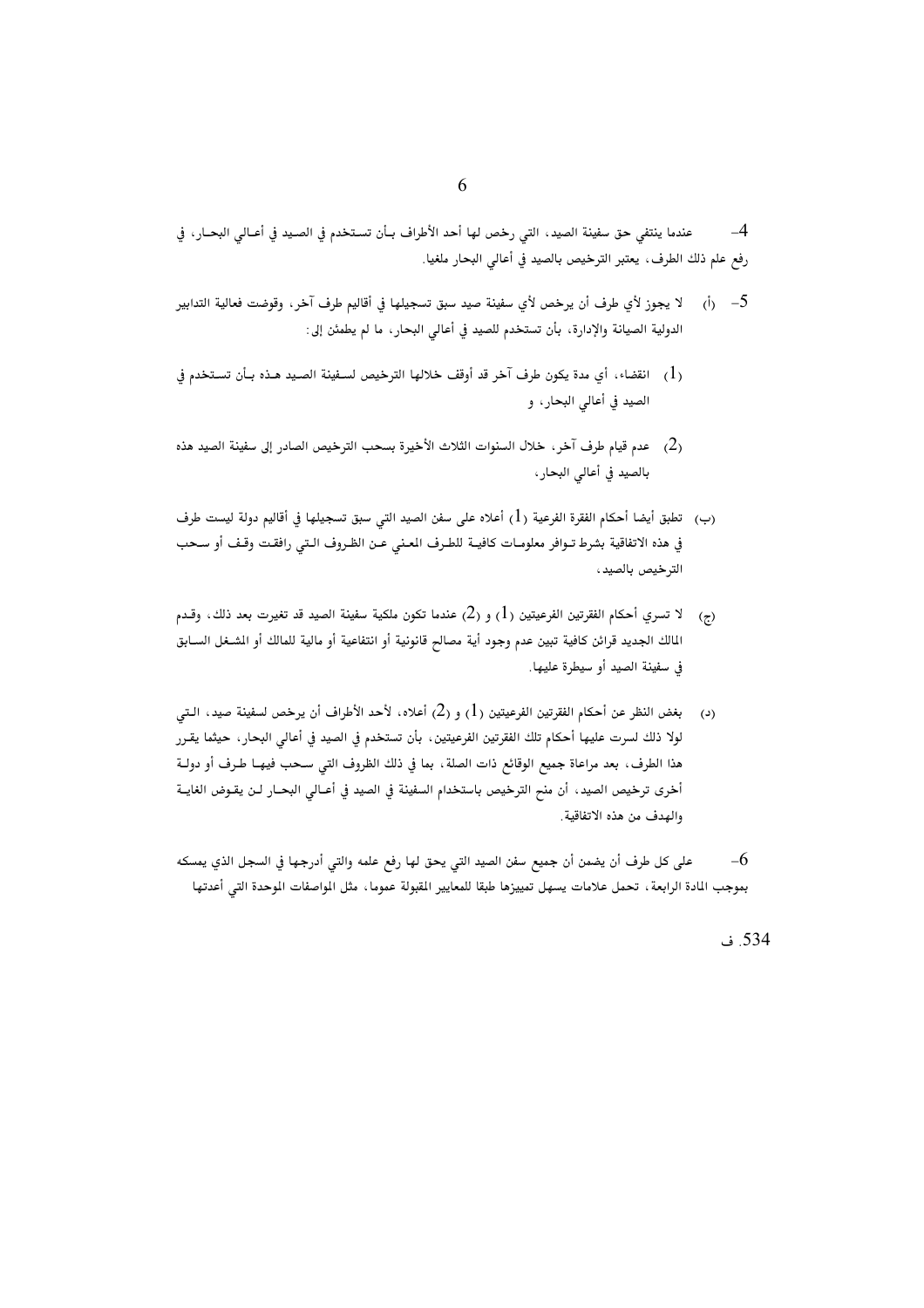$\overline{7}$ 

منظمة الأغذية والزراعة لوضع العلامات على سفن الصيد وتمييزها.

على كل طرف أن يضمن أن تزوده كل سفينة صيد يحق لها رفع علمه بمـا قـد يكـون ضـروريا مـن معلومـات  $-7$ بشأن عملياتها لكي يتمكن هذا الطرف من أداء التزاماته بموجب هـذه الاتفاقيــة ، بمـا في ذلـك ، علـى وجــه الخصـوص ، المعلومات المتعلقة بالمنطقة التى تمارس فيها عمليات الصيد، وكميات المصيد والإنزال.

 $-8$ على كل طرف ان يتخذ إزاء سفن الصيد التي يحق لها رفع علمـه ، إن هـي خالفت أحكـام هـذه الاتفاقيــة ، تدابير إنفاذ قد تشمل عند الاقتضاء تجريم مخالفة تلك الأحكام بموجب تشـريعاته الوطنيــة. ويجـب أن تكـون العقوبــات المطبقة فيما يتصل بهذه الخالفات شديدة بما يكفل فعاليتها في ضمان الامتثال لأحكام هذه الاتفاقيــة ، وحرمـان مرتكبيهــا من الانتفاع بالكاسب الستمدة من أنشطتهم غير الشروعة. ويجب أن تشمل هذه العقوبـات بالنسـبة للمخالفـات الخطـيرة رفض منح الترخيص بالصيد في أعالى البحار أو وقفه أو سحبه.

## للادة الرابعة

## <u>سجلات سفن الصيد</u>

على كل طرف أن يمسك، لأغراض هذه الاتفاقية ، سجلا لسفن الصيد التي يحق لها رفع علمه ، والتي رخص لها بأن تستخدم في الصيد في أعالي البحار ، وعليه أن يتخذ ما قد يكون ضروريا من تدابير لضمان أن تـدرج جميـع سـفن الصيد هذه في ذلك السجل.

## المادة الخامسة

## التعاون الدولي

على جميع الأطراف أن تتعاون، على النحو الملائم، في تنفيذ هذه الاتفاقية، وعليها، بوجه خاص، أن تتبادل  $-1$ الملومات، بما فيها المواد الاستدلالية، التعلقة بأنشطة سفن الصيد بغية مساعدة دولة العلم على تحديد سفن الصيد الـتى ترفع علمها، وتفيد التقارير أنها تمارس أنشطة تقوض التدابير الدولية للصيانة والإدارة، لكي يتسنى لهذه الدولة أن تؤدي التزاماتها بموجب المادة الثالثة.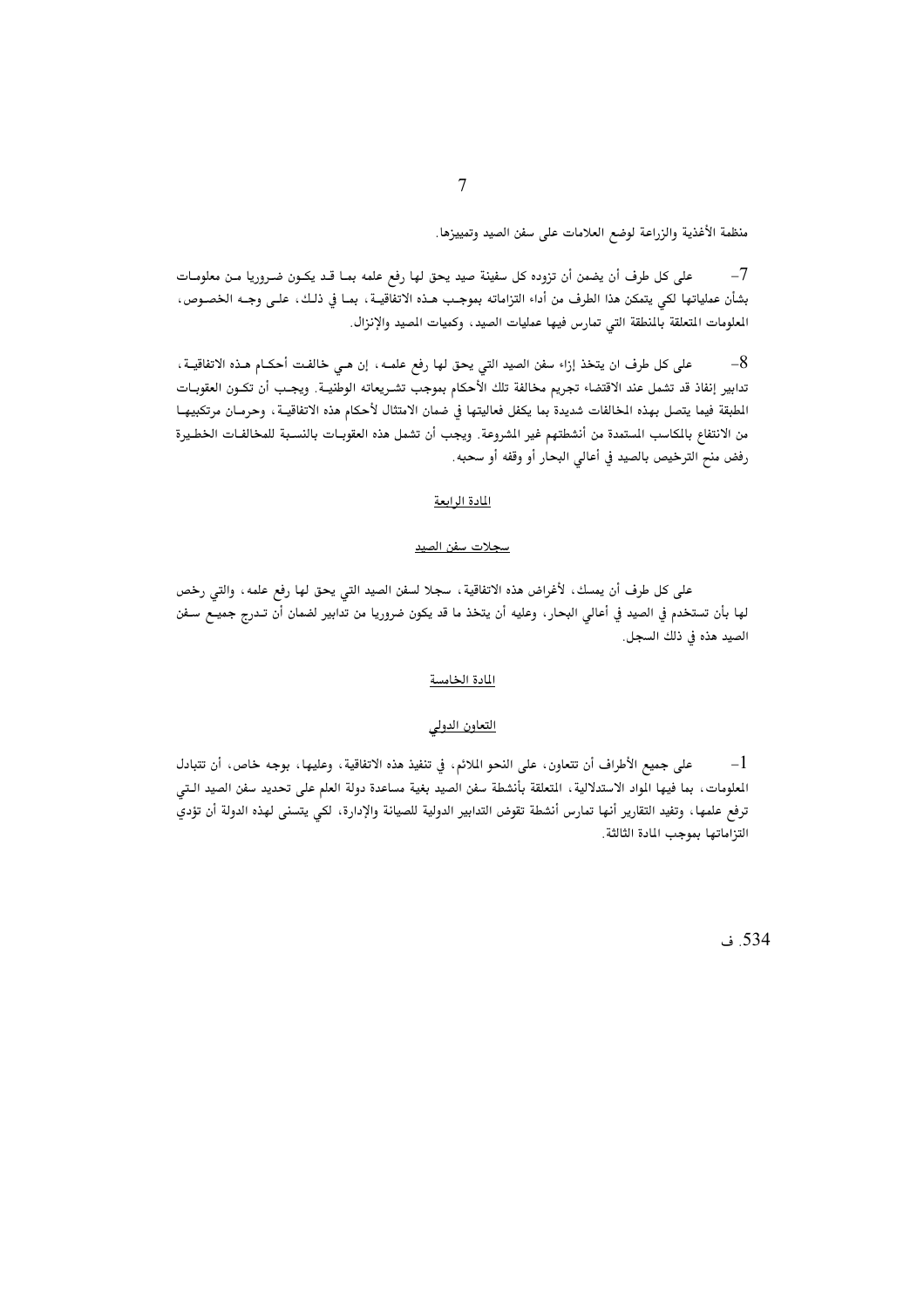$-2$ عندما ترسو سفينة صيد طوعا في ميناء طرف غير الدولـة الـتي ترفـع السـفينة علمهـا، علـى ذلـك الطـرف أن يبادر ، إذا توافرت لديه أسباب معقولة تدعوه إلى الاعتقاد بأن سفينة الصيد الذكورة قد استخدمت في نشاط يقوض فعاليـة تدابير الصيانة والإدارة الدولية، إلى إبلاغ دولة العلم فورا بذلك وللأطراف أن تضع ترتيبات بشأن قيام دول الميناء بما تراه ضروريا من تدابير الاستقصاء لتحديد ما إذا كانـت سـفينة الصـيد قـد اسـتخدمت بالفعـل بمـا يتعـارض مـع أحكـام هـذه الاتفاقية

على الأطراف أن تقوم، على النحو الملائم، بإبرام اتفاقيات تعاونية أو ترتيبات لتبادل المساعدات، على أساس  $-3$ عالمي أو إقليمي أو شبه إقليمي أو ثنائي من أجل التشجيع على تحقيق أهداف هذه الاتفاقية.

## المادة السادسة

#### تبادل المعلومات

على كل طرف أن ييسر موافاة المنظمة بالملومات التاليــة بشـأن كــل سـفينة صـيد تـدرج في السـجل المطلـوب  $-1$ إمساكه بموجب المادة الرابعة:

- اسم سفينة الصيد، ورقم التسجيل، والسماء السابقة (إذا كانت معروفة)، وميناء التسجيل؛ (أ)
	- (ب) العلم السابق (إن وجد)؛
	- (ج) إشارة النداء اللاسلكي الدولي (إن وجدت) ؛
		- (د) أسم وعنوان المالك أو الملاك؛
			- (هـ) مكان البناء وتاريخه؛
				- (و) نوع السفينة؛
				- (ز) طول السفينة.

على كل طرف أن يوافي ، بالقدر المكن عمليا ، منظمة الأغذية والزراعة بالملومات الإضافية التاليــة بشـأن كـل  $-2$ سفينة صيد تدرج في السجل المطلوب امسكاه بموجب المادة الرابعة :

- (أ) أسم وعنوان الشغل أو الشغلين (إن وجدوا)؛
	- (ب) نوع أسلوب أو أساليب الصيد؛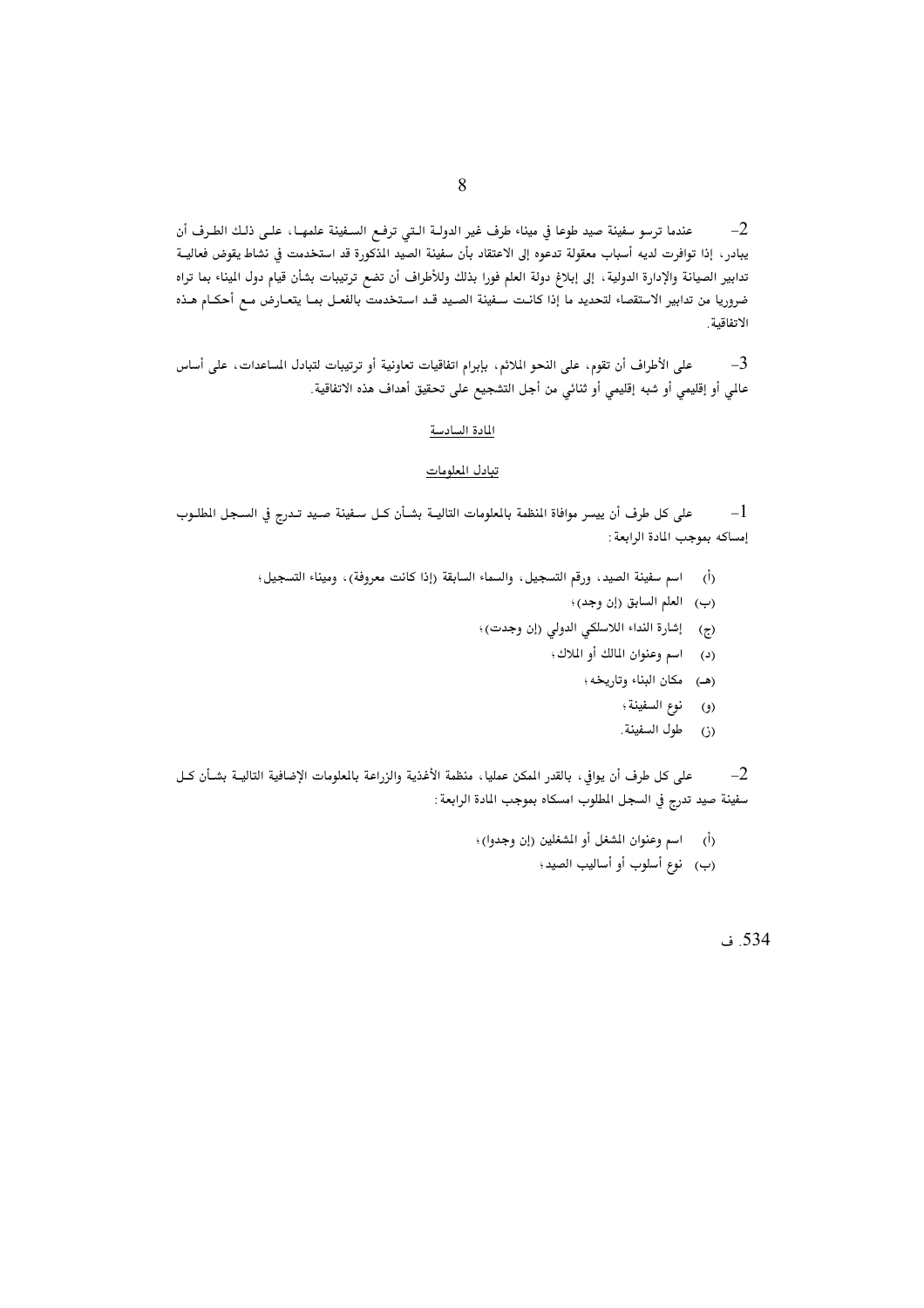- (ج) أقصى العمق المشكَّل؛ (د) أقصى عرض؛
- (هـ) السعة الإجمالية المسجلة؛
- (و) طاقة المحرك الرئيسي أو المحركات الرئيسية.

على كل طرف أن يخطر المنظمة على وجه السرعة بأي تعديلات تطرأ على المعلومات الدرجة في الفقرتين 1 و  $-3$ من هذه المادة.  $2\,$ 

على المنظمة أن تعمم المعلومات المقدمة بموجب الفقرات  $1$  و $2$  و $\mathcal{E}$  من هذه المادة على جميــع الأطـراف بصــفة  $-4$ دورية ، وأن تقدمها عند الطلب بصفة فردية لكل طرف. وعلى المنظمة أن تقوم أيضا ، مع مراعاة أى قيـود تتعلـق بالسـرية يفرضها الطرف المنى على توزيع الملومات، بتوفير تلك الملومات عند الطلب بصفة فردية لأي منظمة عاليــة أو إقليميــة أو شبه إقليمية لمصايد الأسماك.

> $-5$ على كل طرف أن يوافي المنظمة على وجه السرعة بما يلي:

> > رأ) أي إضافة إلى السجل؛

(ب) أي حذف من السجل بسبب:

- التنازل الطوعي عن ترخيص الصيد أو عدم تجديده من جانب مالك سفينة الصيد أو مشغلها ؛  $1)$ 
	- سحب ترخيص الصيد الصادر لسفينة الصيد بموجب الفقرة  $8$  من المادة الثالثة ؛  $\left( 2\right)$ 
		- فقدان سفينة الصيد المعنية لحقها في رفع علمه؛  $\mathcal (3)$
		- (4) اعتبار سفينة الصيد المغنية خردة أو وقف تشغيلها أو فقدانها ؛
			- رگ أي سبب آخر . $(5)$

عند موافاة المنظمة بمعلومات بموجب الفقرة 5 (2) أعلاه، على الطـرف المعـني أن يحـدد أيــا مـن الأسـباب  $-6$ المذكورة في تلك الفقرة ينطبق عليه الحذف.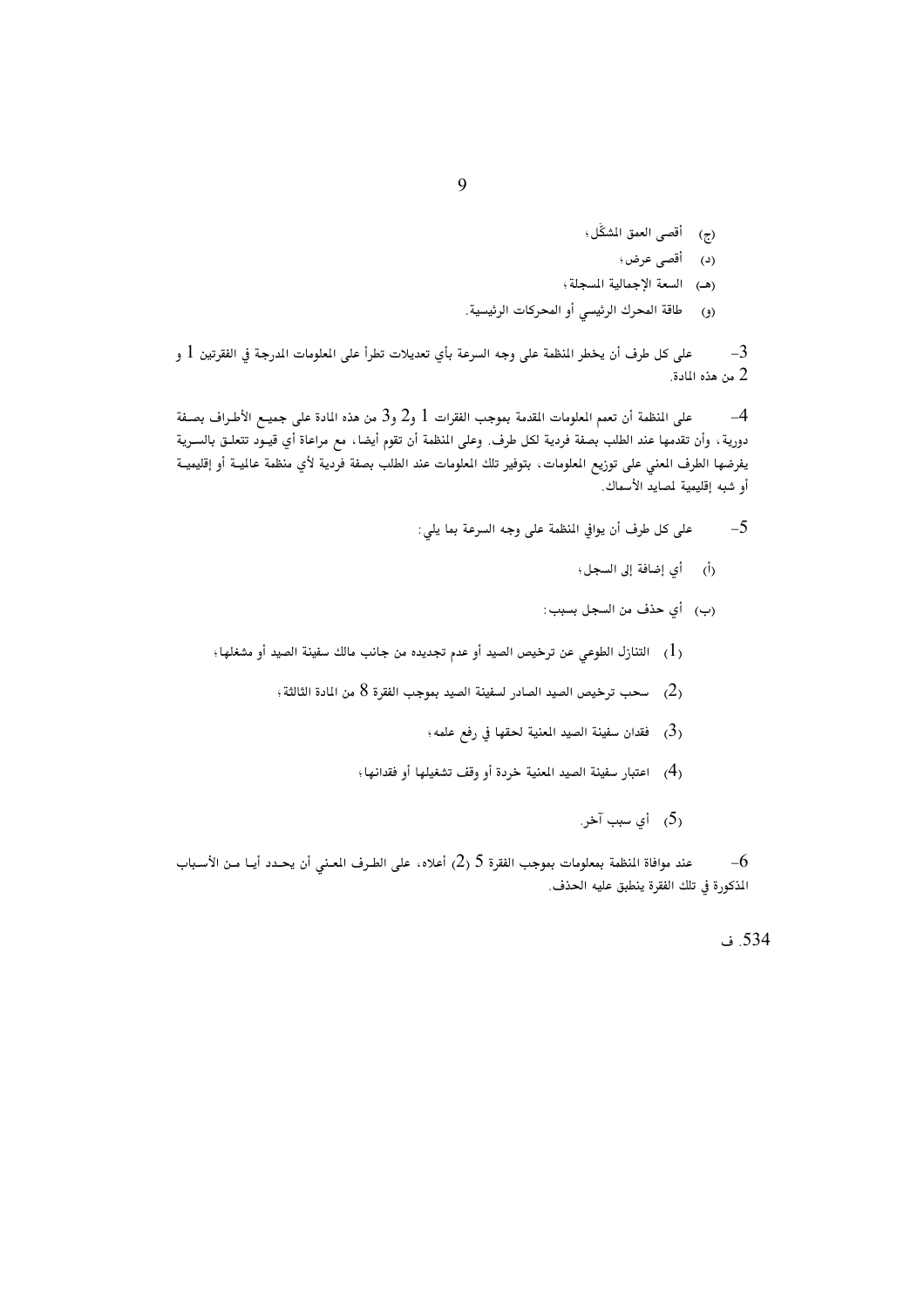- $-7$ على كل طرف أن يوافي المنظمة
- بأي إعفاءات تمنح بموجب الفقرة 2 من المادة الثانيــة ، وبعـدد سـفن الصـيد العنيــة وأنواعهـا والمـْـاطق  $\binom{1}{1}$ الجغرافية التي تعمل بها سفن الصيد هذه؛
	- (ب) بأي اتفاق يتم التوصل إليه بموجب الفقرة 3 من المادة الثانية.
- 8− (أ) على كل طرف أن يوافي المنظمة على وجه السرعة بجميع المعلومات المتعلقة بأي أنشطة تقوم بها سفن الصيد التي ترفع علمه ويكون من شأنها أن تقوض فعاليــة التـدابير الدوليــة للصـيانة والإدارة، بمـا في ذلـك هويــة سفينة أو سفن الصيد التورطة والتدابير التي فرضها ذلك الطرف بشأن هذه الأنشطة. وقـد تخضـع التقـارير المتعلقة بالتدابير التي يفرضها أحد الأطراف لما قد يفرضه التشريع الوطني من قيـود بشـأن السـريـة، بمـا في ذلك على وجه الخصوص سرية التدابير التي لم تصبح نهائية بعد.
- (ب) على كل طرف تجتمع لديه أسباب معقولة تدعوه للاعتقاد بـأن سفينة صـيد لا يحـق لهـا رفـع علمـه قـد اشتركت في أي نشاط يقوض فعالية التدابير الدولية للصيانة والإدارة أن يلفت انتبـاه دولـة العلـم المنيــة إلى هذه الواقعة. وله أن يلفت إليها انتباه المنظمة إذا اقتضى الأمر. وعليه أن يزود دولة العلم بأدلة مؤيدة كاملة وله أن يزود المنظمة بموجز لهذه الأدلة. ولا تقوم المنظمة بتعميم هذه المعلومات إلا بعد أن تتـاح لدولـة العلـم الفرصة للتعقيب على الإدعاء والأدلة المقدمين أو للاعتراض عليهما حسب مقتضى الحالة.

 $-9$ على كل طرف أن يبلغ المنظمة بأي حالات يمنح فيها هذا الطرف، عملا بـالفقرة 5 (4) مـن المـادة الثالثــة، ترخيصا بغض النظر عن الفقرة 5  $(1)$  أو 5  $(2)$  من المادة الثالثة. ويجب أن تشمل هذه الملومات البيانــات ذات الصـلة التي تسمح بتحديد سفينة الصيد والمالك أو الشغل وأية معلومات أخرى تتصل بالقرار الذي اتخذه هذا الظرف.

علســى النظمـــــة أن تعمــــم علـــــى وجـــــه الســــرعة الملومـــــات المقدمــــة بموجـــــب الفقــــرات  $-10$ 5 و6 و7 و8 و9 مــن هــذه المــادة علـــى جميـــع الأطــراف، وأن تقــدمها عنــد الطلــب بصــفة فرديـــة لكــل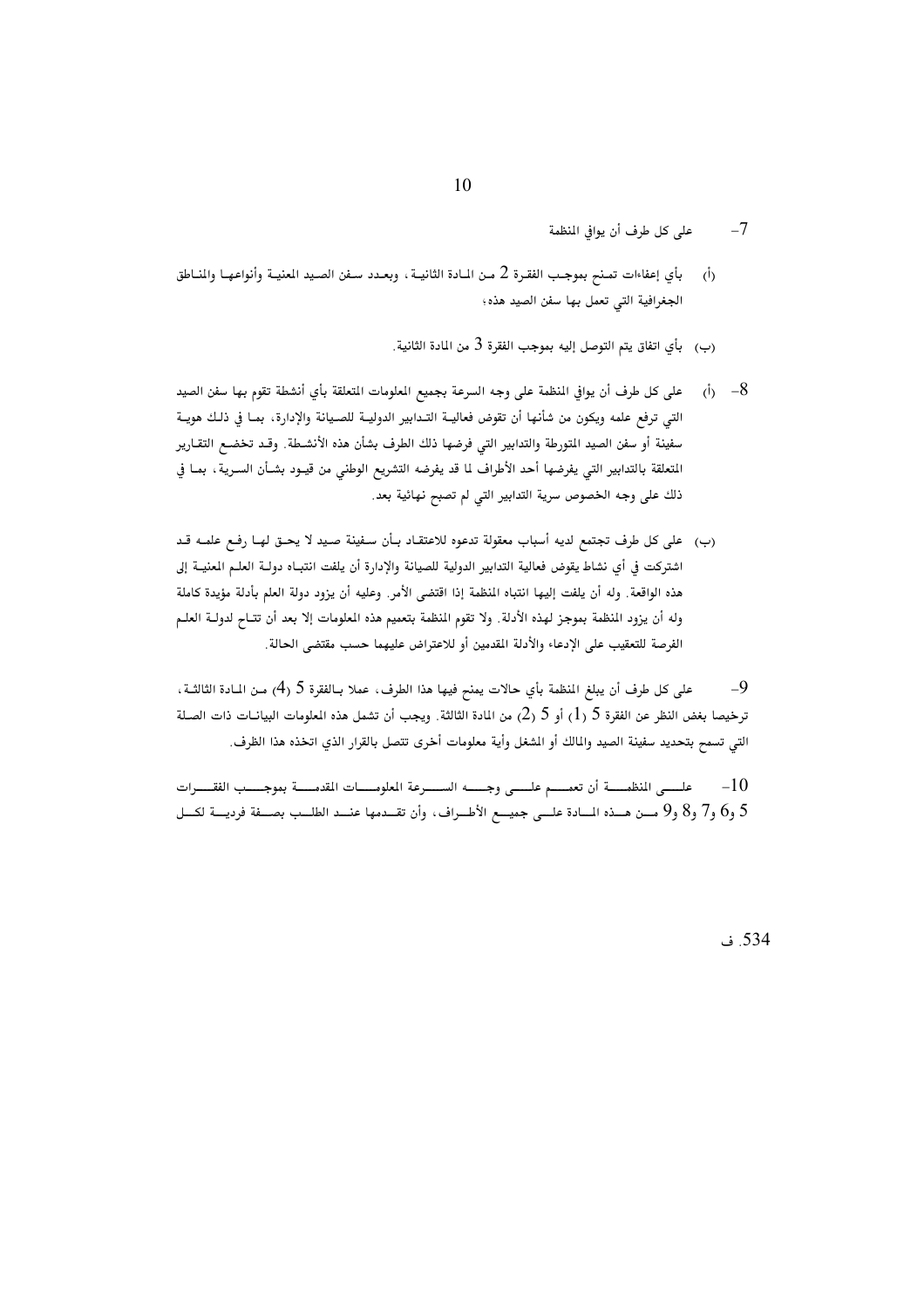طرف. وعلى المنظمة أن تقـوم أيضـا ، مـع مراعــاة أي قيـود تتعلـق بالسـرية الـتي يفرضـها الطـرف المعنى علـى توزيـع الملومات، بتوفير تلك الملومات على وجه السرعة عند الطلب بصفة فردية لأى منظمة عالية أو إقليميـة أو شـبه إقليميـة لمصايد الأسماك.

 $-11$ على الأطراف أن تتبادل الملومات التعلقة بتطبيق هذه الاتفاقية ، بما في ذلك عـن طريـق المنظمـة وغيرهـا مـن منظمات مصايد الأسماك العالية والإقليمية وشبه الإقليمية المنية.

## المادة السابعة

## <u>التعاون مع البلدان النامية</u>

تتعاون الأطراف، على المستوى العالمي والإقليمي وشبه الإقليمي أو الثنائي، وحيثما يكون مناسبا، بـدعم مـن النظمة والنظمات الدولية أو الإقليمية الأخرى، على تقديم الساعدة، بما فيها الساعدة الفنية، إلى الأطراف التى تندرج في عداد البلدان النامية لمساعدتها في الوفاء بالتزاماتها بموجب هذه الاتفاقية.

## المادة الثامنة

## <u>الجهات غير الأطراف في الاتفاقية</u>

 $-1$ على الأطراف في هذه الاتفاقية أن تشجع أي دولة غير طرف فيها على قبول هـذه الاتفاقيــة ، وأن تشـجع أي جهة غير طرف على سن قوانين ولوائح تتفق مع أحكام هذه الاتفاقية.

 $-2$ على الأطراف أن تتعاون بطريقة تتفق مع هذه الاتفاقية ومع القانون الـدولي للحيلولـة دون قيـام سـفن الصـيد التي يحق لها أن ترفع أعلام جهات غير أطراف بأنشطة تقوض فعالية التدابير الدولية للصيانة والإدارة.

على الأطراف أن تتبادل المعلومات فيما بينها ، سواء بشكل مباشر أو عن طريق المنظمة ، بشأن ما تقوم به سفن  $-3$ الصيد التي ترفع أعلام جهات غير أطراف من أنشطة تقوض فعالية تدابير الصيانة والإدارة الدولية.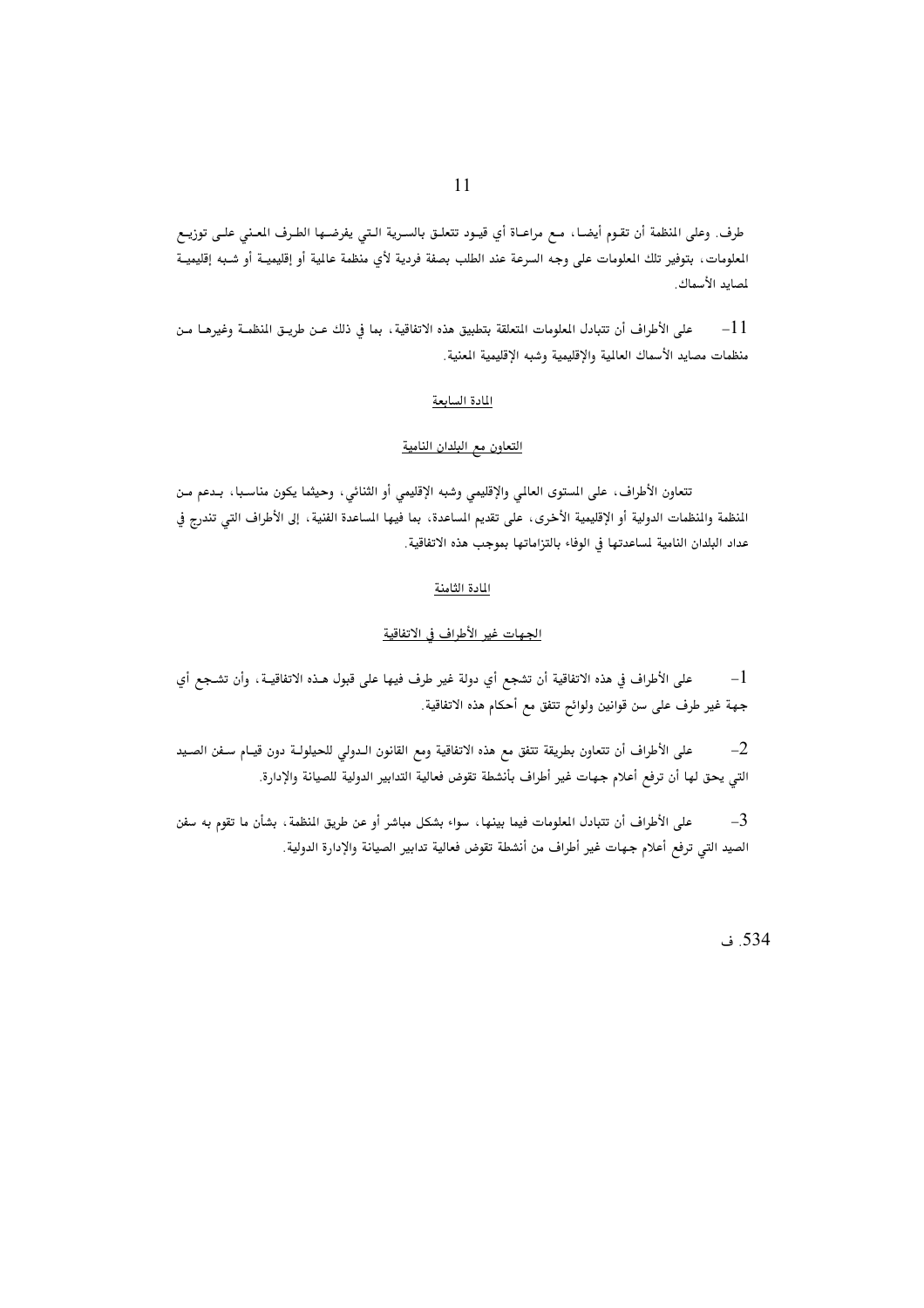## المادة التاسعة

## <u>تسوية المنازعات</u>

لأي طرف أن يسعى إلى إجراء مشاورات ع طرف آخر أو أطراف أخرى بشأن أي نزاع يتعلق بتفسير أو تطبيق  $-1$ أحكام هذه الاتفاقية بغية التوصل بأسرع ما يمكن إلى حل مرض لأطراف هذا النزاع.

في حالة عدم حسم النزاع من خلال هذه الشاورات في غضون فـترة زمنيــة معقولــة ، علـى الأطـراف المنيــة أن  $-2$ تتشاور فيما بينها بأسرع ما يمكن بغيــة تسـوية النــزاع عـن طريــق التفـاوض، أو التحقيــق، أو الوســاطة، أو التوفيــق، أو التحكيم، أو التسوية القضائية، أو أي وسيلة سلمية أخرى تختارها.

 $-3$ أي نزاع من هذا القبيل لا يتسنى حسمه بهذه الصورة يحـال، بموافقـة أطـراف النـزاع، علـى محكمـة العـدل الدولية أو على المحكمة الدولية لقانون البحار عند سريان اتفاقية الأمم المتحدة لقانون البحـار 1982 أو علـى التحكـيم. وفي حالة عدم التوصل إلى اتفاق بشأن إحالة النـزاع علـى محكمــة العـدل الدوليــة أو المحكمــة الدوليــة لقـانون البحــار أو التحكيم، على الأطراف أن تواصل التشاور والتعاون بغية التوصل إلى تسوية النـزاع وفقـا لقواعـد القـانون الـدولي المتعلقـة بصيانة الموارد البحرية الحية.

## المادة العاشرة

## القيول

يفتح باب قبول هذه الاتفاقية أمام أي عضو أو عضو منتسب في المنظمة ، وأمام أي دولة غير عضو فيهـا تكـون  $-1$ عضوا في الأمم التحدة أو في أي من وكالات الأمم التحدة التخصصة أو في الوكالة الدولية للطاقة الذرية.

 $-2$ يتم قبول هذه الاتفاقية بإيداع صك القبول لدى المدير العام للمنظمة ، الذي سيدعى فيما يلي المدير العام.

 $-3$ يبلغ الدير العام جميع الأطراف وجميع الدول الأعضاء والأعضاء النتسبة في النظمة والأمين العام للأمم التحدة بكل صكوك القبول المتلقاة.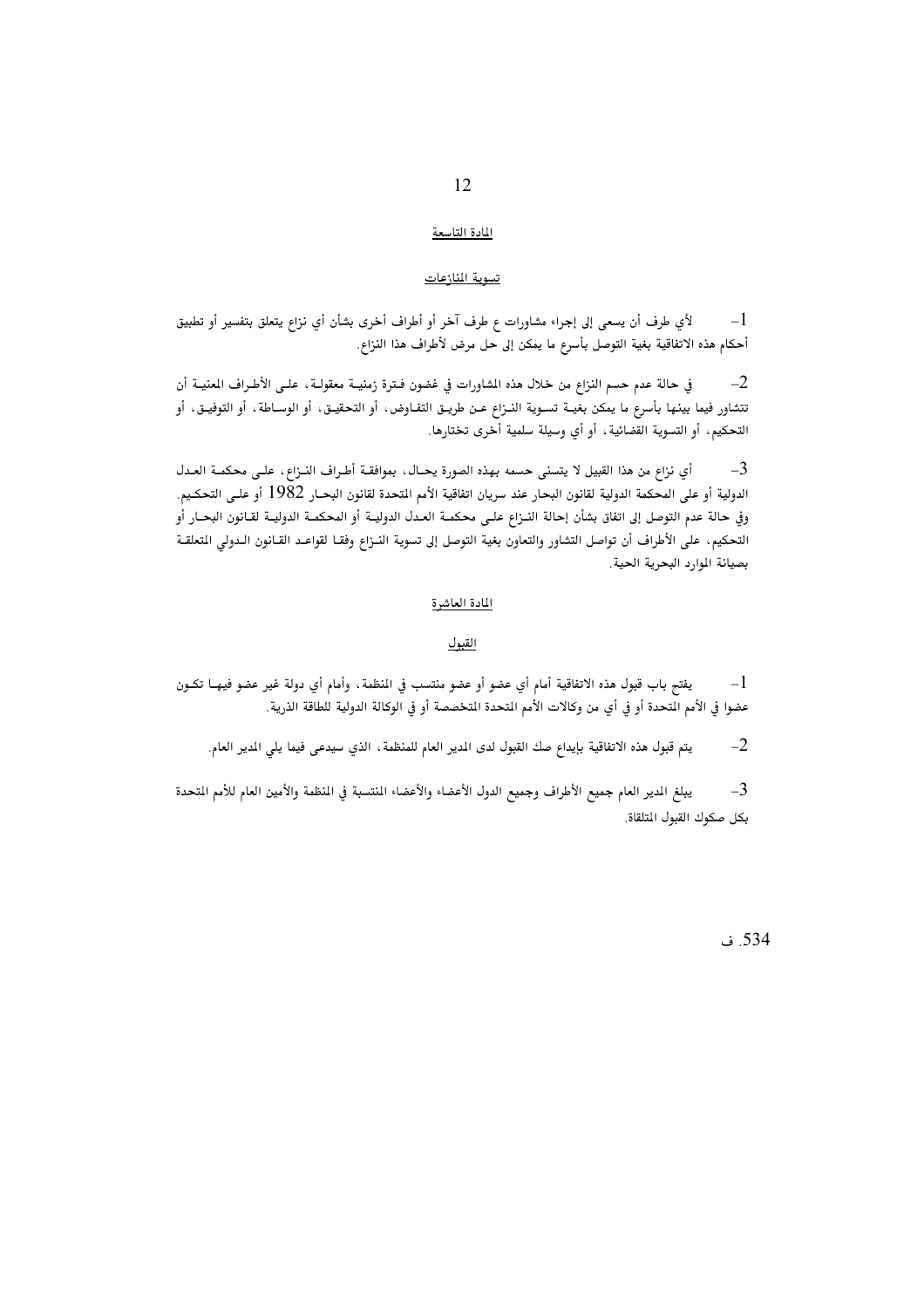$-4$ عندما تصبح منظمة إقليمية للتكامل الاقتصادي طرفا في هذه الاتفاقية ، تبلغ هذه المنظمة الإقليمية ، وفقا للفقـرة 7 من المادة 2 من دستور المنظمة على النحـو الماسـب، عـن أيــة تعـديلات أو إيضــاحات في إعــلان اختصاصــاتها المقـدم بموجب الفقرة 5 من المادة 2 من دستور المنظمة، قد تكون ضرورية في ضـوء قبولهـا لهـذه الاتفاقيــة. ولأي طـرف في هـذه الاتفاقية أن يطلب، في أي وقت، من المنظمة الإقليمية للتكامل الاقتصادي الطرف في هذه الاتفاقية تقديم معلومات عما إذا كانت هي أو دولها الأعضاء هي الجهة المسؤولة عن تنفيذ أي مسألة معينة تشملها هذه الاتفاقية. وعلى المنظمـة الإقليميـة للتكامل الاقتصادي أن تقدم هذه المعلومات في غضون فترة معقولة.

## المادة الحادية عشرة

### بدء النفاذ

يبدأ نفاذ هذه الاتفاقية اعتبارا من تاريخ تسلم المدير العام لصك القبول الخامس والعشرين.  $-1$ 

لغرض هذه المادة، لا يحسب الصك المودع من منظمة إقليمية للتكامل الاقتصادي على أنه صك إضافي للصكوك  $-2$ المودعة من جانب الدول الأعضاء في هذه المنظمة.

### المادة الثانية عشرة

#### التحفظات

يجوز أن يخضع قبول هذه الاتفاقية لإبداء التحفظات التي لا تصبح نافذة إلا عنـد قبولهـا بالإجمـاع مـن كـل الأطراف في هذه الاتفاقية. وعلى الدير العام أن يخطر فورا جميع الأطراف بأي تحفـظ. وتعتـبر الأطـراف الـتي لم تـرد في غضون ثلاثة اشهر من تاريخ الإخطار قابلة للتحفظ. فإذا لم يتوافر هذا القبول لا تصبح الدولة أو المنظمة الإقليمية للتكامـل الاقتصادي طرفا في هذه الاتفاقية.

534. ف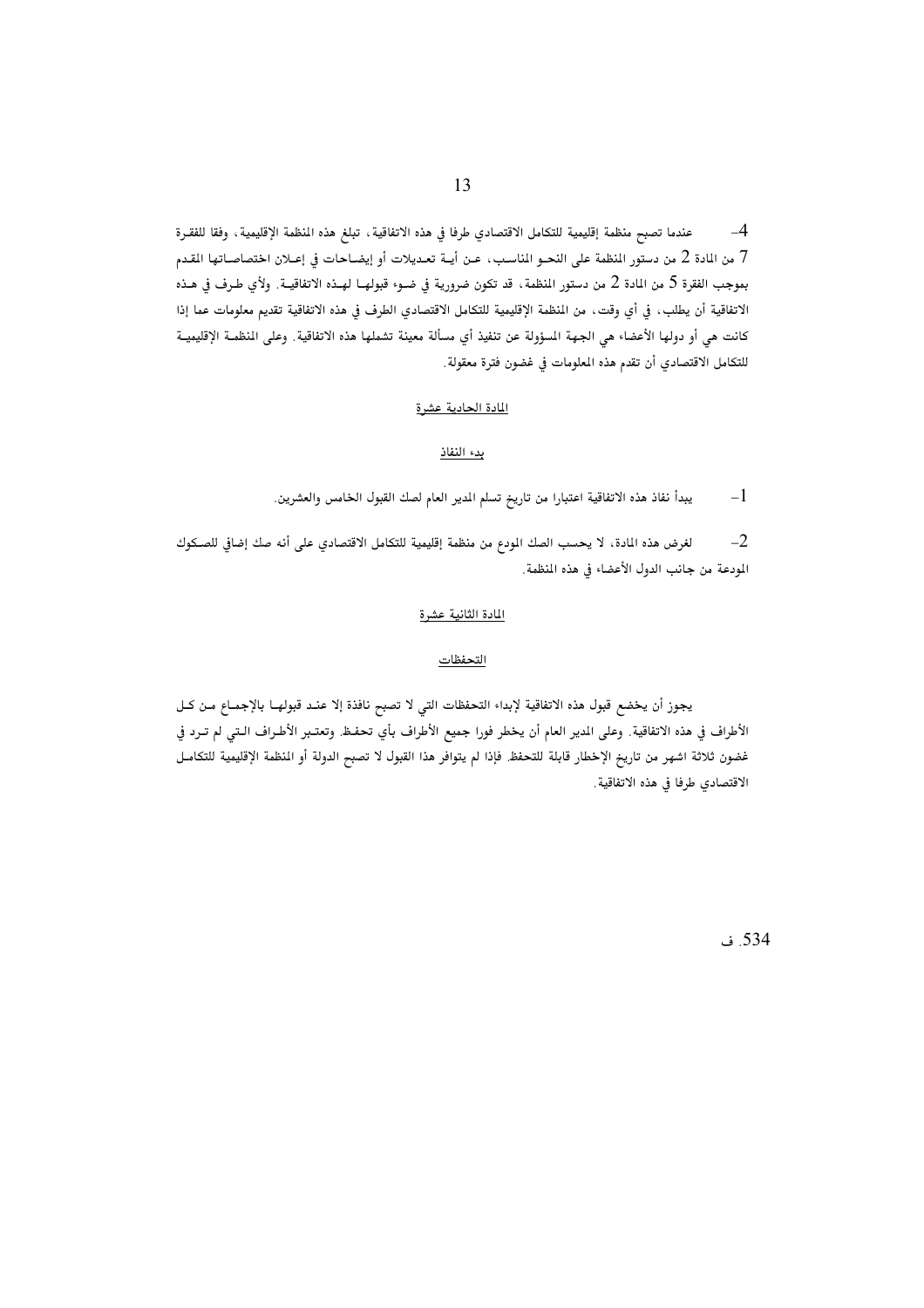### المادة الثالثة عشرة

#### التعديلات

يبلغ المدير العام بأي اقتراح يقدمه طرف لتعديل هذه الاتفاقية.  $-1$ 

يعرض أي تعديل مقترح لهذه الاتفاقية يتلقاه المدير العام من أحـد الأطـراف علـى دورة عاديــة أو غـير عاديــة  $-2$ لمؤتمر المنظمة للموافقة عليه ، وإذا كان التعديل ينطوي على تغييرات فنية هامة أو يفرض التزامات إضافية علـى الأطـراف تنظر فيه لجنة استشارية من الأخصائيين تعقدها المنظمة قبل المؤتمر.

 $-3$ يحيل المدير العام الإخطار بأي تعديل مقترح لهذه الاتفاقية علـى الأطـراف في وقـت لا يتجـاوز موعـد إرسـال جدول أعمال دورة المؤتمر التي سينظر الموضوع فيها.

 $-4$ يتطلب أي تعديل مقترح لهذه الاتفاقية موافقة مؤتمر المنظمة، ويدخل حيز النفاذ اعتبارا من اليوم الثلاثين من قبوله من جانب ثلثي الأطراف. أما التعديلات التي تنطوي على التزامات جديدة للأطراف فلا تدخل حيز النفـاذ إلا إزاء كل طرف يقبلها واعتبارا من اليوم الثلاثين لهذا القبول. ويعتبر أي تعديل منطويا على التزامات جديدة بالنسبة للأطـراف ما لم يقرر مؤتمر المنظمة خلاف ذلك بتوافق الآراء، لدى موافقته على التعديل.

تودع صكوك قبول التعديلات التي تنطوي على التزامات جديدة لدى المدير العام الذي يبلغ جميع الأطراف  $-5$ بتسلم قبول التعديلات وبدء نفاذها.

 $-6$ لأغراض هذه المادة، لا يعتبر الصك المودع من منظمة إقليمية للتكامل الاقتصادي صكا إضافيا للصكوك المودعـة من جانب الدول الأعضاء في هذه المنظمة.

### للادة الرابعة عشرة

### الانسحاب

لأي طرف أن ينسحب من هذه الاتفاقية في أي وقت يشاء، بعد انقضاء سنتين مـن تـاريخ بـدء نفـاذ الاتفاقيــة بالنسبة لذلك الطرف، بإخطار كتابي بهذا الانسحاب يوجهه إلى المدير العام الذي عليه أن يبلغ بدوره على الفـور جميـع الأطــراف وكـــل الــدول الأعضـــاء والأعضـــاء المنتســبة في المنظمـــة بهـــذا الانســـحاب. ويصــبح الانســـحاب نافـــذا

# 534. ف